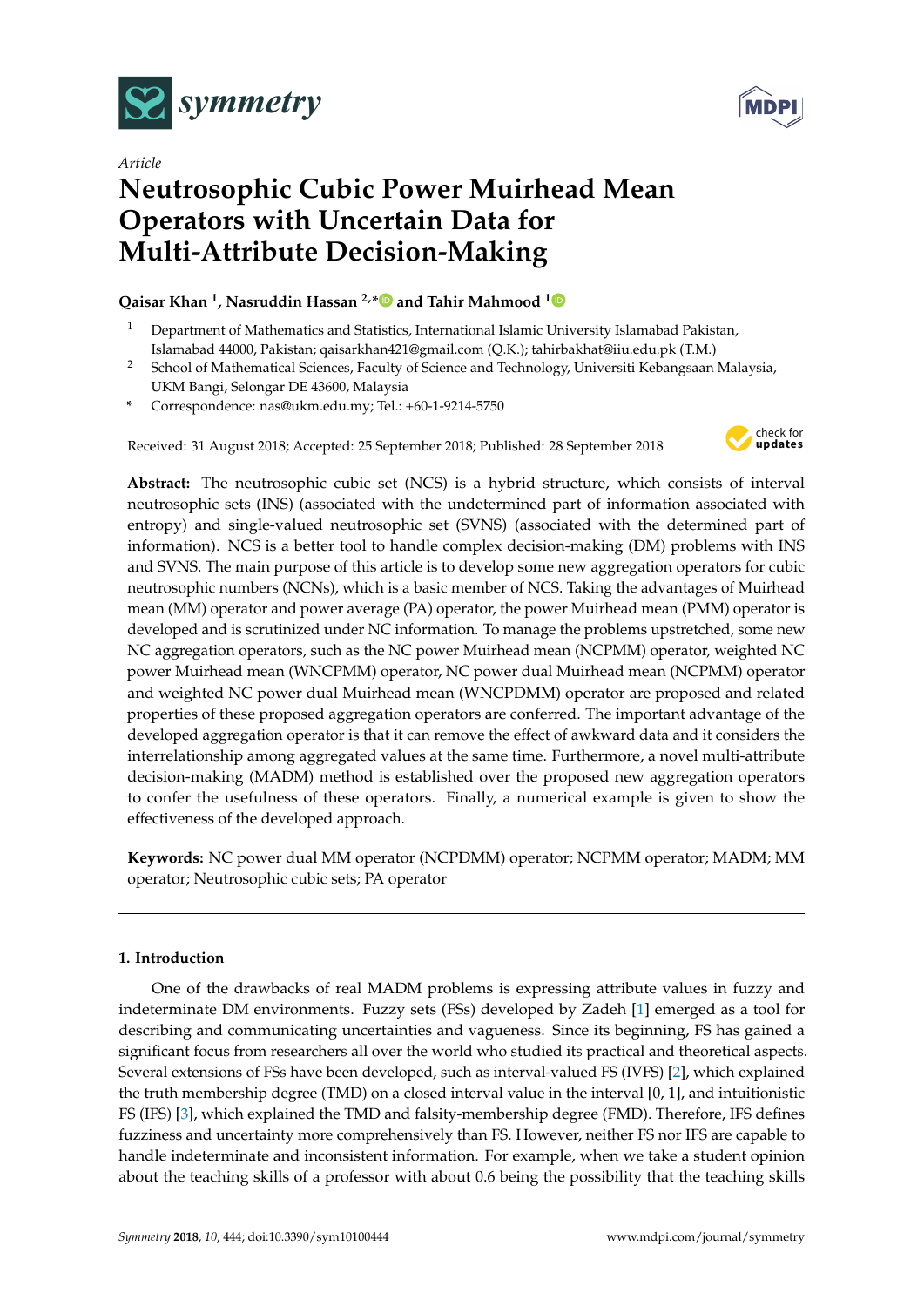of the professor are good, 0.5 being the possibility that the teaching skills of the professor are bad and 0.3 is the possibility that he/she may not be sure about the teaching skills of the professor whether bad or good. To handle such type of information, Smarandache [\[4\]](#page-21-3) added a new component "indeterminacy membership degree" (IMD) to the TMD and FMD, all being independent elements lying in  $]0^-,1^+[$ . The resulting set is now familiarly known as neutrosophic set (NS). To use NS in practical and engineering problems, some scholars developed simplified forms of NS, such as SVNS [\[5\]](#page-21-4), INS [\[6](#page-21-5)[,7\]](#page-21-6), simplified neutrosophic sets [\[8,](#page-21-7)[9\]](#page-21-8), multi-valued NS [\[10\]](#page-21-9), Q-neutrosophic soft set [\[11\]](#page-21-10), complex neutrosophic soft expert set [\[12\]](#page-21-11) and others.

In the real world, sometimes it is difficult to express the TMD in some fuzzy problems completely by an exact value or interval value. Therefore, Jun et al. [\[13\]](#page-21-12) developed the concept of cubic set (CS) by combining FS and IVFS. CS defined uncertainty and vagueness by an interval value and a fuzzy value concurrently. In recent years, some researchers established some extended forms of CS. Garg et al. [\[14,](#page-21-13)[15\]](#page-21-14) combined IFS and interval-valued intuitionistic FS (IVIFS) to form cubic IFS (CIFS), while Ali et al. [\[16\]](#page-22-0) and Jun et al. [\[17\]](#page-22-1) combined INS and SVNS to develop the cubic NS (CNS), consisting of internal and external NCSs. Jun et al. [\[18\]](#page-22-2) further investigated P-union and P-intersection of NCS and discussed their related properties. Since then, various studies to solve MADM problems based on NCSs are developed. Zhang et al. [\[19\]](#page-22-3) and Ye [\[20\]](#page-22-4) developed some aggregation operators such as weighted averaging operators and weighted geometric operators on NCSs and applied these to MADM. Shi et al. [\[21\]](#page-22-5), developed some aggregation operator for NCNs based on Dombi T-norm and T-conorm and applied these to MADM. To solve MADM problems under NC information, various similarity measures are developed for NCSs [\[22,](#page-22-6)[23\]](#page-22-7). Pramanik et al. [\[24\]](#page-22-8) introduced the NC-TODIM method to solve multiple-attribute group decision-making (MAGDM) problem.

Aggregation operator (AO) plays a dominant role in DM. Consequently, many scholars proposed different aggregation operators and their generalizations, such as Bonferroni mean (BM) operator [\[25,](#page-22-9)[26\]](#page-22-10), Heronian mean (HM) operator [\[27\]](#page-22-11), Muirhead mean (MM) operator [\[28\]](#page-22-12), Maclaurin symmetric mean (MSM) operator [\[29,](#page-22-13)[30\]](#page-22-14) and others. Certainly, different AOs have different functions. Some can remove the effect of awkward data given by prejudiced DMs, such as power average (PA) operator [\[31](#page-22-15)[,32\]](#page-22-16) developed by Yager [\[31\]](#page-22-15) which can aggregate the input information by giving the weighted vector based on support degree among the input arguments. Some aggregation operators are capable to consider the interrelationship among two or more input arguments such as BM operator, HM operators, MSM operator and MM operator.

Due to the enhanced complexity in real decision-making problems, it is necessary to look over the following questions when selecting the best alternative. Firstly, the values of the attributes provided by the decision makers may be too low or too high, thus giving a negative impact on the final ranking results. The PA operator, however, permits the evaluated values to be mutually supported and enhanced. Therefore, we may use the PA operator to diminish such awful impact by designating distinct weights produced by the support measure. Secondly, the values of attributes are required to be dependent. Hence, the interrelationship among the values of the attributes should be examined. Some advantages of MM operator over BM and HM are discussed by Liu et al. [\[33](#page-22-17)[,34\]](#page-22-18). Some existing aggregation operator such as the BM and MSM operators are special cases of the MM operator. The MM operator consists of the parameter vector, which enlarges the flexibility in the aggregation process. Recently, Li et al. [\[35\]](#page-22-19) developed the concept of power Muirhead mean operator under Pythagorean fuzzy environment. From the existing literature, the PA operator and MM operator have not been yet combined to deal with NC information. To handle the issues raised, a few new aggregation operators will be proposed by incorporating both the PA and MM operators. These new aggregation operators are NC power MM operator (NCPMM), weighted NC power MM operator, NC power dual MM operator (NCPDMM) and weighted NC power dual MM (WNCPDMM) operator. Discussions on some basic properties and related cases with respect to the parameter vector will be dealt at length. The advantages of these proposed aggregation operators are to capture the interrelationship among input arguments by the MM operator, and simultaneously eliminate the effect of awkward data. Finally,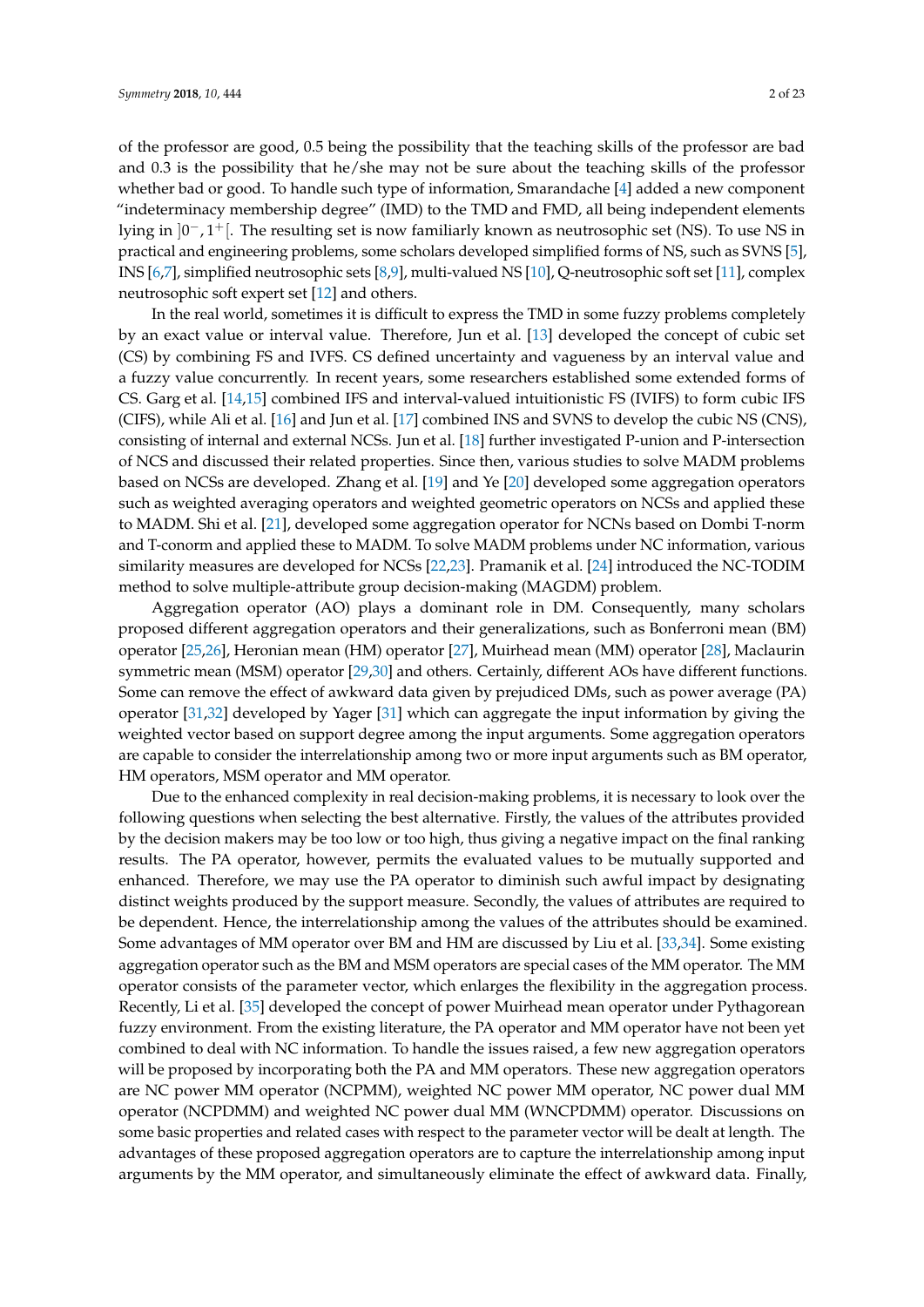a novel approach to solve MADM problems based on these proposed aggregation operators will be developed.

The rest of the article is organized as follows. In Section [2,](#page-2-0) some basic definitions and properties of NCSs, MM and PA operators are recalled. In Section [3,](#page-5-0) the PA and MM operators in the construction of new operators, namely NCPMM, WNCPMM, NCPDMM and WNCPDMM operators are incorporated followed by discussions on their related properties. In Section [4,](#page-15-0) a novel method to MADM is established based on the developed aggregation operators. In Section [5,](#page-16-0) a numerical example is illustrated to show the effectiveness of the proposed method to solve a MADM problem. In Section [6,](#page-19-0) a comparison with the existing methods is given followed by the conclusion.

## <span id="page-2-0"></span>**2. Preliminaries**

In this part, some basic concepts about SVNSs, INSs, NCSs, PA and MM operators are briefly overviewed.

## *2.1. The NCSs and Their Operations*

**Definition 1** ([\[4\]](#page-21-3))**.** *Let* Γ *be a space of points (objects), with a generic element in* Γ *denoted by n. A neutrosophic* set N in  $\Gamma$  is defined as  $N = \{ \langle n; T_N(n), I_N(n), F_N(n) \rangle \}$   $\in \Gamma \}$  where  $T_N(n)$ ,  $I_N(n)$  and  $F_N(n)$  are the truth *membership function, the indeterminacy membership function and the falsity-membership function respectively,*  $\frac{1}{2}$  *such that*  $T; F; I: \Gamma \to [0^-, 1^+]$  *and*  $0^- \le T_N(n) + I_N(n) + F_N(n) \le 3^+$ .

Smarandache [\[4\]](#page-21-3) developed the concept of NS as a generalization of FS, IFS and IVIFS. To apply NS to real and engineering problems easily, its parameters should be specified. Hence, Wang et al. [\[5\]](#page-21-4) provided the following definition.

**Definition 2** ([\[5\]](#page-21-4))**.** *Let* Γ *be a space of points (objects), with a generic element in* Γ *denoted by n. A single-valued neutrosophic set S in* Γ *is defined as:*

$$
S = \int_{\Gamma} \langle T_S(n), I_S(n), F_S(n) \rangle | n, n \in \Gamma
$$
 (1)

*when* Γ *is continuous, and*

$$
S = \sum_{i=1}^{m} \langle T_S(n_i), I_S(n_i), F_S(n_i) \rangle | n_i, n_i \in \Gamma
$$
 (2)

*when* Γ *is discrete, where TS*(*n*), *IS*(*n*) *and FS*(*n*) *are the truth membership function, the indeterminacy membership function and the falsity-membership function respectively, such that*  $T$ ;  $F$ ;  $I : \Gamma \rightarrow [0,1]$  *and*  $0 \leq T_S(n) + I_S(n) + F_S(n) \leq 3.$ 

**Definition 3** ([\[6\]](#page-21-5))**.** *Let* Γ *be a space of points (objects), with a generic element in* Γ *denoted by n. An interval neutrosophic set A in* Γ *is defined as:*

$$
A = \int_{\Gamma} \langle T_A(n), I_A(n), F_A(n) \rangle | n, n \in \Gamma
$$
 (3)

*when* Γ *is continuous, and*

$$
A = \sum_{i=1}^{m} \langle T_A(n_i), I_A(n_i), F_A(n_i) \rangle | n_i, n_i \in \Gamma
$$
\n(4)

*when* Γ *is discrete, where*  $T_A(n)$ ,  $I_A(n)$  *and*  $F_A(n)$  *are the truth membership function, the indeterminacy membership function and the falsity-membership function respectively. For each element n in* Γ*, we have*

$$
T_A(n) = \left[ T_A^L(n), T_A^U(n) \right] \subseteq [0,1], I_A(n) = \left[ I_A^L(n), I_A^U(n) \right] \subseteq [0,1], \text{ and } F_A(n) = \left[ F_A^L(n), F_A^U(n) \right] \subseteq [0,1] \text{ such that}
$$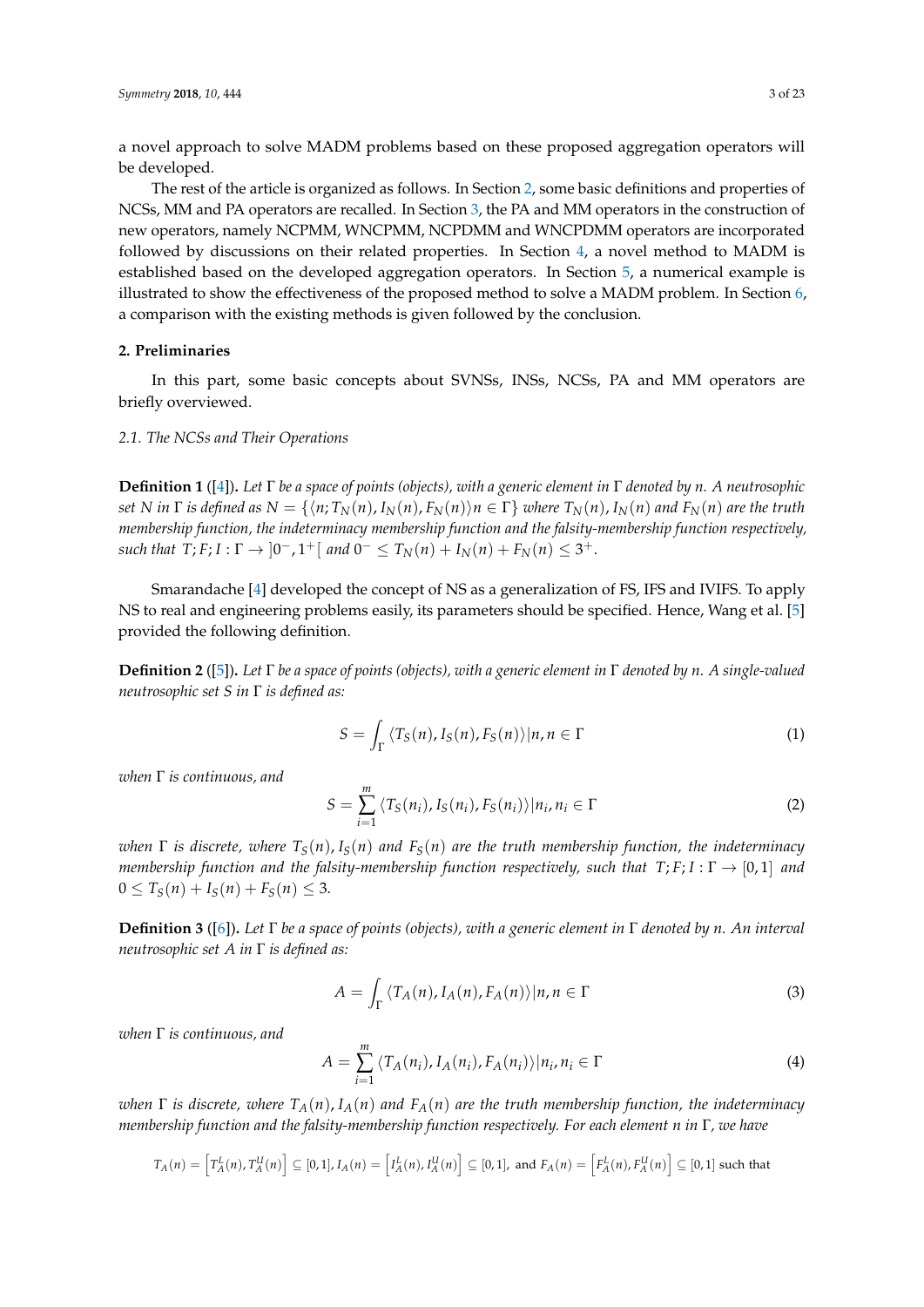$0 \leq \sup T_A^U(n) + \sup I_A^U(n) + \sup F_A^U(n) \leq 3.$ 

**Definition 4** ([\[16,](#page-22-0)[17\]](#page-22-1))**.** *Let* Γ *be a non-empty set. A neutrosophic cubic set (NCS) in* Γ *is a pair*  $Z = \langle A, \lambda \rangle$ , *where*  $A = \{ \langle n, T_A(n), I_A(n), F_A(n) \rangle | n \in \Gamma \}$  *is an interval neutrosophic set in* Γ *and*  $\lambda = \{ \langle n, \lambda_T(n), \lambda_I(n), \lambda_F(n) \rangle | n \in \Gamma \}$  *is a neutrosophic set in* Γ.

For simplicity, a basic element  $\{n, \langle T(n), I(n), F(n) \rangle, \langle \lambda_T(n), \lambda_I(n), \lambda_F(n) \rangle\}$  in a NCS can be expressed by  $z = (\langle T, I, F \rangle, \langle \lambda_T, \lambda_I, \lambda_F \rangle)$ , which is called neutrosophic cubic number (NCN), where  $T$ , I,  $F\subseteq [0,1]$  and  $\lambda_T$ ,  $\lambda_I$ ,  $\lambda_F\in [0,1]$ , satisfying  $0\leq T^U+I^U+F^U\leq 3$  and  $0\leq \lambda_T+\lambda_I+\lambda_F\leq 3$ .

**Definition 5** ([\[20\]](#page-22-4)).  $(\langle [T_1^L, T_1^U], [I_1^L, I_1^U], [F_1^L, F_1^U] \rangle, \langle \lambda_{T_1}, \lambda_{I_1}, \lambda_{F_1} \rangle)$  and  $z_2 =$  $(\langle [T_2^L,T_2^U],[I_2^L,I_2^U],[F_2^L,F_2^U]\rangle,\langle \lambda_{T_2},\lambda_{I_2},\lambda_{F_2}\rangle)$  be any two NCNs and  $\xi>0$ . Then the operational laws for *NCNs defined by Ye [\[20\]](#page-22-4) are as follows:*

(1) 
$$
z_1 \oplus z_2 = (\langle [T_1^L + T_2^L - T_1^L T_2^L, T_1^U + T_2^U - T_1^U T_2^U], [I_1^L I_2^L, I_1^U I_2^U], [F_1^L F_2^L, F_1^U F_2^U] \rangle,
$$
  
\n $\langle \lambda_{T_1} + \lambda_{T_2} - \lambda_{T_1} \lambda_{T_2}, \lambda_{I_1} \lambda_{I_2}, \lambda_{F_2} \lambda_{F_2} \rangle);$ \n(5)

$$
(2) z_1 \otimes z_2 = (\langle [T_1^L T_2^L, T_1^U T_2^U], [I_1^L + I_2^L - I_1^L I_2^L, I_1^U + I_2^U - I_1^U I_2^U], [F_1^L + F_2^L - F_1^L F_2^L, F_1^U + F_2^U - F_1^U F_2^U] \rangle, \langle \lambda_{T_1} \lambda_{T_2}, \lambda_{I_1} + \lambda_{I_2} - \lambda_{I_1} \lambda_{I_2}, \lambda_{I_2} + \lambda_{I_2} - \lambda_{I_2} \lambda_{I_2} \rangle);
$$
\n(6)

$$
(3) \ \xi z_1 = \left( \left\langle \left[ 1 - \left( 1 - \left( T_1^L \right) \right)^{\xi}, 1 - \left( 1 - \left( T_1^U \right) \right)^{\xi} \right], \left[ \left( I_1^L \right)^{\xi}, \left( I_1^U \right)^{\xi} \right], \left[ \left( F_1^L \right)^{\xi}, \left( F_1^U \right)^{\xi} \right] \right\rangle, \left\langle 1 - \left( 1 - \lambda_{T_1} \right)^{\xi}, \left( \lambda_{I_1} \right)^{\xi}, \left( \lambda_{I_1} \right)^{\xi} \right\rangle \right);
$$
\n
$$
(7)
$$

(4)  $z_1^{\xi} = \left\langle \left[ (T_1^L)^{\xi}, 1 - (T_1^U)^{\xi} \right], \left[ 1 - (1 - I_1^L)^{\xi}, 1 - (1 - I_1^U)^{\xi} \right], \left[ 1 - (1 - F_1^L)^{\xi}, 1 - (1 - F_1^U)^{\xi} \right] \right\rangle, \left\langle (\lambda_{T_1})^{\xi}, 1 - (1 - \lambda_{I_1})^{\xi}, 1 - (1 - \lambda_{F_1})^{\xi} \right\rangle.$ **Definition 6** ([\[21\]](#page-22-5)). Let  $z_1 = (\langle [T_1^L, T_1^U], [I_1^L, I_1^U], [F_1^L, F_1^U] \rangle, \langle \lambda_{T_1}, \lambda_{I_1}, \lambda_{F_1} \rangle)$  be an NCN. Then, the score,

*accuracy, and certainty functions of NCN are defined as follows:*

$$
\widehat{S}(z_1) = \frac{4 + T_1^L - I_1^L - F_1^L + T_1^U - I_1^U - F_1^U + \lambda_{T_1} + 2 - \lambda_{I_1} - \lambda_{F_1}}{9};
$$
\n(9)

$$
\widehat{A}(z_1) = \frac{T_1^L - I_1^L + T_1^U - I_1^U + \lambda_{T_1} - \lambda_{F_1}}{3} \text{ and } \widehat{C}(z_1) = \frac{T_1^L + T_1^U + \lambda_{T_1}}{3}.
$$
 (10)

**Theorem 1** ([\[21\]](#page-22-5)). Let  $z_1 = (\langle [T_1^L, T_1^U], [I_1^L, I_1^U], [F_1^L, F_1^U] \rangle, \langle \lambda_{T_1}, \lambda_{I_1}, \lambda_{F_1} \rangle)$  and  $z_2 =$  $(\langle [T_2^L,T_2^U],[I_2^L,I_2^U],[F_2^L,F_2^U]\rangle,\langle \lambda_{T_2},\lambda_{I_2},\lambda_{F_2}\rangle)$ . Then the comparison rules for NCNs can be defined *as follows:*

*(i)* If  $\hat{S}(z_1) > \hat{S}(z_2)$ , then  $z_1$  is greater than  $z_2$ , and is denoted by  $z_1 > z_2$ ;

- *(ii)* If  $\hat{S}(z_1) = \hat{S}(z_2)$ , and  $\hat{A}(z_1) > \hat{A}(z_2)$ , then  $z_1$  is greater than  $z_2$ , and is denoted by  $z_1 > z_2$ ;
- (iii) If  $\hat{S}(z_1) = \hat{S}(z_2)$ ,  $\hat{A}(z_1) = \hat{A}(z_2)$ , and  $\hat{C}(z_1) > \hat{C}(z_2)$ , then  $z_1$  is greater than  $z_2$ , and is denoted by  $z_1 > z_2$ ;

$$
(iv) \quad \text{If } \hat{S}(z_1) = \hat{S}(z_2), \hat{A}(z_1) = \hat{A}(z_2), \text{ and } \hat{C}(z_1) = \hat{C}(z_2), \text{ then } z_1 \text{ is equal to } z_2, \text{ and is denoted by } z_1 = z_2.
$$

## *2.2. Power Average (PA) Operator*

The PA operator was first introduced by Yager [\[31\]](#page-22-15) for classical number. The dominant edge of PA operator is its capacity to diminish the inadequate effect of unreasonably too high and too low arguments on the inconclusive results.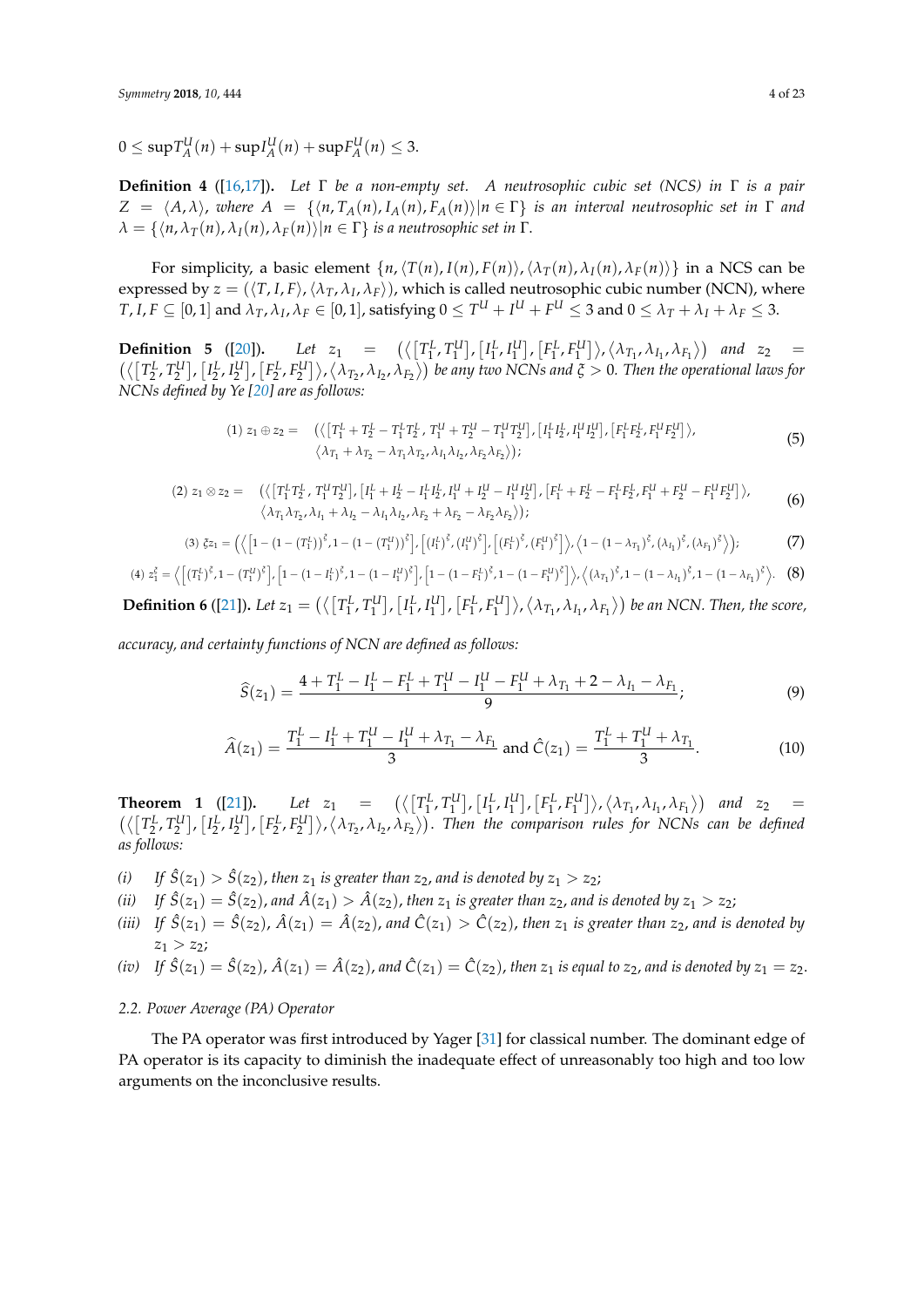*Symmetry* **2018**, *10*, 444 5 of 23

**Definition 7** ([\[31\]](#page-22-15)). Let  $\Re_g(g = 1, 2, ..., a)$  be a group of classical numbers. The PA operator is then *represented as follows:*

$$
PA(\mathfrak{R}_1, \mathfrak{R}_2, \dots, \mathfrak{R}_a) = \sum_{g=1}^a \left( \frac{\left(1 + T(\mathfrak{R}_g)\right)}{\sum_{x=1}^a \left(1 + T(\mathfrak{R}_x)\right)} \mathfrak{R}_g \right)
$$
(11)

*where,*  $T(\Re_z) = \sum_{i=1}^{d}$  $x=1$ <br> $g \neq x$  $Supp(\Re_g, \Re_x)$  and  $Supp(\Re_z, \Re_x)$  is the support degree for  $\Re_g$  and  $\Re_x$ . The support

*degree must satisfy the following axioms:*

- (1)  $Supp(\Re_g, \Re_x) \in [0, 1];$
- (2)  $Supp(\Re_g, \Re_x) = Supp(\Re_x, \Re_g);$
- (3) If  $\overline D(\Re_g,\Re_x)<\overline D(\Re_l,\Re_m)$ , then Supp $(\Re_g,\Re_x)>$  Supp $(\Re_l,\Re_m)$ , where  $\overline D(\Re_g,\Re_x)$  is the distance *measure among*  $\Re$ <sub>g</sub> and  $\Re$ <sub>x</sub>.

## *2.3. Muirhead Mean (MM) Operator*

The MM operator was first introduced by Muirhead [\[28\]](#page-22-12) for classical numbers. MM operator has the advantage of considering the interrelationship among all aggregated arguments.

**Definition 8** ([\[28\]](#page-22-12)). Let  $\Re_g(g = 1, 2, ..., a)$  be a group of classical numbers and  $Q = (q_1, q_2, ..., q_a) \in R^a$  be *a vector of parameters. Then, the MM operator is described as:*

$$
MM^Q(\mathfrak{R}_1, \mathfrak{R}_2, \dots, \mathfrak{R}_a) = \left(\frac{1}{a!} \sum_{\theta \in S_a} \prod_{g=1}^a \mathfrak{R}_{\theta(g)}^{q_g}\right)^{\frac{1}{\sum\limits_{g=1}^a q_g}} \tag{12}
$$

*where,*  $S_a$  *is the group of permutation of*  $(1, 2, \ldots, a)$  *and*  $\theta(g)$  *is any permutation of*  $(1, 2, \ldots, a)$ .

Now we can give some special cases with respect to the parameter vector *Q* of the MM operator, which are shown as follows:

(1) If  $Q = (1, 0, 0, \ldots, 0)$ , then the MM operator degenerates to the following form:

$$
MM^{(1,0,\dots,0)}(\mathfrak{R}_1, \mathfrak{R}_2, \dots, \mathfrak{R}_a) = \frac{1}{a} \sum_{g=1}^a \mathfrak{R}_g.
$$
 (13)

That is, the MM operator degenerates into arithmetic averaging operator.

(2) If  $Q = \left(\frac{1}{a}, \frac{1}{a}, \ldots, \frac{1}{a}\right)$ , then the MM operator degenerates to the following form:

$$
MM^{(\frac{1}{a},\frac{1}{a},\ldots,\frac{1}{a})}(\Re_1,\Re_2,\ldots,\Re_a) = \prod_{g=1}^a \Re_g^{\frac{1}{a}}.
$$
 (14)

That is, the MM operator degenerates into geometric averaging operator.

(3) If  $Q = (1, 1, 0, \ldots, 0)$ , then the MM operator degenerates to the following form:

$$
MM^{(1,1,0,\dots,0)}(\mathfrak{R}_1, \mathfrak{R}_2, \dots, \mathfrak{R}_a) = \left(\frac{1}{a(a+1)} \sum_{\substack{g,x=1\\g\neq x}}^a \mathfrak{R}_g \mathfrak{R}_x\right)^{\frac{1}{2}}.
$$
 (15)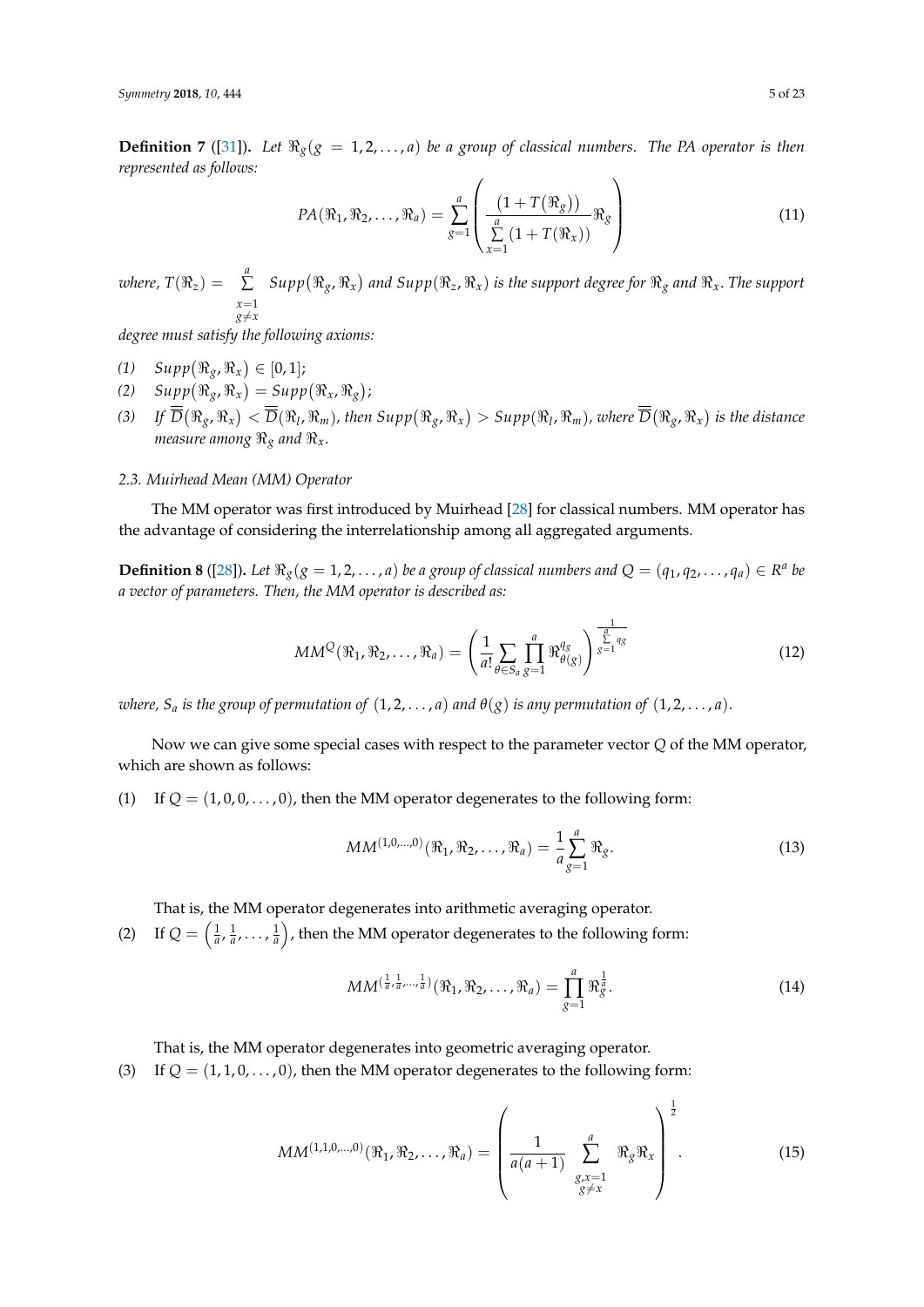That is, the MM operator degenerates into BM operator.

(4) If 
$$
Q = \left( \overbrace{1,1,\ldots,1}^{c}, \overbrace{0,\ldots,0}^{a-c} \right)
$$
, then the MM operator degenerates to the following form:

$$
MM^{(1,1,\ldots,1,0,\ldots,0)}(\Re_1,\Re_2,\ldots,\Re_a) = \left(\frac{\sum\limits_{1 \leq x_1 < x_2 < \ldots < x_d \leq a} \prod\limits_{y=1}^d \Re_{y_y}}{C_d^d}\right)^{\frac{1}{d}}.\tag{16}
$$

That is, the MM operator degenerates into MSM operator.

## <span id="page-5-0"></span>**3. Some Power Muirhead Mean Operator for NCNs**

In this part, we first give the definitions of PMM operator and propose the concept of power dual Muirhead mean (PDMM) operator. Then, we extended both the aggregation operator to NCN environment.

**Definition 9** ([\[35\]](#page-22-19)). Let  $\Re_g(g = 1, 2, ..., a)$  be a group of classical numbers and  $Q = (q_1, q_2, ..., q_a) \in R^a$  be *a vector of parameters. Then, the PMM operator is explained as,*

$$
PMM^Q(\mathfrak{R}_1, \mathfrak{R}_2, \dots, \mathfrak{R}_a) = \left(\frac{1}{a!} \sum_{\theta \in S_a} \prod_{g=1}^a \left(\frac{a\left(1 + T\left(\mathfrak{R}_{\theta(g)}\right)\right)}{\sum_{x=1}^a (1 + T(\mathfrak{R}_x))}\mathfrak{R}_{\theta(g)}\right)^{q_g}\right)^{\frac{1}{\sum_{g=1}^a q_g}}
$$
(17)

where,  $T(\Re_{g}) = \sum_{i=1}^{d}$ *x*=1,*x*≠*g*  $Supp(\Re_g, \Re_\chi)$  and  $Supp(\Re_g, \Re_\chi)$  is the support degree for  $\Re_g$  and  $\Re_\chi$ , satisfying *the above conditions.*

**Definition 10.** Let  $\Re_g$  ( $g = 1, 2, ..., a$ ) be a group of classical numbers and  $Q = (q_1, q_2, ..., q_a) \in R^a$  be a *vector of parameters. Then, the PDMM operator is described as,*

$$
PDMM^{Q}(\Re_{1}, \Re_{2}, \dots, \Re_{a}) = \frac{1}{\sum_{g=1}^{a} q_{g}} \left( \sum_{\theta \in S_{a}} \prod_{g=1}^{a} q_{g} \Re_{\theta(g)}^{\frac{a(1+T(\Re_{\theta(g)}))}{\sum_{g=1}^{a} (1+T(\Re_{x}))}} \right)^{\frac{1}{a!}}
$$
(18)

*where,*  $T(\Re_g) = \sum_{i=1}^{d}$  $x=1x\neq1$  $Supp(\Re_g, \Re_\chi)$  and  $Supp(\Re_g, \Re_\chi)$  is the support degree for  $\Re_g$  and  $\Re_\chi$ , satisfying *the above conditions.*

## *3.1. The Neutrosophic Cubic Power Muirhead Mean (NCPMM) Operator*

In this subsection, we extend the PMM operator to neutrosophic cubic environment and discuss some basic properties, and special cases of these developed aggregation operators with respect to the parameter *Q*.

1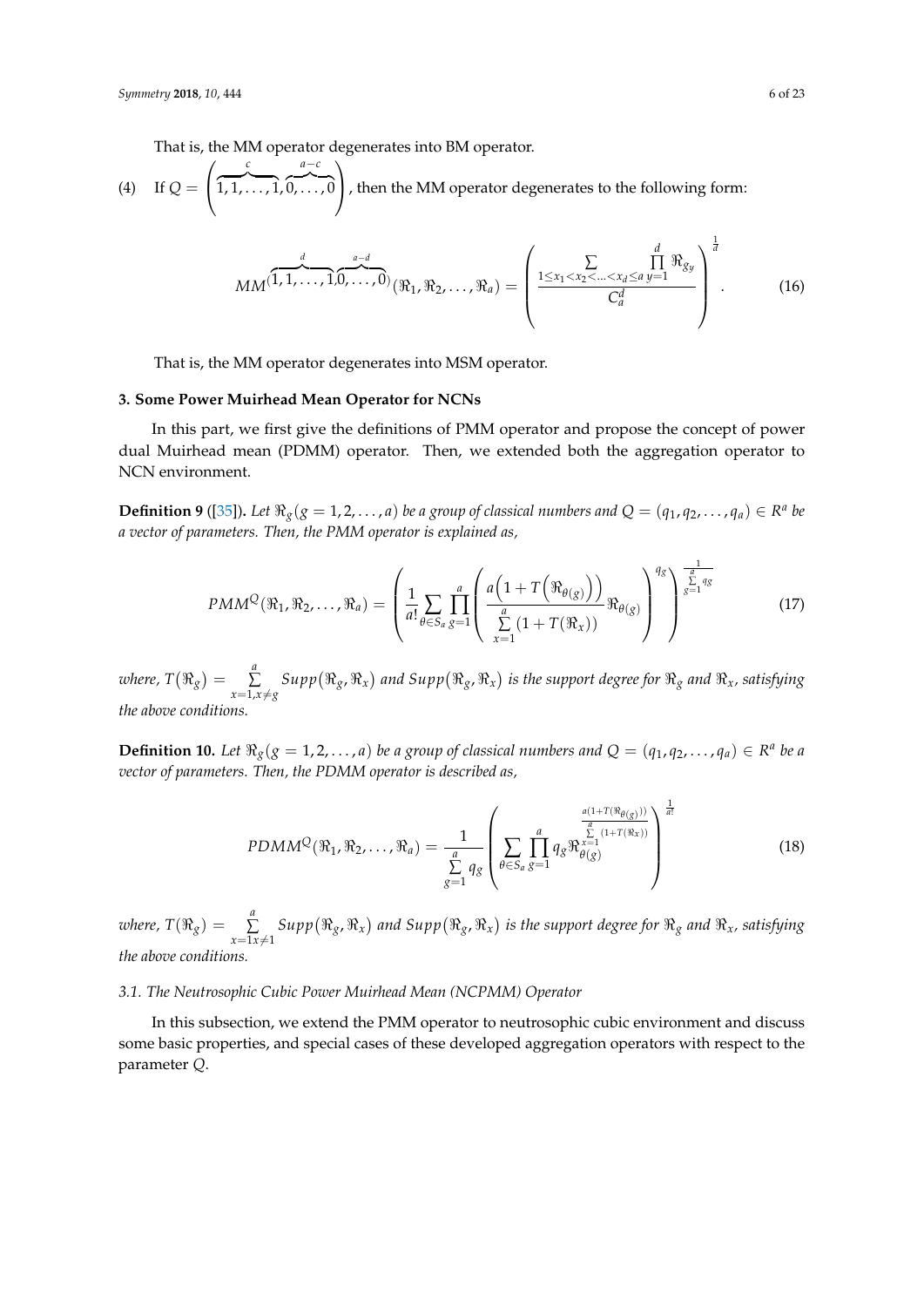**Definition 11.** Let  $z_g(g = 1, 2, ..., a)$  be a group of NCNs and  $Q = (q_1, q_2, ..., q_a) \in R^a$  be a vector of *parameters. If,*

$$
NCPMM^{Q}(z_{1}, z_{2}, \ldots, z_{a}) = \left(\frac{1}{a!} \sum_{\theta \in S_{a}} \prod_{g=1}^{a} \left( \frac{a(1 + T(z_{\theta(g)}))}{\sum_{x=1}^{a} (1 + T(z_{x}))} z_{\theta(g)} \right)^{q_{g}} \right)^{\frac{1}{\sum_{g=1}^{a} q_{g}}} \tag{19}
$$

*then, we call NCPMM<sup>Q</sup> the neutrosophic cubic power Muirhead mean operator, where S<sup>a</sup> is the group of all permutation,*  $\theta(g)$  *is any permutation of*  $(1, 2, \ldots, a)$  *and*  $T(z_x) = \sum_{i=1}^{a}$ *x*=1,*x*≠*g*  $Supp(z_g, z_x)$ ,  $Supp(z_g, z_x)$  is the *support degree for z<sup>g</sup> and zx*, *satisfying the following axioms:*

- *(1)*  $Supp(z_g, z_x) \in [0, 1];$
- (2)  $Supp(z_g, z_x) = Supp(z_x, z_z);$
- (3) If  $\overline{\overline{D}}(z_g, z_x) < \overline{\overline{D}}(z_u, z_v)$ , then  $Supp(z_g, z_x) > Supp(z_u, z_v)$ , where  $\overline{\overline{D}}(z_g, z_x)$  is the distance among  $z_g$ *and zx*.

To write Equation (20) in a simple form, we can specify it as:

$$
\Theta_g = \frac{(1 + T(z_g))}{\sum_{x=1}^{a} (1 + T(z_x))}.
$$
\n(20)

For suitability, we can call  $(\Theta_1,\Theta_2,\dots,\Theta_a)^T$  the power weight vector (PMV), such that  $\Theta_g\in[0,1]$ and *a* ∑  $\sum\limits_{g=1}$   $\Theta_g = 1$ . From the use of Equation (20), Equation (19) can be expressed as:

$$
NCPMM^{Q}(z_{1}, z_{2}, \ldots, z_{a}) = \left(\frac{1}{a!} \sum_{\theta \in S_{a}} \prod_{g=1}^{a} \left(a \Theta_{g} z_{\theta(g)}\right)^{q_{g}}\right)^{\frac{1}{\sum\limits_{g=1}^{a} q_{g}}}.
$$
\n(21)

Based on the operational rules given in Definition 3 for NCNs, and Definition 11, we can have the following Theorem 2.

**Theorem 2.** Let  $z_g(g = 1, 2, ..., a)$  be a group of NCNs and  $Q = (q_1, q_2, ..., q_a) \in R^a$  be a vector of *parameters. Then, the aggregated value obtained by using Equation (21) is still an NCN and,*

$$
\begin{split} &\lambda\text{CPMM}^{(z_{1},z_{2},...,z_{a})} = \\ &\left(\langle\left[\left(1-\left(\underset{\theta\in S_{s}}{\prod\limits_{i=1}^{d}\left(1-\left(1-(T^{L})_{\theta(g)}\right)^{\theta\theta_{g}}\right)^{g_{i}}\right)\right)^{\frac{1}{x}}\right)^{\frac{1}{\xi_{-}^{i}\eta_{c}}},\left(1-\left(\underset{\theta\in S_{s}}{\prod\limits_{i=1}^{d}\left(1-(1-(T^{L})_{\theta(g)}\right)^{\theta\theta_{g}}\right)^{g_{i}}}\right)^{\frac{1}{x}}\right)^{\frac{1}{\xi_{-}^{i}\eta_{c}}},\left(1-\left(\underset{\theta\in S_{s}}{\prod\limits_{i=1}^{d}\left(1-(1-(T^{L})_{\theta(g)}\right)^{\theta\theta_{g}}\right)^{g_{i}}}\right)^{\frac{1}{x}}\right)^{\frac{1}{\xi_{-}^{i}\eta_{c}}},\\\ &1-\left(1-\underset{\theta\in S_{s}}{\prod\limits_{i=1}^{d}\left(1-(1-(T^{L})_{\theta(g)}^{\theta\theta_{g}}\right)^{g_{i}}}\right)^{\frac{1}{x}}\right)^{\frac{1}{\xi_{-}^{i}\eta_{c}}},\\\ &\left(\left(1-\left(\underset{\theta\in S_{s}}{\prod\limits_{i=1}^{d}\left(1-(1-(T^{L})_{\theta(g)}^{\theta\theta_{g}}\right)^{g_{i}}\right)^{\frac{1}{x}}}\right)^{\frac{1}{\xi_{-}^{i}\eta_{c}}},\left[1-\left(1-\underset{\theta\in S_{s}}{\prod\limits_{i=1}^{d}\left(1-(T^{L})_{\theta(g)}^{\theta\theta_{g}}\right)^{g_{i}}}\right)^{\frac{1}{x}}\right)^{\frac{1}{\xi_{-}^{i}\eta_{c}}},\left(1-\underset{\theta\in S_{s}}{\prod\limits_{i=1}^{d}\left(1-(T^{L})_{\theta(g)}^{\theta\theta_{g}}\right)^{g_{i}}}\right)^{\frac{1}{x}}\right)^{\frac{1}{\xi_{-}^{i}\eta_{c}}},\left(1-\underset{\theta\in S_{s}}{\prod\limits_{i=1}^{d}\left(1-(T^{L})_{\theta(g)}^{\theta\theta_{g}}\right)^{g_{i}}}\right)^{\frac{1}{x}}\right)^{\frac{
$$

**Proof.** According to the operational laws for NCNs, we have

$$
a\Theta_{\tilde{S}}z_{\theta(g)}=\bigg(\bigg\langle\bigg[1-\Big(1-\Big(T^L\Big)_{\theta(g)}\Big)^{a\Theta_{\tilde{S}}},1-\Big(1-\Big(T^U\Big)_{\theta(g)}\Big)^{a\Theta_{\tilde{S}}}\bigg]\cdot\bigg[\Big(I^L\Big)^{a\Theta_{\tilde{S}}}_{\theta(g)'}\Big(I^U\Big)^{a\Theta_{\tilde{S}}}_{\theta(g)}\bigg],\nonumber\\ \left[\Big(F^L\Big)^{a\Theta_{\tilde{S}}}_{\theta(g)'}\Big(F^U\Big)^{a\Theta_{\tilde{S}}}_{\theta(g)}\bigg]\right\rangle,\bigg\langle1-\Big(1-\big(\lambda_T\big)_{\theta(g)}\big)^{a\Theta_{\tilde{S}}}\cdot\big(\lambda_I\big)_{\theta(g)}^{a\Theta_{\tilde{S}}}\cdot\big(\lambda_F\big)_{\theta(g)}^{a\Theta_{\tilde{S}}}\bigg)\bigg\rangle\bigg].
$$

Therefore,

$$
\begin{array}{ll}\left(d\Theta g\,z_{\theta(g)}\right)^{q_g} = & \left(\left\langle \left[\left(1-\left(1-\left(T^L\right)_{\theta(g)}\right)^{d\Theta}g\right)^{q_g}\right, \left(1-\left(1-\left(T^U\right)_{\theta(g)}\right)^{d\Theta}g\right)^{q_g}\right], \left[1-\left(1-\left(I^L\right)_{\theta(g)}^{d\Theta}g\right)^{q_g}\right] \right.\\ & \left. \left. \left\langle \left(1-\left(1-\left(\lambda T\right)_{\theta(g)}\right)^{d\Theta}g\right)^{q_g}\right, 1-\left(1-\left(\lambda T\right)_{\theta(g)}^{d\Theta}g\right)^{q_g}\right. \right) \right.\\ & \left. \left. \left\langle \left(1-\left(1-\left(\lambda T\right)_{\theta(g)}\right)^{d\Theta}g\right)^{q_g}\right. 1-\left(1-\left(\lambda T\right)_{\theta(g)}^{d\Theta}g\right)^{q_g}\right. \right) \right) \right.\\ & \left. \left. \left\langle \left(1-\left(1-\left(\lambda T\right)_{\theta(g)}\right)^{d\Theta}g\right)^{q_g}\right. 1-\left(1-\left(\lambda T\right)_{\theta(g)}^{d\Theta}g\right)^{q_g}\right. \right) \right) \right) \right) \left. \left. \left. \left(1-\left(\lambda T\right)_{\theta(g)}^{d\Theta}g\right)^{d\Theta}g\right) \right\rangle \right) \right) \right) \right) \right) \end{array}
$$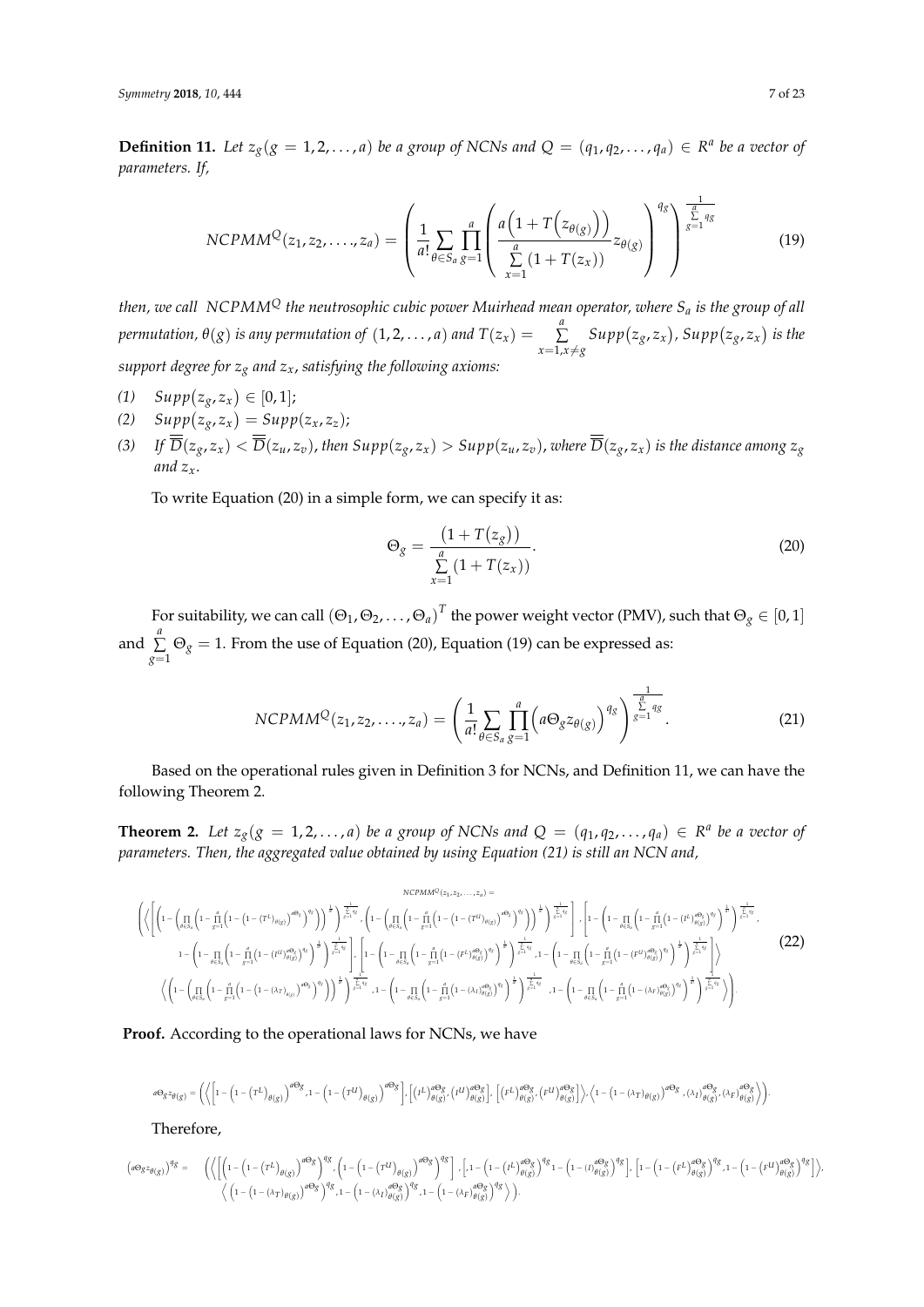## Therefore,

$$
\begin{split} &\prod\limits_{g=1}^{q}\left(\delta\Theta_{g}z_{\theta(g)}\right)^{q_{g}}=\left(\left\langle\left[\prod\limits_{g=1}^{q}\left(1-\left(1-\left(T^{L}\right)_{\theta(g)}\right)^{\theta\Theta_{g}}\right)^{q_{g}}\prod\limits_{g=1}^{q}\left(1-\left(1-\left(T^{L}\right)_{\theta(g)}\right)^{\theta\Theta_{g}}\right)^{q_{g}}\right],\left[1-\prod\limits_{g=1}^{q}\left(1-\left(I^{L}\right)^{\theta\Theta_{g}}_{\theta(g)}\right)^{q_{g}},1-\prod\limits_{g=1}^{q}\left(1-\left(I^{L}\right)^{\theta\Theta_{g}}_{\theta(g)}\right)^{q_{g}}\right],\left[1-\prod\limits_{g=1}^{q}\left(1-\left(I^{L}\right)^{\theta\Theta_{g}}_{\theta(g)}\right)^{q_{g}}\right],\left[1-\prod\limits_{g=1}^{q}\left(1-\left(I^{L}\right)^{\theta\Theta_{g}}_{\theta(g)}\right)^{q_{g}}\right],\left[1-\prod\limits_{g=1}^{q}\left(1-\left(I^{L}\right)^{\theta\Theta_{g}}_{\theta(g)}\right)^{q_{g}}\right],\left[1-\prod\limits_{g=1}^{q}\left(1-\left(I^{L}\right)^{\theta\Theta_{g}}_{\theta(g)}\right)^{q_{g}}\right],\left[1-\prod\limits_{g=1}^{q}\left(1-\left(I^{L}\right)^{\theta\Theta_{g}}_{\theta(g)}\right)^{q_{g}}\right],\left[1-\prod\limits_{g=1}^{q}\left(1-\left(I^{L}\right)^{\theta\Theta_{g}}_{\theta(g)}\right)^{q_{g}}\right],\left[1-\prod\limits_{g=1}^{q}\left(1-\left(I^{L}\right)^{\theta\Theta_{g}}_{\theta(g)}\right)^{q_{g}}\right],\left[1-\prod\limits_{g=1}^{q}\left(1-\left(I^{L}\right)^{\theta\Theta_{g}}_{\theta(g)}\right)^{q_{g}}\right],\left[1-\prod\limits_{g=1}^{q}\left(1-\left(I^{L}\right)^{\theta\Theta_{g}}_{\theta(g)}\right)^{q_{g}}\right],\left[1-\prod\limits_{g=1}^{q}\left(1-\left(I^{L}\right)^{\theta\Theta_{g}}_{\theta(g)}\right)^{q_{g}}\right],\left[1-\prod\limits_{g=1}^{q
$$

and

$$
\begin{split} &\sum\limits_{\theta \in \mathcal{S}_s} \prod\limits_{g=1}^a \Big( a \Theta_g z_{\theta(g)} \Big)^{q_g} = \bigg\langle \left[1-\prod\limits_{\theta \in \mathcal{S}_s} \left(\prod\limits_{g=1}^a \left(1-\left(1-\left(T^L\right)_{\theta(g)}\right)^{\theta \Theta_g}\right)^{q_g}\right), 1-\prod\limits_{\theta \in \mathcal{S}_s} \left(\prod\limits_{g=1}^a \left(1-\left(1-\left(T^U\right)_{\theta(g)}\right)^{\theta \Theta_g}\right)^{q_g}\right) \right\rangle \right) \cdot \left\lbrace \prod\limits_{\theta \in \mathcal{S}_s} \left(1-\prod\limits_{g=1}^a \left(1-\left(I^L\right)^{\theta \Theta_g}_{\theta(g)}\right)^{q_g}\right) \right\rbrace \cdot \left\lbrace \\ &\prod\limits_{\theta \in \mathcal{S}_s} \left(1-\prod\limits_{g=1}^a \left(1-\left(F^L\right)^{\theta \Theta_g}_{\theta(g)}\right)^{q_g}\right) \right\rangle \cdot \left\langle \prod\limits_{g=1}^a \left(1-\left(1-\left(T^U\right)_{\theta(g)}\right)^{\theta \Theta_g}\right)^{q_g}\right\rangle \cdot \prod\limits_{\theta \in \mathcal{S}_s} \left(1-\prod\limits_{g=1}^a \left(1-\left(F^L\right)^{\theta \Theta_g}_{\theta(g)}\right)^{q_g}\right) \right\rbrace \cdot \left\lbrace \prod\limits_{g=1}^a \left(1-\left(1-\left(\lambda_T\right)_{\theta(g)}\right)^{\theta \Theta_g}\right)^{q_g}\right\rbrace \cdot \prod\limits_{\theta \in \mathcal{S}_s} \left(1-\prod\limits_{g=1}^a \left(1-\left(\lambda_I\right)^{\theta \Theta_g}_{\theta(g)}\right)^{q_g}\right) \cdot \prod\limits_{\theta \in \mathcal{S}_s} \left(1-\prod\limits_{g=1}^a \left(1-\left(\lambda_I\right)^{\theta \Theta_g}_{\theta(g)}\right)^{q_g}\right) \right\rbrace \Bigg\rbrace \end{split}
$$

## Furthermore,

$$
\begin{array}{l} \frac{1}{a^j}\sum\limits_{\theta\in S_{\delta}}\prod\limits_{S=1}^a\left(a\Theta_{\delta}z_{\theta(S)}\right)^{q_S}=\left(\left\langle\left[1-\left(\prod\limits_{\theta\in S_{\delta}}\left(1-\prod\limits_{S=1}^a\left(1-\left(1-\left(T^L\right)_{\theta(S)}\right)^{\theta S}\right)^{q_S}\right)\right)^{\frac{1}{\theta}}\right\rangle,\left.1-\left(\prod\limits_{\theta\in S_{\delta}}\left(1-\prod\limits_{S=1}^a\left(1-\left(1-\left(T^U\right)_{\theta(S)}\right)^{\theta S}\right)^{q_S}\right)\right)^{\frac{1}{\theta}}\right\rangle,\left[\left(\prod\limits_{\theta\in S_{\delta}}\left(1-\prod\limits_{S=1}^a\left(1-\left(1-\left(T^U\right)_{\theta(S)}\right)^{\theta S}\right)^{q_S}\right)\right)^{\frac{1}{\theta}}\right\rangle,\left(\prod\limits_{\theta\in S_{\delta}}\left(1-\prod\limits_{S=1}^a\left(1-\left(1-\left(T^U\right)_{\theta(S)}\right)^{\theta S}\right)^{q_S}\right)\right)^{\frac{1}{\theta}}\right\rangle,\left(\prod\limits_{\theta\in S_{\delta}}\left(1-\prod\limits_{S=1}^a\left(1-\left(T^U\right)_{\theta(S)}^{\theta S_{\delta}}\right)^{q_S}\right)\right)^{\frac{1}{\theta}}\right\rangle,\left(\prod\limits_{\theta\in S_{\delta}}\left(1-\prod\limits_{S=1}^a\left(1-\left(T^U\right)_{\theta(S)}^{\theta S_{\delta}}\right)^{q_S}\right)\right)^{\frac{1}{\theta}}\right\rangle,\left\langle\left(\prod\limits_{\theta\in S_{\delta}}\left(1-\prod\limits_{S=1}^a\left(1-\left(T^U\right)_{\theta(S)}^{\theta S_{\delta}}\right)^{q_S}\right)\right)^{\frac{1}{\theta}}\right\rangle,\left(\prod\limits_{\theta\in S_{\delta}}\left(1-\prod\limits_{S=1}^a\left(1-\left(T^U\right)_{\theta(S)}^{\theta S_{\delta}}\right)^{q_S}\right)\right)^{\frac{1}{\theta}}\right\rangle,\left\langle\left(\prod\limits_{\theta\in S_{\delta}}\left(1-\prod\limits_{S=1}^a\left(
$$

Hence,

$$
\begin{split} &\left(\frac{1}{\pi}\sum_{\theta \in \mathbb{S}_{\delta}}\prod_{s=1}^{a}\left(\cos_{s}\Gamma_{\theta(g)}\right)^{q_{g}}\right)^{\frac{1}{g_{s}-q_{g}}}=\left(\left\langle\left[\left(1-\left(\prod_{\theta \in \mathbb{S}_{\delta}}\left(1-\prod_{s=1}^{a}\left(1-\left(1-\left(T^{L}\right)_{\theta(g)}\right)^{s\Theta_{g}}\right)^{q_{s}}\right)\right)^{\frac{1}{m}}\right)^{\frac{1}{g_{s}-q_{g}}},\left(1-\left(\prod_{\theta \in \mathbb{S}_{\delta}}\left(1-\prod_{s=1}^{a}\left(1-\left(1-\left(T^{L}\right)_{\theta(g)}\right)^{s\Theta_{g}}\right)^{q_{s}}\right)\right)^{\frac{1}{m}}\right)^{\frac{1}{g_{s}-q_{g}}}\right],\\ &\left[1-\left(1-\prod_{\theta \in \mathbb{S}_{\delta}}\left(1-\prod_{s=1}^{a}\left(1-\left(F^{L}\right)^{s\Theta_{g}}_{\theta(g)}\right)^{q_{s}}\right)^{\frac{1}{m}}\right)^{\frac{1}{g_{s}-q_{g}}},1-\left(1-\prod_{\theta \in \mathbb{S}_{\delta}}\left(1-\prod_{s=1}^{a}\left(1-\left(F^{L}\right)^{s\Theta_{g}}_{\theta(g)}\right)^{q_{s}}\right)^{\frac{1}{m}}\right)^{\frac{1}{g_{s}-q_{g}}},1-\left(1-\prod_{\theta \in \mathbb{S}_{\delta}}\left(1-\prod_{s=1}^{a}\left(1-\left(F^{L}\right)^{s\Theta_{g}}_{\theta(g)}\right)^{q_{s}}\right)^{\frac{1}{m}}\right)^{\frac{1}{g_{s}-q_{g}}},1-\left(1-\prod_{\theta \in \mathbb{S}_{\delta}}\left(1-\prod_{s=1}^{a}\left(1-\left(F^{L}\right)^{s\Theta_{g}}_{\theta(g)}\right)^{q_{s}}\right)^{\frac{1}{m}}\right)^{\frac{1}{g_{s}-q_{g}}},1-\left(1-\prod_{\theta \in \mathbb{S}_{\delta}}\left(1-\prod_{s=1}^{a}\left(1-\left(F^{L}\right)^{s\Theta_{g}}_{\theta(g)}\right)^{q_{s}}\right)^{\frac{1}{m}}\right)^{\frac{1}{g_{s}-q_{
$$

## This is the required proof of Theorem 2.  $\Box$

In the above equations, we calculate the PWV  $\Theta$ , after calculating the support degree  $Supp(z_g, z_x)$ . First, we determined the  $Supp(z_g, z_x)$  using

$$
Supp(z_g, z_x) = 1 - \overline{\overline{D}}(z_g, z_x),
$$
\n(23)

where,

$$
\overline{D}(z_g, z_x) = \sqrt{\frac{\frac{1}{9}\left(\left(T_g^L - T_x^L\right)^2 + \left(T_g^U - T_x^U\right)^2 + \left(I_g^L - I_x^L\right)^2 + \left(I_g^U - I_x^U\right)^2 + \left(F_g^L - F_x^L\right)^2 + \left(F_g^U - F_x^U\right)^2}{\left(\lambda_{T_g} - \lambda_{T_x}\right)^2 + \left(\lambda_{I_g} - \lambda_{I_x}\right)^2 + \left(\lambda_{F_g} - \lambda_{F_x}\right)^2}\right)}
$$
(24)

Therefore, we use the equation

$$
T(z_g) = \sum_{g=1, g \neq x}^{a} Supp(z_g, z_x)
$$
\n(25)

to obtain the values of  $T(z_g)(g=1,2,\ldots,a)$ . Then using Equation (20) we can get the PWV.

.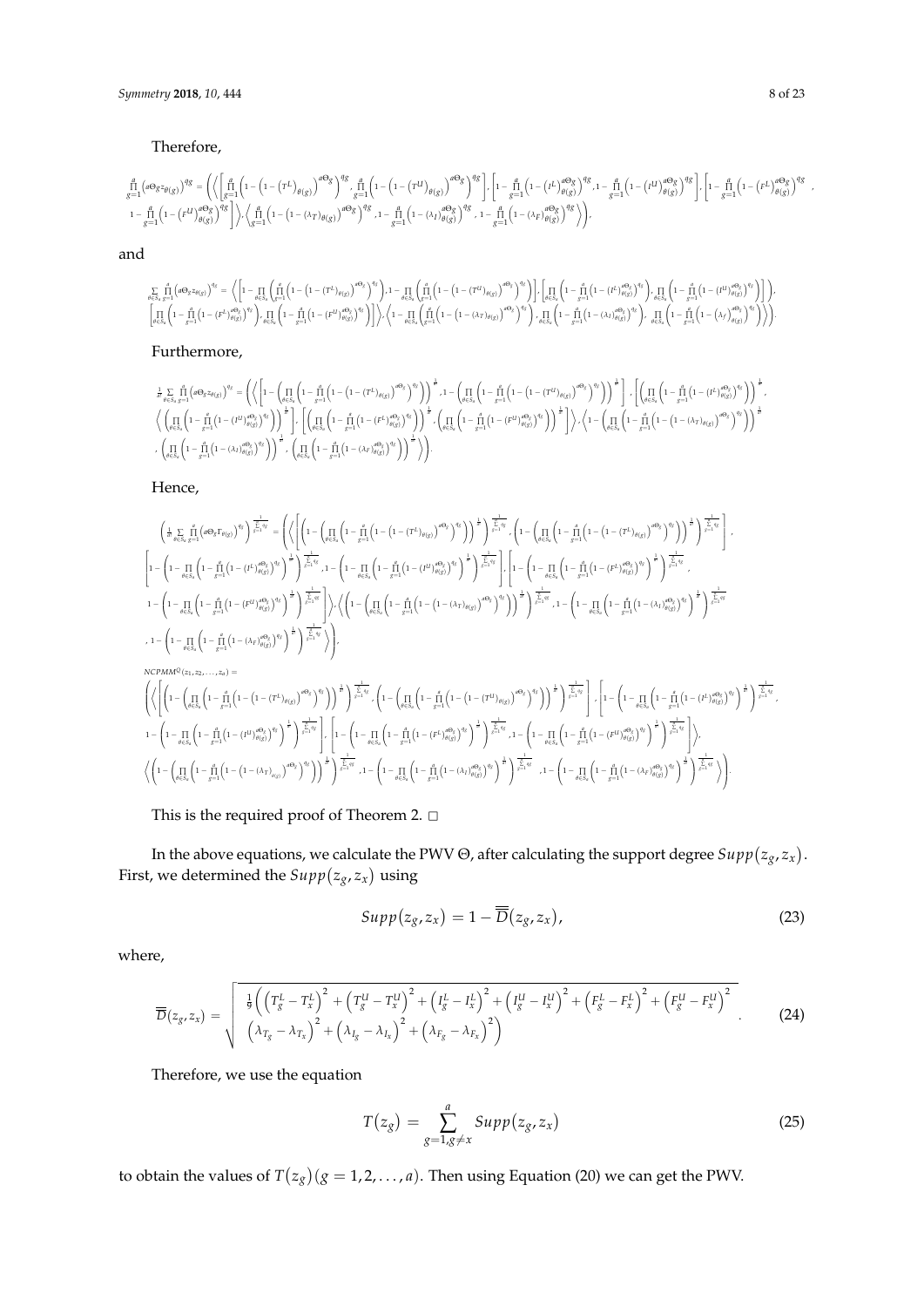**Theorem 3.** *(Idempotency)* Let  $z_g(g = 1, 2, ..., a)$  be a group of NCNs, and  $z_g = z$ , for all  $g = 1, 2, ..., a$ . *Then,* 

$$
NCPMM^Q(z_1, z_2, \dots, z_a) = CN.
$$
 (26)

**Proof.** As  $z_g = z$  for all  $g = 1, 2, ..., a$ , we have  $Supp(z_g, z_x) = 1$  for all  $g, x = 1, 2, ..., a$ . Therefore, we can get  $\Theta_g = \frac{1}{a}$  for all *g*. Moreover,

$$
\begin{split} & = \left(\left\langle\left[\left(1-\left(\prod_{\theta\in S_{a}}\left(1-\prod_{\xi=1}^{a}\left(1-(1-T^{L})^{a}\frac{1}{2}\right)^{q_{\xi}}\right)\right)^{\frac{1}{\theta}}\right)^{\frac{1}{\theta-1}}\right]_{\xi=\frac{1}{2}\pi_{\xi}}^{\frac{1}{\theta-1}}\left(1-\left(\prod_{\theta\in S_{a}}\left(1-\prod_{\xi=1}^{a}\left(1-(1-T^{L})^{a}\frac{1}{2}\right)^{q_{\xi}}\right)\right)^{\frac{1}{\theta}}\right)^{\frac{1}{\theta-1}\frac{1}{\theta}}\right)_{\xi=\frac{1}{2}\pi_{\xi}}\right.\\ & \left.1-\left(1-\prod_{\theta\in S_{a}}\left(1-\prod_{\xi=1}^{a}\left(1-\prod_{\theta\in S_{a}}\left(1-\prod_{\theta\in S_{a}}\left(1-\prod_{\theta\in S_{a}}\left(1-\prod_{\theta\in S_{a}}\left(1-\prod_{\theta\in S_{a}}\left(1-\prod_{\theta\in S_{a}}\left(1-\prod_{\theta\in S_{a}}\left(1-\prod_{\theta\in S_{a}}\left(1-\prod_{\theta\in S_{a}}\left(1-\prod_{\theta\in S_{a}}\left(1-\prod_{\theta\in S_{a}}\left(1-\prod_{\theta\in S_{a}}\left(1-\prod_{\theta\in S_{a}}\left(1-\prod_{\theta\in S_{a}}\left(1-\prod_{\theta\in S_{a}}\left(1-\prod_{\theta\in S_{a}}\left(1-\prod_{\theta\in S_{a}}\left(1-\prod_{\theta\in S_{a}}\left(1-\prod_{\theta\in S_{a}}\left(1-\prod_{\theta\in S_{a}}\left(1-\prod_{\theta\in S_{a}}\left(1-\prod_{\theta\in S_{a}}\left(1-\prod_{\theta\in S_{a}}\left(1-\prod_{\theta\in S_{a}}\left(1-\prod_{\theta\in S_{a}}\left(1-\prod_{\theta\in S_{a}}\left(1-\prod_{\theta\in S_{a}}\left(1-\prod_{\theta\in S_{a}}\left(1-\prod_{\theta\in S_{a}}\left(1-\prod_{\theta\in S_{a}}\left(1-\prod_{\theta\in S_{a}}\left(1-\prod_{\theta\in S_{a}}\left(1-\
$$

This is the required proof of Theorem 3.  $\Box$ 

**Theorem 4.** *(Boundedness)* Let  $z_g$  ( $g = 1, 2, ..., a$ ) be a group of NCNs. Where

$$
\overline{z} = \min(z_1, z_2, \dots, z_a) = \left( \left\langle \begin{bmatrix} T^{-L}, T^{-U} \end{bmatrix}, \begin{bmatrix} I^{+L}, I^{+U} \end{bmatrix}, \begin{bmatrix} F^{+L}, F^{+U} \end{bmatrix} \right\rangle, \left\langle \lambda_T^-, \lambda_I^+, \lambda_F^+ \right\rangle \right), \text{ and}
$$
\n
$$
\overline{z} = \max(z_1, z_2, \dots, z_a) = \left( \left\langle \begin{bmatrix} T^{+L}, T^{+U} \end{bmatrix}, \begin{bmatrix} I^{-L}, I^{-U} \end{bmatrix}, \begin{bmatrix} F^{-L}, F^{-U} \end{bmatrix} \right\rangle, \left\langle \lambda_T^+, \lambda_I^-, \lambda_F^- \right\rangle \right).
$$

*Then,*

$$
m \le NCPMM^Q(z_1, z_2, \dots, z_a) \le n \tag{27}
$$

*where,*

$$
m=\left(\left\langle \left[\left(1-\left(\prod_{\theta\in S_{\sigma}}\left(1-\prod_{\theta\in S_{\tau}}\left(1-\left(1-\frac{r}{\lambda_{\theta(g)}}\right)^{\theta_{\theta}}\right)^{\theta_{\theta}}\right)\right)^{\frac{1}{\theta}}\right)^{\frac{1}{\theta_{\tau}-1}\frac{1}{\theta_{\tau}}}\right)^{\frac{1}{\theta_{\tau}}}\right]^{2}\right)^{\frac{1}{\theta_{\tau}-1}\frac{1}{\theta_{\tau}}}\cdot\left(1-\left(\prod_{\theta\in S_{\sigma}}\left(1-\prod_{\theta\in S_{\tau}}\left(1-\left(1-\frac{r}{\lambda_{\theta(g)}}\right)^{\theta_{\theta}}\right)^{\theta_{\theta}}\right)\right)^{\frac{1}{\theta_{\tau}}}\right)^{\frac{1}{\theta_{\tau}-1}\frac{1}{\theta_{\tau}}}\cdot\left[1-\left(1-\frac{r}{\lambda_{\theta(g)}}\right)^{\theta_{\theta_{\tau}}}\right]^{\theta_{\tau}}\right)^{\frac{1}{\theta_{\tau}-1}\frac{1}{\theta_{\tau}}}\cdot\left(1-\left(\prod_{\theta\in S_{\tau}}\left(1-\prod_{\theta\in S_{\tau}}\left(1-\frac{r}{\lambda_{\theta(g)}}\right)^{\theta_{\theta_{\tau}}}\right)^{\theta_{\theta_{\tau}}}\right)^{\frac{1}{\theta_{\tau}-1}\frac{1}{\theta_{\tau}}}\cdot\left[1-\left(1-\frac{r}{\lambda_{\theta(g)}}\right)^{\theta_{\theta_{\tau}}}\right]^{\frac{1}{\theta_{\tau}-1}\frac{1}{\theta_{\tau}}}\cdot\left[1-\left(1-\frac{r}{\lambda_{\theta(g)}}\right)^{\theta_{\tau}-1}\right]^{\frac{1}{\theta_{\tau}-1}\frac{1}{\theta_{\tau}}}\cdot\left[1-\left(1-\frac{r}{\lambda_{\theta(g)}}\right)^{\theta_{\tau}}\right]^{\frac{1}{\theta_{\tau}-1}\frac{1}{\theta_{\tau}}}\cdot\left[1-\left(1-\left(\lambda_{\tau}\right)_{\theta(g)}\right)^{\theta_{\tau}}\right]^{\frac{1}{\theta_{\tau}-1}\frac{1}{\theta_{\tau}}}\cdot\left[1-\left(1-\frac{r}{\lambda_{\theta(g)}}\right)^{\theta_{\tau}}\cdot\left(1-\frac{r}{\lambda_{\theta(g)}}\right)^{\theta_{\tau}}\cdot\left[1-\left(1-\frac{r
$$

*and*

$$
\begin{split} & n=\left(\left\langle\left[\left(1-\left(\prod_{\theta\in S_{\sigma}}\left(1-\prod_{\theta\in S_{\sigma}}\left(1-\prod_{\theta\in S_{\sigma}}\left(1-\left(1-\tilde{\tilde{\tilde{\tau}}}_{\theta(\text{S})}\right)^{\theta\text{S}}\right)^{\theta\text{S}}\right)\right)^{\frac{1}{\theta}}\right)\right.\right.^{\frac{1}{\tilde{\tilde{\tau}}_{\tau}^{\text{1.5}}} \right),\left.\left(1-\left(\prod_{\theta\in S_{\sigma}}\left(1-\prod_{\theta\in S_{\sigma}}\left(1-\prod_{\theta\in S_{\sigma}}\left(1-\prod_{\theta\in S_{\sigma}}\left(1-\prod_{\theta\in S_{\sigma}}\left(1-\prod_{\theta\in S_{\sigma}}\left(1-\prod_{\theta\in S_{\sigma}}\left(1-\prod_{\theta\in S_{\sigma}}\left(1-\frac{\tilde{\tilde{\tau}}_{\theta(\text{S})}}{\varepsilon^{-1/2}}\right)^{\theta\text{S}}\right)\right)^{\frac{1}{\theta}}\right)\right.\right)^{\frac{1}{\tilde{\tilde{\tau}}_{\tau}^{\text{1.5}}} \right),\right.\\ &\left.\left.1-\left(1-\prod_{\theta\in S_{\sigma}}\left(1-\prod_{\theta\in \theta\in S_{\sigma}}\left(1-\prod_{\theta\in S_{\sigma}}\left(1-\int_{\theta\in S_{\sigma}}\left(1-\prod_{\theta\in S_{\sigma}}\left(1-\prod_{\theta\in S_{\sigma}}\left(1-\prod_{\theta\in S_{\sigma}}\left(1-\prod_{\theta\in S_{\sigma}}\left(1-\prod_{\theta\in S_{\sigma}}\left(1-\prod_{\theta\in S_{\sigma}}\left(1-\prod_{\theta\in S_{\sigma}}\left(1-\prod_{\theta\in S_{\sigma}}\left(1-\prod_{\theta\in S_{\sigma}}\left(1-\prod_{\theta\in S_{\sigma}}\left(1-\prod_{\theta\in S_{\sigma}}\left(1-\prod_{\theta\in S_{\sigma}}\left(1-\prod_{\theta\in S_{\sigma}}\left(1-\prod_{\theta\in S_{\sigma}}\left(1-\prod_{\theta\in S_{\sigma}}\left(1-\prod_{\theta\in S_{\sigma}}\left(1-\prod_{\theta\in S_{\sigma}}\left(1-\prod_{\theta\in S_{\sigma}}\left(1-\prod_{
$$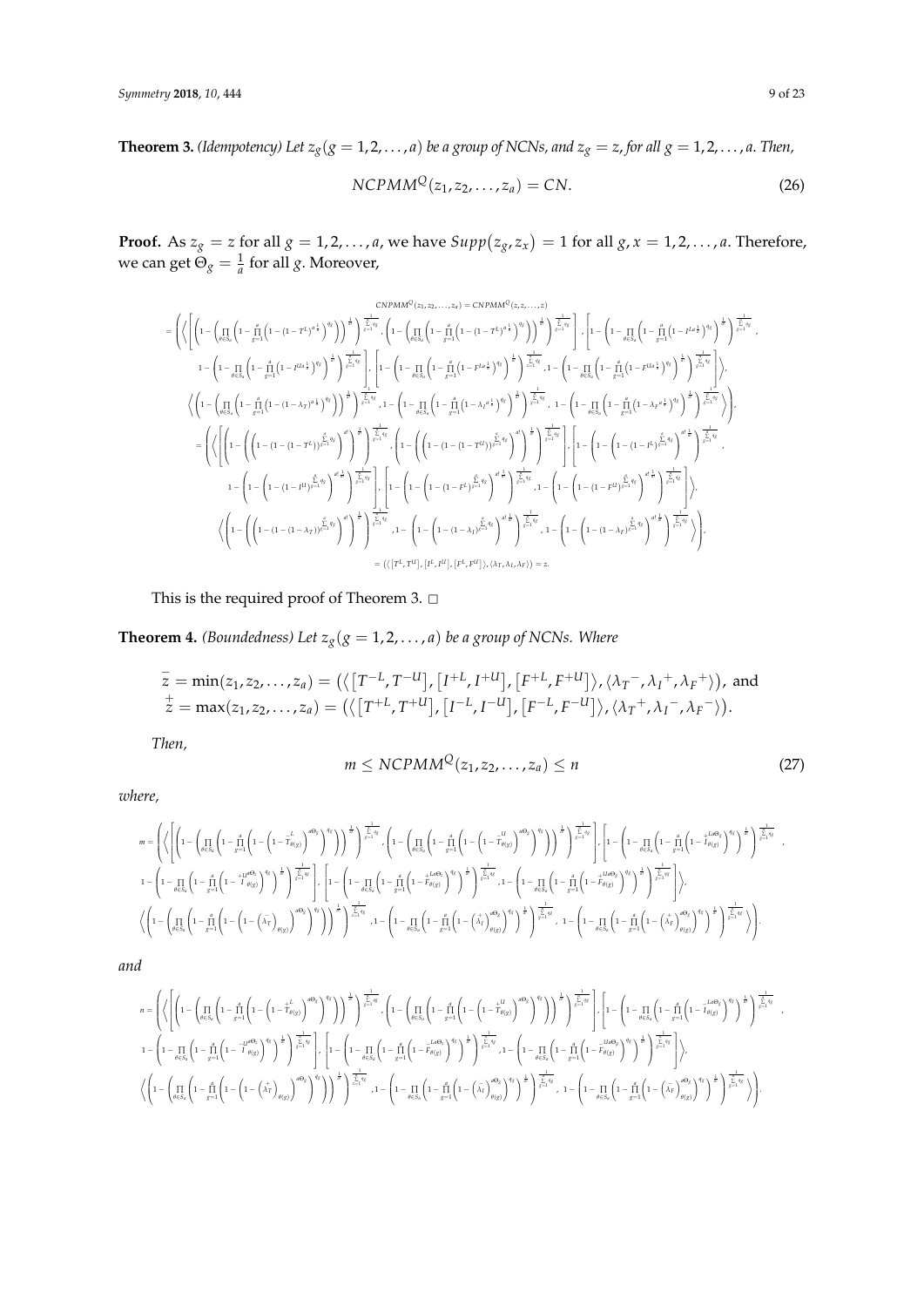## **Proof.**

$$
\begin{array}{ll} a\Theta_{g}z_{\theta(g)} & =\bigg(\bigg\langle\bigg[1-\Big(1-\big(T^L\big)_{\theta(g)}\Big)^{d\Theta_{g}} ,1-\Big(1-\big(T^U)_{\theta(g)}\Big)^{d\Theta_{g}}\bigg]\cdot\bigg[\big(I^L\big)^{d\Theta_{g}}_{\theta(g)} ,\big(I^U\big)^{d\Theta_{g}}\bigg]\cdot \bigg[\big(I^L\big)^{d\Theta_{g}}_{\theta(g)} ,\big(I^U\big)^{d\Theta_{g}}\bigg]\cdot \bigg[\big(I^L\big)^{d\Theta_{g}}_{\theta(g)} ,\big(I^U\big)^{d\Theta_{g}}\bigg]\bigg]\cdot \bigg[\big(I^L\big)^{d\Theta_{g}}_{\theta(g)} ,\big(I^U\big)^{d\Theta_{g}}\bigg]\bigg]\cdot \bigg[\big(I^L\big)^{d\Theta_{g}}_{\theta(g)} ,\big(I^U\big)^{d\Theta_{g}}\bigg]\cdot \bigg[\big(I^L\big)^{d\Theta_{g}}_{\theta(g)} ,\big(I^U\big)^{d\Theta_{g}}\bigg]\bigg]\cdot \bigg[\big(I^L\big)^{d\Theta_{g}} \big(I^U\big)^{d\Theta_{g}}\bigg]\cdot \bigg[\big(I^L\big)^{d\Theta_{g}} \big(I^U\big)^{d\Theta_{g}}\bigg]\cdot \bigg[\big(I^L\big)^{d\Theta_{g}} \big(I^U\big)^{d\Theta_{g}}\bigg]\cdot \bigg[\big(I^L\big)^{d\Theta_{g}} \big(I^U\big)^{d\Theta_{g}}\bigg]\bigg]\cdot \bigg[\big(I^L\big)^{d\Theta_{g}} \bigg]\cdot \bigg[\big(I^L\big)^{d\Theta_{g}} \bigg]\cdot \bigg[\big(I^L\big)^{d\Theta_{g}} \bigg]\cdot \bigg[\big(I^L\big)^{d\Theta_{g}} \bigg]\cdot \bigg[\big(I^L\big)^{d\Theta_{g}}\bigg]\cdot \bigg[\big(I^L\big)^{d\Theta_{g}}\bigg]\cdot \bigg[\big(I^L\big)^{d\Theta_{g}}\bigg]\cdot \bigg[\big(I^L\big)^{d\Theta_{g}}\bigg]\bigg]\cdot \bigg[\big(I^L\big)^{d\Theta_{g}} \bigg]\cdot \bigg[\big(I^L\big)^{d\Theta_{g}} \bigg]\cdot \bigg[\big(I
$$

and

$$
\begin{split} \left(a\Theta_{\mathbf{S}}z_{\theta(\mathbf{S})}\right)^{q_{\mathbf{S}}} &= \Big(\bigg\langle\left[\left(1-\left(1-(T^L)_{\theta(\mathbf{S})}\right)^{\mathbf{e}\Theta_{\mathbf{S}}}\right)^{q_{\mathbf{S}}},\left(1-\left(1-(T^U)_{\theta(\mathbf{S})}\right)^{\mathbf{e}\Theta_{\mathbf{S}}}\right)^{q_{\mathbf{S}}}\right], \left.\left.\left[1-\left(1-(I^L)^{\mathbf{e}\Theta_{\mathbf{S}}^*}\right)^{q_{\mathbf{S}}}1-\left(1-(I^U)_{\theta(\mathbf{S})}^{\mathbf{e}\Theta_{\mathbf{S}}^*}\right)^{q_{\mathbf{S}}^*}\right]\right.\\ &\left.\left.\left[\left[1-\left(1-(F^L)_{\theta(\mathbf{S})}^{\mathbf{e}\Theta_{\mathbf{S}}^*}\right)^{q_{\mathbf{S}}}1-\left(1-(F^U)_{\theta(\mathbf{S})}^{\mathbf{e}\Theta_{\mathbf{S}}^*}\right)^{q_{\mathbf{S}}^*}\right]\right), \right.\right.\\ &\left.\left.\left.\left(\left[\left(1-\left(1-(\tilde{\boldsymbol{\Gamma}}^L)_{\theta(\mathbf{S})}^{\mathbf{e}\Theta_{\mathbf{S}}^*}\right)^{q_{\mathbf{S}}^*}\right) -\left(1-(\tilde{\boldsymbol{\Gamma}}^H)_{\theta(\mathbf{S})}^{\mathbf{e}\Theta_{\mathbf{S}}^*}\right)^{q_{\mathbf{S}}^*}\right]\right), \right.\\ &\left.\left.\left.\left.\left.\left(\left[\left(1-\left(1-\left(\tilde{\boldsymbol{\Gamma}}^L\right)_{\theta(\mathbf{S})}\right)^{\mathbf{e}\Theta_{\mathbf{S}}}\right)^{q_{\mathbf{S}}^*}\right)^{q_{\mathbf{S}}^*}\right] -\left(1-\left(\tilde{\boldsymbol{\Gamma}}^H\right)_{\theta(\mathbf{S})}\right)^{\mathbf{e}\Theta_{\mathbf{S}}^*}\right)^{q_{\mathbf{S}}^*}\right)\right), \right.\\ &\left.\left.\left.\left[\left(1-\left(1-\left(\tilde{\boldsymbol{\Gamma}}^L\right)_{\theta(\mathbf{S})}\right)^{q_{\mathbf{S}}^*}\right)^{q_{\mathbf{S}}^*
$$

Thus,

$$
\label{eq:20} \begin{split} &\prod_{g=1}^{\tilde{n}}\left(a\Theta_{\tilde{S}}z_{\theta(g)}\right)^{q_{\tilde{s}}}=\left(\left\langle\left[\prod_{g=1}^{\tilde{n}}\left(1-\left(1-\left(T^{L}\right)_{\theta(g)}\right)^{d\Theta_{\tilde{S}}}\right)^{q_{\tilde{s}}},\prod_{g=1}^{\tilde{n}}\left(1-\left(1-\left(T^{L}\right)_{\theta(g)}\right)^{d\Theta_{\tilde{S}}}\right)^{q_{\tilde{s}}}\right],\left[1-\prod_{g=1}^{\tilde{n}}\left(1-\left(I^{L}\right)^{d\Theta_{\tilde{S}}}_{\theta(g)}\right)^{q_{\tilde{s}}},1-\prod_{g=1}^{\tilde{n}}\left(1-\left(I^{L}\right)^{e\Theta_{\tilde{S}}}_{\theta(g)}\right)^{q_{\tilde{s}}}\right],\\\left[1-\prod_{g=1}^{\tilde{n}}\left(1-\left(F^{L}\right)^{d\Theta_{\tilde{S}}}_{\theta(g)}\right)^{q_{\tilde{s}}} ,\,1-\prod_{g=1}^{\tilde{n}}\left(1-\left(F^{L}\right)^{d\Theta_{\tilde{S}}}_{\theta(g)}\right)^{q_{\tilde{s}}}\right]\right\rangle,\\ &\left\langle\left(\left[\prod_{g=1}^{\tilde{n}}\left(1-\left(1-\left(\overline{T}^{L}\right)_{\theta(g)}\right)^{d\tilde{s}}\right)^{q_{\tilde{s}}},\,1-\prod_{g=1}^{\tilde{n}}\left(1-\left(1-\left(\overline{T}^{L}\right)_{\theta(g)}\right)^{d\tilde{s}}\right)\right)^{q_{\tilde{s}}}\right),\left[\prod_{g=1}^{\tilde{n}\Theta_{\tilde{S}}}_{\theta(g)}\right]^{\tilde{q}_{\tilde{s}}}\right] \right\rangle,\\ &\left\langle\left(\left[\prod_{g=1}^{\tilde{n}}\left(1-\left(1-\left(\overline{T}^{L}\right)_{\theta(g)}\right)^{d\tilde{s}}\right)^{q_{\tilde{s}}},\,1-\prod_{g=1}^{\tilde{n}}\left(1-\left(1-\left(\overline{T}^{L}\right)_{\theta(g)}\right)^{d\tilde{s}}\right)^{q_{\tilde{s}}}\right)\right)^{q_{\tilde{s}}}\right\rangle\right)\\ &\
$$

and

$$
\begin{split} &\underset{\theta \in S_{s}}{\sum}\prod_{z=1}^{n}\Big(\alpha\Theta_{\delta}z_{\theta(g)}\Big)^{\theta_{\delta}}=\left(\left\langle \left[1-\prod_{\theta \in S_{1}}\left(\prod_{\theta \in S_{1}}\left(1-\left(1-\left(T^{L}\right)_{\theta(g)}\right)^{\theta\Theta_{\delta}}\right)^{\theta_{\delta}}\right)^{\theta_{\delta}}\right),1-\prod_{\theta \in S_{s}}\left(\prod_{z=1}^{n}\left(1-\left(1-\left(T^{U}\right)_{\theta(g)}\right)^{\theta\Theta_{\delta}}\right)^{\theta_{\delta}}\right)\right\rangle \cdot\left\lbrace\prod_{\theta \in S_{s}}\left(1-\prod_{z=1}^{n}\left(1-\left(I^{L}\right)^{\theta\Theta_{\delta}}_{\theta(g)}\right)^{\theta_{\delta}}\right)\right\rbrace\right\rbrace ,\\ &\left[\prod_{\theta \in S_{s}}\left(1-\prod_{\theta \in S_{1}}^{n}\left(1-\left(I^{L}\right)^{\theta\Theta_{\delta}}_{\theta(g)}\right)^{\theta_{\delta}}\right)\right\rbrace \cdot\left\lbrace\prod_{\theta \in S_{s}}\left(1-\prod_{z=1}^{n}\left(1-\left(1-\left(T^{L}\right)_{\theta(g)}\right)^{\theta\Theta_{\delta}}\right)^{\theta_{\delta}}\right)\right\rbrace\right\rbrace \cdot\left\lbrace\prod_{\theta \in S_{s}}\left(1-\prod_{z=1}^{n}\left(1-\left(I^{L}\right)^{\theta\Theta_{\delta}}_{\theta(g)}\right)^{\theta_{\delta}}\right)\right\rbrace\right\rbrace \cdot\left\lbrace\prod_{\theta \in S_{s}}\left(1-\prod_{z=1}^{n}\left(1-\left(1-\left(\lambda_{T}\right)_{\theta(g)}^{\theta\Theta_{\delta}}\right)^{\theta_{\delta}}\right)\right)\right\rbrace\right\rbrace \cdot\left\lbrace\prod_{\theta \in S_{s}}\left(1-\prod_{z=1}^{n}\left(1-\left(1-\left(\lambda_{T}\right)_{\theta(g)}^{\theta\Theta_{\delta}}\right)^{\theta_{\delta}}\right)\right)\right\rbrace\right\rbrace \cdot\left\lbrace\prod_{\theta \in S_{s}}\left(1-\prod_{z=1}^{n}\left(1-\left(1-\left(\lambda_{T}\right)_{\theta(g)}^{\theta\Theta_{\delta}}\right)^{\theta_{\delta}}\right)\right)\right\rbrace\right\rbrace \cdot
$$

Furthermore,

$$
\begin{split} &\frac{1}{a^l}\sum\limits_{\theta\in S_{\delta}}\prod\limits_{s=1}^{s}\left(\log_2z_{\theta(s)}\right)^{q_{\xi}}=\left(\left\langle\left[1-\left(\prod\limits_{\theta\in S_{\delta}}\left(1-\prod\limits_{s=1}^{s}\left(1-\left(1-(T^{L})_{\theta(s)}\right)^{\theta\theta_{\xi}}\right)^{q_{\xi}}\right)\right)^{\frac{1}{\theta}},1-\left(\prod\limits_{\theta\in S_{\delta}}\left(1-\prod\limits_{s=1}^{s}\left(1-\left(1-(T^{U})_{\theta(s)}\right)^{\theta\theta_{\xi}}\right)^{q_{\xi}}\right)\right)^{\frac{1}{\theta}}\right\rangle,\\ &\left[\left(\prod\limits_{\theta\in S_{\delta}}\left(1-\prod\limits_{s=1}^{s}\left(1-\int\limits_{\theta(s)}\left(1-\int\limits_{\theta(s)}^{s}\left(1-\int\limits_{\theta(s)}^{s}\left(1-\int\limits_{s=1}^{s}\left(1-(T^{L})_{\theta(s)}^{s\theta_{\xi}}\right)^{q_{\xi}}\right)\right)^{\frac{1}{\theta}}\right),\left(\prod\limits_{\theta\in S_{\delta}}\left(1-\prod\limits_{s=1}^{s}\left(1-\int\limits_{\theta(s)}^{s}\left(1-\int\limits_{s=1}^{s}\left(1-\int\limits_{\theta(s)}^{s}\left(1-\int\limits_{s=1}^{s}\left(1-\int\limits_{\theta(s)}^{s}\left(1-\int\limits_{s=1}^{s}\left(1-\int\limits_{s=1}^{s}\left(1-\int\limits_{s=1}^{s}\left(1-\int\limits_{s=1}^{s}\left(1-\int\limits_{s=1}^{s}\left(1-\int\limits_{s=1}^{s}\left(1-\int\limits_{s=1}^{s}\left(1-\int\limits_{s=1}^{s}\left(1-\int\limits_{s=1}^{s}\left(1-\int\limits_{s=1}^{s}\left(1-\int\limits_{s=1}^{s}\left(1-\int\limits_{s=1}^{s}\left(1-\int\limits_{s=1}^{s}\left(1-\int\limits_{s=1}^{s}\left(1-\int\limits_{s=1}^{s}\left(1-\int\limits_{s=1}^{s}\left(1-\int\limits_{s=1}^{s}\left(1-\int\limits_{s=1}^{s}\left(1
$$

Hence,

$$
\begin{split} &\left(\tfrac{1}{\pi}\sum_{\theta \in S_{\delta}}\tfrac{f}{1-\alpha}\left(\theta \circ \Gamma_{\theta}(z)\right)^{\theta}\right)^{\frac{1}{\mu_{\alpha}}}\frac{1}{\pi}e\left(\left\langle\left[\left(1-\left(\prod_{\theta \in S_{\delta}}\left(1-\int_{\theta(\theta)}^{\pi}\left(1-\left(1-(T^{L})_{\theta(g)}\right)^{\theta \delta}\right)^{\theta}\right)\right)^{\frac{1}{\mu}}\right)^{\frac{1}{\mu_{\alpha}}}\frac{1}{\pi}e\left(\left(1-\left(\prod_{\theta \in S_{\delta}}\left(1-\int_{\theta(\theta)}^{\pi}\left(1-(T^{L})_{\theta(g)}\right)^{\theta \delta}\right)^{\theta}\right)^{\frac{1}{\mu_{\alpha}}}\right)^{\frac{1}{\mu_{\alpha}}}\frac{1}{\pi}e\left(\left(1-\int_{\theta(\theta)}^{\pi}\left(1-(T^{L})_{\theta(g)}\right)^{\theta \delta}\right)^{\frac{1}{\mu_{\alpha}}}\frac{1}{\pi}e\left(\left(1-\int_{\theta(\theta)}^{\pi}\left(1-(T^{L})_{\theta(g)}\right)^{\theta \delta}\right)^{\frac{1}{\mu_{\alpha}}}\frac{1}{\pi}e\left(\left(1-\int_{\theta(\theta)}^{\pi}\left(1-(T^{L})_{\theta(g)}\right)^{\theta \delta}\right)^{\frac{1}{\mu_{\alpha}}}\frac{1}{\pi}e\left(\left(1-\int_{\theta(\theta)}^{\pi}\left(1-(T^{L})_{\theta(g)}\right)^{\theta \delta}\right)^{\frac{1}{\mu_{\alpha}}}\right)^{\frac{1}{\mu_{\alpha}}}\frac{1}{\pi}e\left(\left(1-\int_{\theta(\theta)}^{\pi}\left(1-(T^{L})_{\theta(g)}\right)^{\theta \delta}\right)^{\frac{1}{\mu_{\alpha}}}\right)^{\frac{1}{\mu_{\alpha}}}\frac{1}{\pi}e\left(\left(1-\int_{\theta(\theta)}^{\pi}\left(1-(T^{L})_{\theta(g)}\right)^{\theta \delta}\right)^{\frac{1}{\mu_{\alpha}}}\right)^{\frac{1}{\mu_{\alpha}}}\frac{1}{\pi}e\left(\left(1-\int_{\theta(\theta)}^{\pi}\left(1-(T^{L})_{\theta(g)}\right)^{\theta \delta}\right)^{\frac{1}{\mu_{\alpha}}}\right)^{\frac{1}{\mu_{\alpha}}}\frac{
$$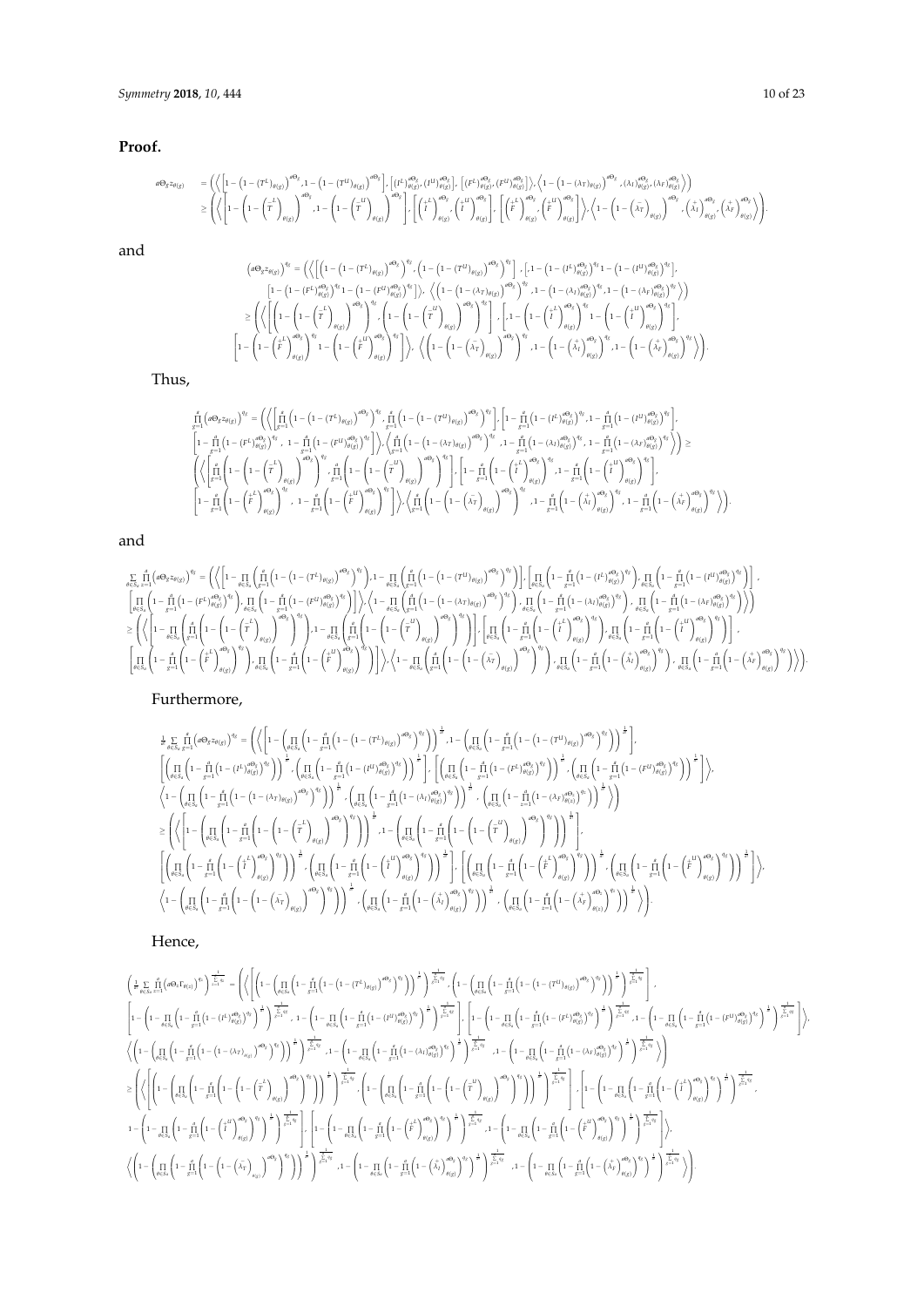This implies that  $m \leq NCPMM^Q(z_1, z_2, \ldots, z_a)$ .  $\Box$ 

In a similar way we can show that  $NCPMM^Q(z_1, z_2, \ldots, z_a) \leq n$ . Hence,  $m \leq$  $NCPMM^{Q}(z_1, z_2, \ldots, z_a) \leq n$ .

The NCPMM operator does not have the property of monotonicity.

One of the leading advantages of NCPMM is its capacity to represent the interrelationship among NCNs. Furthermore, the NCPMM operator is more flexible in aggregation process due to parameter vector. Now, we discuss some special cases of NCPMM operators by assigning different values to the parameter vector.

**Case 1.** If  $Q = (1, 0, \ldots, 0)$ , then the NCPMM operator degenerates into the following form:

NCPMM<sup>(1,0,...,0)</sup>(z<sub>1</sub>, z<sub>2</sub>,...,z<sub>a</sub>) = 
$$
\left(\sum_{g=1}^{a} \frac{(1+T(z_g))}{\sum_{x=1}^{a} (1+T(z_x))} z_g\right).
$$
 (28)

This is the NC power averaging operator.

**Case 2.** If  $Q = \left(\frac{1}{a}, \frac{1}{a}, \dots, \frac{1}{a}\right)$ , then the NCPMM operator degenerates into the following form:

$$
NCPMM^{(\frac{1}{a},\frac{1}{a},...,\frac{1}{a})}(z_1,z_2,...,z_a) = \prod_{g=1}^{a} z_g^{\frac{(1+T(z_{\theta(g)}))}{\frac{p}{g}}}. \tag{29}
$$

This is the NC power geometric operator.

**Case 3.** If  $Q = (1, 1, \ldots, 0)$ , then the NCPMM operator degenerates into the following form:

$$
NCPMM^{(1,0,0,0)} = (z_1, z_2,...,z_n) = \left[\left(\left|\left(\left(\begin{array}{ccccc} \left(\begin{array}{ccccc} \frac{1}{2} & \frac{1}{2} & \frac{1}{2} & \frac{1}{2} & \frac{1}{2} & \frac{1}{2} & \frac{1}{2} & \frac{1}{2} & \frac{1}{2} & \frac{1}{2} & \frac{1}{2} & \frac{1}{2} & \frac{1}{2} & \frac{1}{2} & \frac{1}{2} & \frac{1}{2} & \frac{1}{2} & \frac{1}{2} & \frac{1}{2} & \frac{1}{2} & \frac{1}{2} & \frac{1}{2} & \frac{1}{2} & \frac{1}{2} & \frac{1}{2} & \frac{1}{2} & \frac{1}{2} & \frac{1}{2} & \frac{1}{2} & \frac{1}{2} & \frac{1}{2} & \frac{1}{2} & \frac{1}{2} & \frac{1}{2} & \frac{1}{2} & \frac{1}{2} & \frac{1}{2} & \frac{1}{2} & \frac{1}{2} & \frac{1}{2} & \frac{1}{2} & \frac{1}{2} & \frac{1}{2} & \frac{1}{2} & \frac{1}{2} & \frac{1}{2} & \frac{1}{2} & \frac{1}{2} & \frac{1}{2} & \frac{1}{2} & \frac{1}{2} & \frac{1}{2} & \frac{1}{2} & \frac{1}{2} & \frac{1}{2} & \frac{1}{2} & \frac{1}{2} & \frac{1}{2} & \frac{1}{2} & \frac{1}{2} & \frac{1}{2} & \frac{1}{2} & \frac{1}{2} & \frac{1}{2} & \frac{1}{2} & \frac{1}{2} & \frac{1}{2} & \frac{1}{2} & \frac{1}{2} & \frac{1}{2} & \frac{1}{2} & \frac{1}{2} & \frac{1}{2} & \frac{1}{2} & \frac{1}{2} & \frac{1}{2} & \frac{1}{2} & \frac{1}{2} & \frac{1}{2} & \frac{1}{2} & \frac{1}{2} & \frac{1}{2} & \frac{1}{2} & \frac{1}{2} & \frac{1}{2} & \frac{1}{2} & \frac{1}{2} & \frac{1}{2}
$$

This is the NC power Bonferroni mean operator ( $p = q = 1$ ).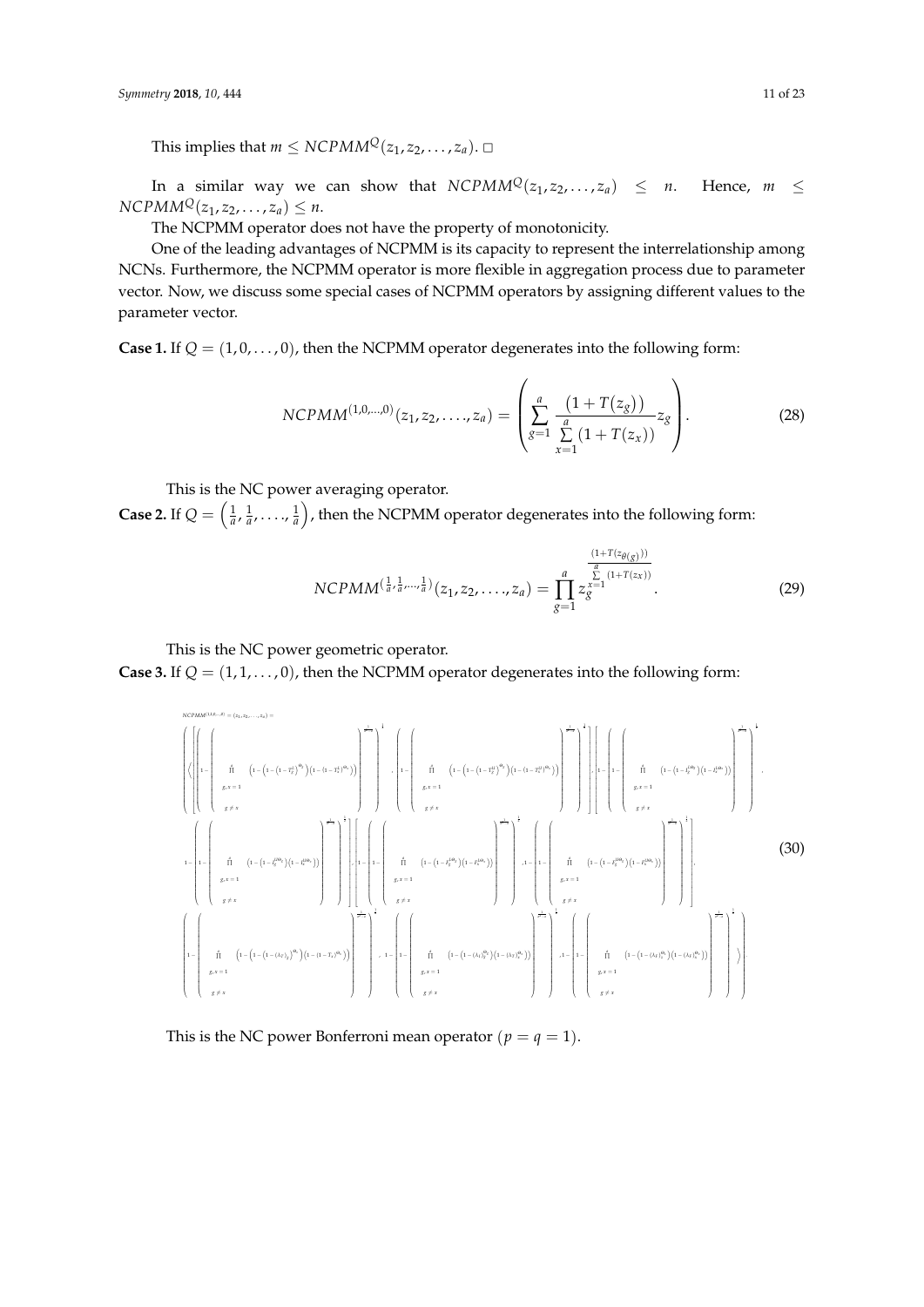**Case 4.** If  $Q =$  $\sqrt{ }$  $\overline{ }$ *i*  $\overline{1,1,\ldots,1},$ *z*−*i*  $\overline{0,0,\ldots,0}$  $\setminus$ , then the NCPMM operator degenerates into the following form:

$$
\begin{array}{c}\n\sqrt{\left[\left(1-\frac{\prod\limits_{1\leq y_1< y_2< \ldots< y_i\leq d}\left(1-\frac{i}{\prod\limits_{i=1}^i\left(1-\left(1-\frac{\tau_i^L}{\delta x}\right)^{\Theta_{2x}}\right)\right)^{\frac{1}{\epsilon_1^2}}\right)^{\frac{1}{\epsilon_1^2}}}\right]^{\frac{1}{\epsilon_1^2}}\right]^{\frac{1}{\epsilon_1^2}}\left(1-\frac{i}{\sum_{1\leq y_1< y_2< \ldots< y_i\leq d}\left(1-\frac{i}{\sum\limits_{i=1}^i\left(1-\left(1-\frac{\tau_i^U}{\delta x}\right)^{\Theta_{2x}}\right)\right)^{\frac{1}{\epsilon_1^2}}}\right)^{\frac{1}{\epsilon_1^2}}\right)^{\frac{1}{\epsilon_1^2}}\left(1-\frac{i}{\sum\limits_{i=1}^i\left(1-\left(1-\frac{\tau_i^U}{\delta x}\right)^{\Theta_{2x}}\right)^{\frac{1}{\epsilon_1^2}}}\right)^{\frac{1}{\epsilon_1^2}}\right)^{\frac{1}{\epsilon_1^2}}\left(1-\frac{i}{\sum\limits_{i=1}^i\left(1-\left(1-\frac{\tau_i^U}{\delta x}\right)^{\Theta_{2x}}\right)^{\frac{1}{\epsilon_1^2}}}\right)^{\frac{1}{\epsilon_1^2}}\right)^{\frac{1}{\epsilon_1^2}}\left(1-\frac{i}{\sum\limits_{i=1}^i\left(1-\frac{\tau_i^U}{\delta x}\right)^{\Theta_{2x}}}\right)^{\frac{1}{\epsilon_1^2}}\right)^{\frac{1}{\epsilon_1^2}}\left(1-\frac{i}{\sum\limits_{i=1}^i\left(1-\frac{\tau_i^U}{\delta x}\right)^{\Theta_{2x}}}\right)^{\frac{1}{\epsilon_1^2}}\right)^{\frac{1}{\epsilon_1^2}}\left(1-\frac{i}{\sum\limits_{i=1}^i\left(1-\frac{\tau_i^U}{\delta x}\right)^{\Theta_{2x}}}\right)^{\frac{1}{\epsilon_1^2}}\right)^{\frac{1}{\epsilon_1^2}}\left(1-\frac{i}{\sum\limits_{i=1}^i\left(1-\frac{\tau_i^U}{\delta x}\right)^{\Theta_{2x}}}\right)^{\frac{1}{\epsilon_1^2}}\right)^{\frac{1}{\epsilon_1^2}}\left(
$$

This is the NC power Maclaurin symmetric mean operator.

## *3.2. Weighted Neutrosophic Cubic Power Muirhead Mean (WNCPMM) Operator*

The NCPMM operator does not consider the weight of the aggregated NCNs. In this subsection, we develop the WNCPMM operator, which has the capacity of taking the weights of NCNs.

**Definition 12.** Let  $z_g(g = 1, 2, ..., a)$  be a group of NCNs and  $Q = (q_1, q_2, ..., q_a) \in R^a$  be a vector of *parameters. If,*

$$
WNCPMM^{Q}(z_{1}, z_{2}, \ldots, z_{a}) = \left(\frac{1}{a!} \sum_{\theta \in S_{a}} \prod_{g=1}^{a} \left(\frac{a \Xi_{\theta(g)} \Theta_{\theta(g)}}{\sum_{x=1}^{a} \Xi_{x} \Theta_{x}} z_{\theta(g)}\right)^{q_{g}}\right)^{\frac{1}{\sum_{g=1}^{a} q_{g}}} \tag{32}
$$

*then, we* WNCPMM<sup>Q</sup> *the weighted neutrosophic cubic power Muirhead mean operator, where* Ξ =  $(\Xi_1, \Xi_2, \ldots, \Xi_a)^T$  is the weight vector of  $z_g$   $(g = 1, 2, \ldots, a)$  such that  $\Xi_z \in [0, 1]$ ,  $\sum_a^a$  $\sum_{z=1}$   $\Xi_z = 1$ ,  $S_a$  *is the group of all permutation, θ*(*z*) *is any permutation of* (1, 2, . . . , *a*) *and* Θ*<sup>g</sup> is power weight vector (PWV) satisfying*  $\Theta_g = \frac{\left(1+T(z_g)\right)}{\sum\limits_{g=1}^a (1+T(z_g))}$ , *a* ∑  $\sum_{g=1}^{a} \Theta_g = 1, T(z_x) = \sum_{x=1,3}^{a}$  $x=1, x \neq g$ *Supp*( $z_g$ ,  $z_x$ ), *Supp*( $z_g$ ,  $z_x$ ) *is the support degree for*  $z_g$ 

*and zx*, *satisfying the following axioms:*

- *(1)*  $Supp(z_g, z_x) \in [0, 1];$
- (2)  $Supp(z_g, z_x) = Supp(z_x, z_g);$
- (3) If  $\overline{\overline{D}}(z_g, z_x) < \overline{\overline{D}}(z_u, z_v)$ , then  $Supp(z_g, z_x) > Supp(z_u, z_v)$ , where  $\overline{\overline{D}}(z_g, z_x)$  is distance among  $z_g$ *and zx*.

From Definition 12, we have the following Theorem 5.

**Theorem 5.** Let  $z_g(g = 1, 2, ..., a)$  be a group of NCNs and  $Q = (q_1, q_2, ..., q_a) \in R^a$  be a vector of *parameters. Then, the aggregated value obtained by using Equation (32) is still an NCN and*

$$
\sqrt{\left( \left[ 1 - \left( \prod_{e \in S_{\epsilon}} \left( 1 - \prod_{e \in S_{\epsilon}} \left( 1 - \prod_{e \in S_{\epsilon}} \left( 1 - \prod_{e \in S_{\epsilon}} (1 - (T^{\epsilon})_{\theta(g)}) \prod_{e \in \theta(g)}} \right)^{\frac{d\theta(g) \cdot \Xi_{\theta(g)}}{f_{\epsilon}, \theta(g)}} \right)^{\frac{1}{2}} \right) \right)^{\frac{1}{2}} \right)^{\frac{1}{\epsilon_{\epsilon}, \theta(g)}} \cdot \left( 1 - \left( \prod_{e \in S_{\epsilon}} \left( 1 - \prod_{e \in S_{\epsilon}} (1 - (T^{\epsilon})_{\theta(g)}) \prod_{e \in \theta(g)}} \right)^{\frac{d\theta(g) \cdot \Xi_{\theta(g)}}{f_{\epsilon}, \theta(g)}} \right)^{\frac{1}{2}} \right) \right)^{\frac{1}{2}} \cdot \left( 1 - \left( \prod_{e \in S_{\epsilon}} \left( 1 - \prod_{e \in S_{\epsilon}} (1 - (T^{\epsilon})_{\theta(g)}) \prod_{e \in \theta(g)}} \right)^{\frac{d\theta(g) \cdot \Xi_{\theta(g)}}{f_{\epsilon}, \theta(g)}} \right)^{\frac{1}{2}} \right) \right)^{\frac{1}{2}} \cdot \left( 1 - \left( \prod_{e \in S_{\epsilon}} \left( 1 - \prod_{e \in S_{\epsilon}} (1 - (T^{\epsilon})_{\theta(g)}) \prod_{e \in \theta(g)}} \right)^{\frac{1}{2}} \right)^{\frac{1}{2}} \cdot \left( 1 - \left( 1 - (T^{\epsilon})_{\theta(g)} \right)^{\frac{1}{2}} \right)^{\frac{1}{2}} \cdot \left( 1 - \left( 1 - (T^{\epsilon})_{\theta(g)} \right)^{\frac{1}{2}} \right)^{\frac{1}{2}} \cdot \left( 1 - \left( 1 - (T^{\epsilon})_{\theta(g)} \right)^{\frac{1}{2}} \right)^{\frac{1}{2}} \cdot \left( 1 - \left( 1 - (T^{\epsilon})_{\theta(g)} \right)^{\frac{1}{2}} \right)^{\frac{1}{2}} \cdot \left( 1 - \left( 1 - (T^{\epsilon})_{\theta(g)} \right)^{\frac{1}{2}} \right)^{\frac{1}{2}} \cdot \left( 1 - \left( 1 - (T^{\epsilon})_{\theta(g)} \right)^{\frac{1}{2}} \right)^{\frac{1}{2}} \cdot \left
$$

**Proof.** Proof of Theorem 5 is same as Theorem 2.  $\Box$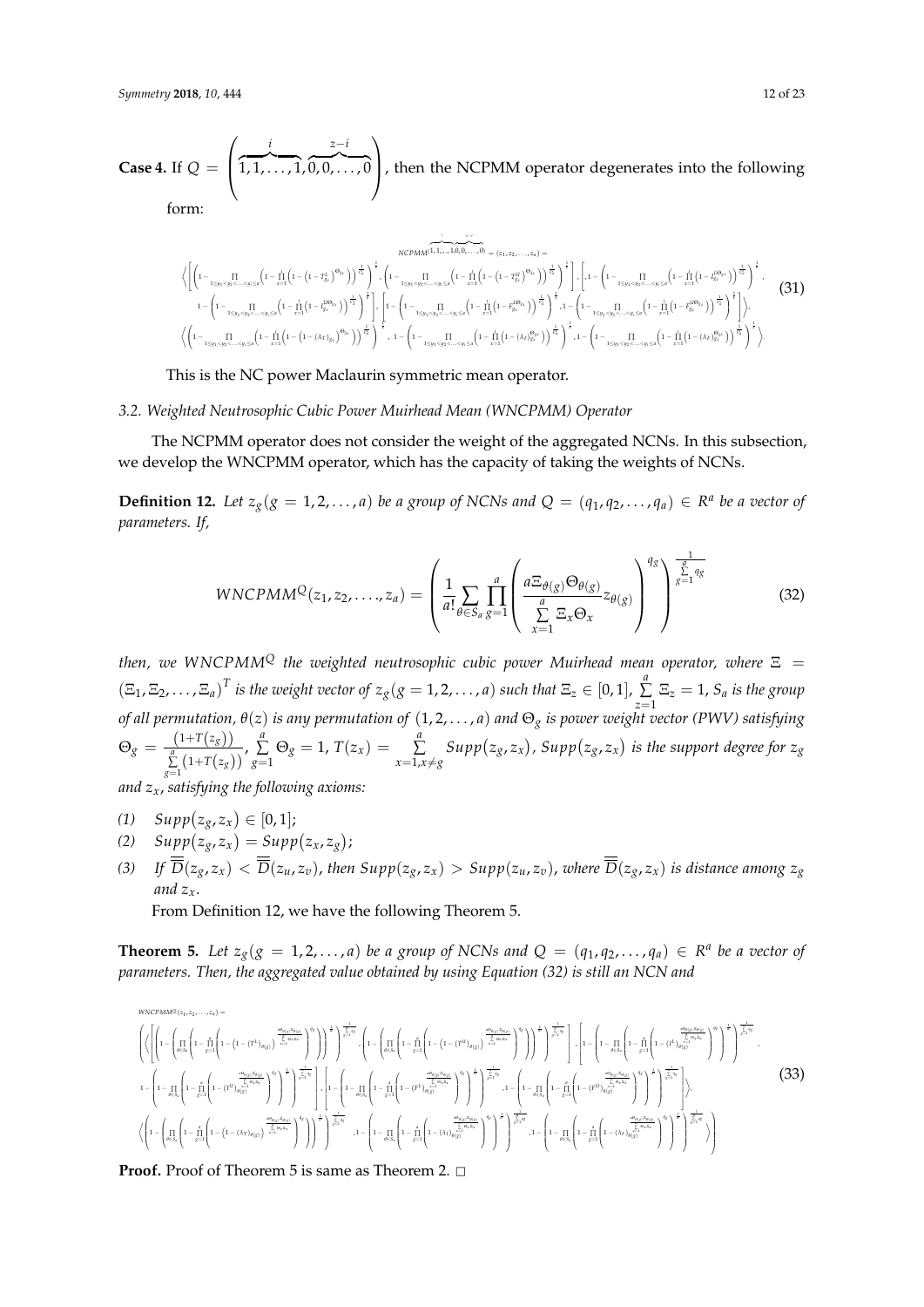In this subsection, we develop the NCPDMM operator and discuss some related properties.

**Definition 13.** Let  $z_g(g = 1, 2, ..., a)$  be a group of NCNs and  $Q = (q_1, q_2, ..., q_a) \in R^a$  be a vector of *parameters. If,*

$$
NCPDMM^{Q}(z_1, z_2, \ldots, z_a) = \frac{1}{\sum_{g=1}^{a} q_g} \left( \prod_{\theta \in S_a} \sum_{g=1}^{a} \left( q_g z_{\theta(g)}^{\frac{a(1+T(z_{\theta(g)}))}{\sum_{g=1}^{a} (1+T(z_x))}} \right) \right)^{\frac{1}{a!}}
$$
(34)

*then, we call NCPDMM<sup>Q</sup> the neutrosophic cubic power dual Muirhead mean operator, where S<sup>a</sup> is the group of all permutation,*  $\theta(g)$  *is any permutation of*  $(1, 2, ..., a)$  *and*  $T(z_x) = \sum_{i=1}^{a}$ *x*=1,*x*≠*g*  $Supp(z_g, z_x)$ ,  $Supp(z_g, z_x)$  $i$ s the support degree for  $z_g$  and  $z_x$ , satisfying the following axioms:

$$
(1) \quad Supp(z_g,z_x)\in[0,1];
$$

- (2)  $Supp(z_g, z_x) = Supp(z_x, z_g);$
- (3) If  $\overline{\overline{D}}(z_g, z_x) < \overline{\overline{D}}(z_u, z_v)$ , then  $Supp(z_g, z_x) > Supp(z_u, z_v)$ , where  $\overline{\overline{D}}(z_g, z_x)$  is distance among  $z_g$ *and zx*.

To write Equation (34) in a simple form, we can specify it as:

$$
\Theta_g = \frac{(1 + T(z_g))}{\sum_{x=1}^{a} (1 + T(z_x))}.
$$
\n(35)

For suitability, we can call  $(\Theta_1,\Theta_2,\dots,\Theta_a)^T$  the power weight vector (PMV), such that  $\Theta_g\in[0,1]$ and *a* ∑  $\sum\limits_{g=1}$   $\Theta_g = 1$ . From, the use of Equation (35), Equation (34) can be expressed as,

$$
NCPDMM^Q(z_1, z_2, \dots, z_a) = \frac{1}{\sum\limits_{g=1}^a q_g} \left( \prod_{\theta \in S_a} \sum_{g=1}^a \left( q_g z_{\theta(g)}^{a\Theta_{\theta(g)}} \right) \right)^{\frac{1}{a!}}.
$$
 (36)

**Theorem 6.** Let  $z_g(g = 1, 2, ..., a)$  be a group of SVNNs and  $Q = (q_1, q_2, ..., q_a) \in R^a$  be a vector of *parameters. Then, the aggregated value obtained by using Equation (36) is still an NCN and,*

$$
\begin{split} &\mathcal{N}CPDMM^{Q}(z_{1},z_{2},\ldots,z_{a})=\\ &\left(\left\langle\left[1-\left(1-\prod_{\theta\in S_{a}}\left(1-\prod_{s=1}^{a}\left(1-(T^{L})\frac{e\theta_{s}}{s-1}\right)^{\theta_{s}}\right)^{\frac{1}{\alpha}}\right)^{\frac{1}{\alpha-1}\frac{1}{\alpha_{s}}},1-\left(1-\prod_{\theta\in S_{a}}\left(1-\prod_{s=1}^{a}\left(1-(T^{U})\frac{e\theta_{s}}{s}\right)^{\theta_{s}}\right)^{\frac{1}{\alpha}}\right)^{\frac{1}{\alpha-1}\frac{1}{\alpha_{s}}}\right\rangle\right.\left.\left.\left[\left(1-\left(\prod_{\theta\in S_{a}}\left(1-\prod_{s=1}^{a}\left(1-(T^{L})\frac{e\theta_{s}}{s}\right)^{\theta_{s}}\right)^{\theta_{s}}\right)\right)^{\frac{1}{\alpha}}\right)^{\frac{1}{\alpha-1}\frac{1}{\alpha_{s}}},\right.\\ &\left.\left(1-\left(\prod_{\theta\in S_{a}}\left(1-\prod_{s=1}^{a}\left(1-(T^{L})\frac{e\theta_{s}}{s}\right)^{\theta_{s}}\right)^{\theta_{s}}\right)^{\frac{1}{\alpha_{s}}}\right\rangle\right.\left.\left.\left[\left(1-\left(\prod_{\theta\in S_{a}}\left(1-\prod_{s=1}^{a}\left(1-(T^{L})\frac{e\theta_{s}}{s}\right)^{\theta_{s}}\right)^{\theta_{s}}\right)\right)^{\frac{1}{\alpha_{s}}}\right) \right.\right.\\ &\left.\left.+\left(\prod_{\theta\in S_{a}}\left(1-\prod_{s=1}^{a}\left(1-(T^{L})\frac{e\theta_{s}}{s}\right)^{\theta_{s}}\right)^{\theta_{s}}\right)^{\frac{1}{\alpha_{s}}}\right\rangle\right.\left.\left.\left.\left(1-\left(\prod_{\theta\in S_{a}}\left(1-\prod_{s=1}^{a}\left(1-(T^{L})\frac{e\theta_{s}}{s}\right)^{\theta_{s}}\right)^{\theta_{s}}\right)\right)^{\frac{1}{\alpha_{s}}}\right) \right.\right.\\ &\left.\left.+\left(1-\prod_{\theta\in S_{a}}\left(1-\prod_{s=1}^{a}\left(1-(T^{L})\frac{e
$$

**Proof.** Proof of Theorem 6 is similar to that of Theorem 2.  $\Box$ 

**Theorem 7** (Idempotency). Let  $z_g$  ( $g = 1, 2, ..., a$ ) be a group of NCNs, and  $z_g = z$ , for all  $g = 1, 2, ..., a$ . Then,

$$
NCPDMM^Q(z_1, z_2, \dots, z_a) = z.
$$
\n
$$
(38)
$$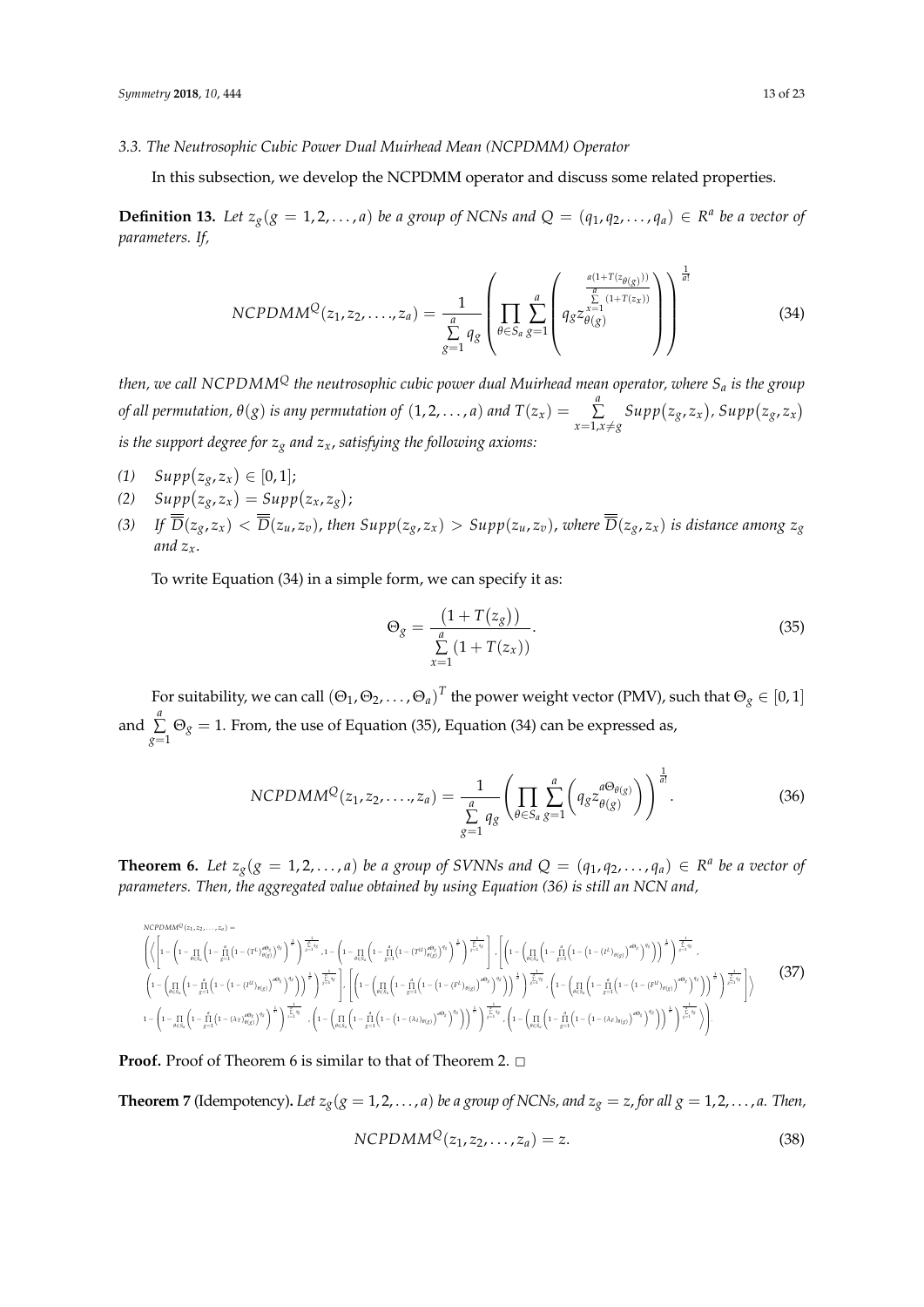**Theorem 8 (Boundedness).** Let 
$$
z_g(g) = 1, 2, ..., a)
$$
 be a group of NCNs,  $\bar{z} = \min(z_1, z_2, ..., z_a) = (\langle [\bar{T}, \bar{T}] \rangle, [\bar{T}, \bar{T}] \rangle, [\bar{T}, \bar{T}] \rangle, (\lambda_{\bar{T}}^{-\lambda_1 + \lambda_{\bar{T}}} \rangle)$ , and  $z^+ = \max(z_1, z_2, ..., z_a) = (\langle [\bar{T}, \bar{T}] \rangle, [\bar{T}, \bar{T}] \rangle, (\lambda_{\bar{T}}^{L} - \lambda_{\bar{T}}^{U}) \rangle, (\lambda_{\bar{T}}^{L} - \lambda_{\bar{T}}^{L})$ ).  
\nThen,  
\n $m \le NCPDMM^Q(z_1, z_2, ..., z_a) \le n.$  (39)

*where,*

$$
m=\left(\left\langle \left[1-\left(1-\prod\limits_{\theta\in S_{\varepsilon}}\left(1-\prod\limits_{\xi=1}^{\varepsilon} \left(1-\prod\limits_{\xi=1}^{\varepsilon} \left(1-\left(\overline{\tau}^T\right)^{a\Theta_{\xi}}_{\theta(\xi)}\right)^{\theta_{\xi}}\right)^{\frac{1}{\theta}}\right)^{\frac{1}{\varepsilon-1}}\right)^{\frac{1}{\varepsilon-1}}\right)^{\frac{1}{\varepsilon-1}}\right)^{\frac{1}{\varepsilon-1}}\cdot\\ \left(1-\left(\prod\limits_{\theta\in S_{\varepsilon}}\left(1-\prod\limits_{\xi=1}^{\varepsilon} \left(1-\prod\limits_{\xi=1}^{\varepsilon} \left(1-\left(\overline{\tau}^T\right)^{a\Theta_{\xi}}_{\theta(\xi)}\right)^{\theta_{\xi}}\right)^{\frac{1}{\theta}}\right)^{\frac{1}{\varepsilon-1}}\right)^{\frac{1}{\varepsilon-1}}\cdot\\ \left(1-\left(\prod\limits_{\theta\in S_{\varepsilon}}\left(1-\prod\limits_{\xi=1}^{\varepsilon} \left(1-\left(\overline{\tau}^T\right)^{a\Theta_{\xi}}_{\theta(\xi)}\right)^{\theta_{\xi}}\right)^{\frac{1}{\theta}}\right)^{\frac{1}{\varepsilon-1}}\cdot\left[1-\left(\prod\limits_{\theta\in S_{\varepsilon}}\left(1-\prod\limits_{\xi=1}^{\varepsilon} \left(1-\left(\overline{\tau}^T\right)^{a\Theta_{\xi}}_{\theta(\xi)}\right)^{\theta_{\xi}}\right)^{\theta_{\xi}}\right)^{\frac{1}{\theta}}\right)^{\frac{1}{\varepsilon-1}}\cdot\\ \left(1-\left(\prod\limits_{\theta\in S_{\varepsilon}}\left(1-\prod\limits_{\xi=1}^{\varepsilon} \left(1-\left(\overline{\tau}^T\right)^{a\Theta_{\xi}}_{\theta(\xi)}\right)^{\theta_{\xi}}\right)^{\theta_{\xi}}\right)^{\frac{1}{\theta}}\right)^{\frac{1}{\theta}}\cdot\left[\left(1-\left(\prod\limits_{\theta\in S_{\varepsilon}}\left(1-\prod\limits_{\xi=1}^{\varepsilon} \left(1-\left(\overline{\tau}^T\right)^{a\Theta_{\xi}}_{\theta(\xi)}\right)^{\theta_{\xi
$$

*and*

$$
n=\left(\left\langle \left[1-\left(1-\prod\limits_{\theta \in S_{\sigma}}\left(1-\prod\limits_{\theta \in S_{\sigma}}\left(1-\prod\limits_{\theta \in S_{\sigma}}\left(1-\prod\limits_{\theta \in S_{\sigma}}\left(1-\left(\tilde{\tau}^{L}\right)^{s\Theta_{\xi}}\right)^{\theta_{\xi}}\right)^{\frac{1}{\theta}}\right)\right.\frac{\frac{1}{\varepsilon^{\frac{1}{\alpha}qq}}}{\left(1-\left(\prod\limits_{\theta \in S_{\sigma}}\left(1-\prod\limits_{\theta \in S_{\sigma}}\left(1-\prod\limits_{\theta \in S_{\sigma}}\left(1-\prod\limits_{\theta \in S_{\sigma}}\left(1-\prod\limits_{\theta \in S_{\sigma}}\left(1-\int\limits_{\theta \in S_{\sigma}}\left(1-\int\limits_{\theta \in S_{\sigma}}\left(1-\int\limits_{\theta \in S_{\sigma}}\left(1-\int\limits_{\theta \in S_{\sigma}}\left(1-\int\limits_{\theta \in S_{\sigma}}\left(1-\int\limits_{\theta \in S_{\sigma}}\left(1-\int\limits_{\theta \in S_{\sigma}}\left(1-\int\limits_{\theta \in S_{\sigma}}\left(1-\int\limits_{\theta \in S_{\sigma}}\left(1-\int\limits_{\theta \in S_{\sigma}}\left(1-\int\limits_{\theta \in S_{\sigma}}\left(1-\int\limits_{\theta \in S_{\sigma}}\left(1-\int\limits_{\theta \in S_{\sigma}}\left(1-\int\limits_{\theta \in S_{\sigma}}\left(1-\int\limits_{\theta \in S_{\sigma}}\left(1-\int\limits_{\theta \in S_{\sigma}}\left(1-\int\limits_{\theta \in S_{\sigma}}\left(1-\int\limits_{\theta \in S_{\sigma}}\left(1-\int\limits_{\theta \in S_{\sigma}}\left(1-\int\limits_{\theta \in S_{\sigma}}\left(1-\int\limits_{\theta \in S_{\sigma}}\left(1-\int\limits_{\theta \in S_{\sigma}}\left(1-\int\limits_{\theta \in S_{\sigma}}\left(1-\int\limits_{\theta \in S_{\sigma}}\left(1-\int\limits_{\theta \in S_{\sigma}}\left(1-\int\limits_{\theta \in S_{\sigma}}\left(1-\int\limits_{\theta \in S_{\sigma}}\left(1-\int\limits_{\theta \in S_{\sigma}}\left(1-\int\
$$

*Now we will discuss some special cases of NCPDMM operator with respect to the parameter vector Q*.

**Case 1.** If  $Q = (1, 0, \ldots, 0)$ , then NCPDMM operators degenerate into the following form:

$$
NCPDMM^{(1,0,\dots,0)}(z_1, z_2, \dots, z_a) = \left(\prod_{g=1}^{a} z_g^{\frac{(1+T(z_g))}{\sum_{x=1}^{a} (1+T(z_x))}}\right)
$$
(40)

This is the NC power geometric averaging operator.

**Case 2.** If  $Q = \left(\frac{1}{a}, \frac{1}{a}, \ldots, \frac{1}{a}\right)$ , then NCPMM operators degenerate into the following form:

$$
NCPDMM^{(\frac{1}{a},\frac{1}{a},\ldots,\frac{1}{a})}(z_1,z_2,\ldots,z_a) = \sum_{g=1}^a \frac{(1+T(z_g))}{\sum_{x=1}^a (1+T(z_x))} z_g
$$
(41)

This is NC power arithmetic averaging operator.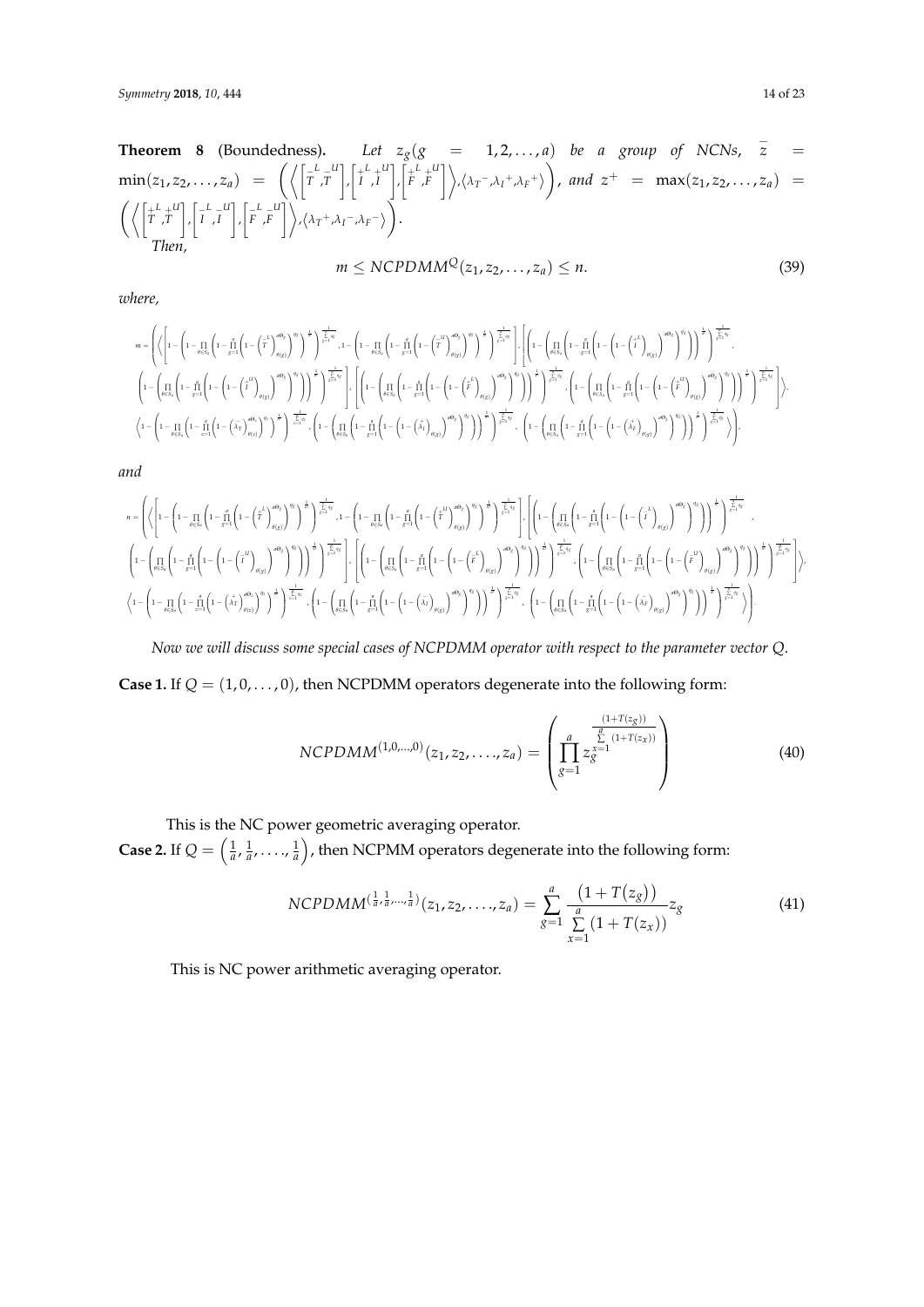## **Case 3.** If  $Q = (1, 1, 0, \ldots, 0)$ , then NCPDMM operators degenerate into the following form:

$$
NCPDMM^{(1,1,0...,0)}(z_1, z_2,..., z_n) = \left\{ \left\{ 1 - \left[ 1 - \left( 1 - \left( 1 - (1 - (1 + \mu) \right)^0 \right) \left( 1 - (1 + \mu) \right)^0 \right] \right\} \right\} + \left\{ 1 - \left[ 1 - \left( 1 - \left( 1 - (1 + \mu) \right)^0 \right) \left( 1 - (1 + \mu) \right)^0 \right] \right\} \right\} + \left\{ 1 - \left[ 1 - \left( 1 - \left( 1 - (1 + \mu) \right)^0 \right) \left( 1 - (1 + \mu) \right)^0 \right] \right\} \right\} + \left\{ 1 - \left[ 1 - \left( 1 - \left( 1 - (1 + \mu) \right)^0 \right) \left( 1 - (1 + \mu) \right)^0 \right] \right\} \right\} + \left\{ 1 - \left[ 1 - \left( 1 - \left( 1 - (1 + \mu) \right)^0 \right) \left( 1 - (1 - (\mu) \right)^0 \right) \right\} \right\} + \left\{ 1 - \left[ 1 - \left( 1 - \left( 1 - (1 + \mu) \right)^0 \right) \left( 1 - (1 - (\mu) \right)^0 \right) \right\} \right\} + \left\{ 1 - \left[ 1 - \left( 1 - \left( 1 - (1 + \mu) \right)^0 \right) \left( 1 - (1 - (\mu) \right)^0 \right) \right\} \right\} + \left\{ 1 - \left[ 1 - \left( 1 - \left( 1 - (1 + \mu) \right)^0 \right) \left( 1 - (1 - (\mu) \right)^0 \right) \right\} \right\} + \left\{ 1 - \left[ 1 - \left( 1 - \left( 1 - (1 + \mu) \right)^0 \right) \left( 1 - (1 - (\mu) \right)^0 \right) \right\} \right\} + \left\{ 1 - \left[ 1 - \left( 1 - \left( 1 - (1 + \mu) \right)^0 \right) \left( 1 - (1 - (\mu) \right)^0 \right) \right\} \right\} + \left\{ 1 - \left[ 1 - \left( 1 - \left( 1 - (1 + \mu) \right)^0 \right) \left( 1 - (1 - (\mu) \right)^0 \right) \right\} \right
$$

This is the NC power geometric Bonferroni mean operator ( $p = q = 1$ ). **Case 4.** If  $Q =$  $\sqrt{ }$  $\mathcal{L}$ *i*  $\overline{1,1,\ldots,1},$ *z*−*i*  $\overline{0,0,\ldots,0}$  $\setminus$ , then the NCPDMM operator degenerates into the following form:

$$
\begin{array}{c}\n\left(\left\langle \left[1-\left(1-\frac{\Pi}{1-s_{\beta\gamma}}\frac{\Pi}{\varsigma_{\beta\gamma}}\varsigma_{\beta\gamma} \left(1-\frac{i}{\mu_1}\left(1-\left(T^1\right)^{0_{\beta\gamma}}_{\delta\gamma}\right)\right)^{\frac{1}{\alpha}}\right)^{\frac{1}{\beta}}\right), 1-\left(1-\frac{\Pi}{1-s_{\beta\gamma}}\varsigma_{\beta\gamma} \varsigma_{\beta\gamma} \left(1-\frac{i}{\mu_1}\left(1-\left(T^1\right)^{0_{\beta\gamma}}_{\delta\gamma}\right)\right)^{\frac{1}{\alpha}}\right)^{\frac{1}{\beta}}\right), 1-\left(1-\frac{\Pi}{1-s_{\beta\gamma}}\varsigma_{\beta\gamma} \varsigma_{\beta\gamma} \left(1-\frac{i}{\mu_1}\left(1-\left(T^1\right)^{0_{\beta\gamma}}_{\delta\gamma}\right)\right)^{\frac{1}{\alpha}}\right)^{\frac{1}{\beta}}\right),\n\left[\left(1-\frac{\Pi}{1-s_{\beta\gamma}}\varsigma_{\beta\gamma} \varsigma_{\beta\gamma} \left(1-\frac{i}{\mu_1}\left(1-\left(T^1\right)^{0_{\beta\gamma}}_{\delta\gamma}\right)\right)^{\frac{1}{\alpha}}\right)^{\frac{1}{\beta}}\right],\n\left[\left(1-\frac{\Pi}{1-s_{\beta\gamma}}\varsigma_{\beta\gamma} \varsigma_{\beta\gamma} \left(1-\frac{i}{\mu_1}\left(1-\left(T^1\right)^{0_{\beta\gamma}}_{\delta\gamma}\right)\right)^{\frac{1}{\alpha}}\right)^{\frac{1}{\beta}}\right],\n\left[\left(1-\frac{\Pi}{1-s_{\beta\gamma}}\varsigma_{\beta\gamma} \varsigma_{\beta\gamma} \varsigma_{\beta\gamma} \left(1-\frac{i}{\mu_1}\left(1-\left(T^1\right)^{0_{\beta\gamma}}_{\delta\gamma}\right)\right)^{\frac{1}{\alpha}}\right)^{\frac{1}{\beta}}\right],\n\left[\left(1-\frac{\Pi}{1-s_{\beta\gamma}}\varsigma_{\beta\gamma} \varsigma_{\beta\gamma} \left(1-\frac{i}{\mu_1}\left(1-\left(T^1\right)^{0_{\beta\gamma}}_{\delta\gamma}\right)\right)^{\frac{1}{\alpha}}\right)^{\frac{1}{\beta}}\right],\n\left(1-\frac{\Pi}{1-s_{\
$$

This is the NC power dual Maclaurin symmetric mean operator.

## *3.4. Weighted Neutrosophic Cubic Power Dual Muirhead Mean (WNCPDMM) Operator*

The NCPDMM operator does not consider the weight of the aggregated NCNs. In this subsection, we develop the WNCPDMM operator, which has the capacity of taking the weights of NCNs.

**Definition 14.** Let  $z_g(g = 1, 2, ..., a)$  be a group of NCNs and  $Q = (q_1, q_2, ..., q_a) \in R^a$  be a vector of *parameters. If,*

$$
WNCPDMM^{Q}(z_1, z_2, \ldots, z_a) = \frac{1}{\sum_{g=1}^a q_g} \left( \prod_{\theta \in S_a} \sum_{g=1}^a \left( q_g z_{\theta(g)}^{\frac{aS_{\theta(g)} \Theta_{\theta(g)}}{\sum_{g=1}^a S_g}} \right) \right)^{\frac{1}{a!}}
$$
(44)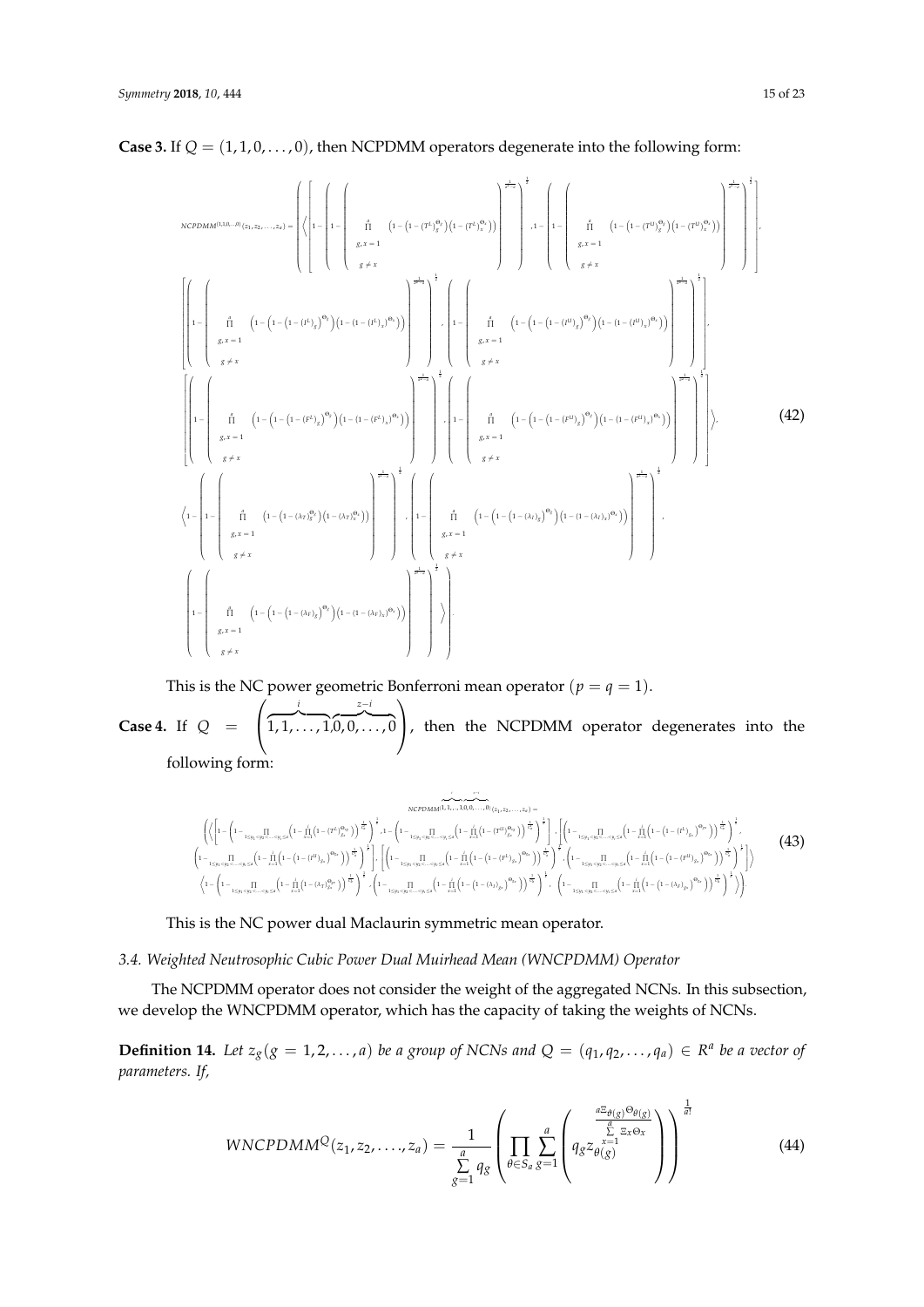then, we call  $WNCPDMM^Q$  the weighted neutrosophic cubic power dual Muirhead mean operator, where  $E = (\Xi_1, \Xi_2, \ldots, \Xi_a)^T$  is the weight vector of  $z_g(g = 1, 2, \ldots, a)$  such that  $\Xi_g \in [0, 1]$ ,  $\sum_a^a$  $\sum_{g=1}$   $\Xi_g = 1$ ,  $S_a$  *is the group of all permutation,*  $\theta(g)$  *is any permutation of*  $(1, 2, \ldots, a)$  *and*  $\Theta_g$  *is PVW satisfying*  $\Theta_g =$  $\frac{\sum\limits_{g=1}^a \left(1+T(z_g)\right)}{\sum\limits_{g=1}^a \left(1+T(z_g)\right)}$ , *a* ∑  $\sum_{g=1}^{a} \Theta_g = 1$ ,  $T(z_x) = \sum_{x=1,3}^{a}$  $x=1, x \neq g$  $\frac{1}{\sqrt[n]{\frac{1}{\sqrt[n]{\Delta}}} \left(1 + T(z_g)\right)}$ ,  $\sum_{g=1}$   $\Theta_g = 1$ ,  $T(z_x) = \sum_{x=1, x \neq g} Supp(z_g, z_x)$ , and  $Supp(z_g, z_x)$  is the support degree for  $z_g$  and  $z_x$ , satisfying the following axioms:  $E = (E_1, E_2, \ldots, E_a)^T$  is the weight vector of  $z_o (g = 1, 2, \ldots, a)$  such that  $E_o \in [0, 1]$ ,  $\sum_{i=1}^{n} E_i$ he group of all permutation,  $\theta(g)$  is any permutation of  $\,$  $\frac{1}{2}$   $\frac{1}{8}$   $\frac{1}{8}$   $\frac{1}{2}$ ,  $\frac{1}{2}$ ,  $\frac{1}{4}$ ,  $\frac{1}{4}$ ,  $\frac{1}{2}$ ,  $\frac{1}{2}$ ,  $\frac{1}{4}$ ,  $\frac{1}{4}$ ,  $\frac{1}{4}$ ,  $\frac{1}{4}$  $(z_x)$  is the support degree for  $z_g$  and ), and  $Supp(z_g, z_x)$  is the support degree for  $z_g$  and **S** the weight bector by  $z_g(s - 1)$ *b*  $\frac{(1+T(z_g))}{(1+T(z_g))}$ ,  $\sum_{g=1}^a \Theta_g = 1$ ,  $T(z_x) = \sum_{x=1, x\neq g}^a$  Supp $(z_g, z_x)$ , and Supp $(z_g, z_x)$  is the support degree for  $z_g$  and **Step 4. Determine the weights related with the NCN ( ) 1,2,...,**  $\frac{1}{2}$  **and**  $\frac{1}{2}$  **and**  $\frac{1}{2}$  **and**  $\frac{1}{2}$  **and**  $\frac{1}{2}$  **and**  $\frac{1}{2}$  **and**  $\frac{1}{2}$  **and**  $\frac{1}{2}$  **and**  $\frac{1}{2}$  **and**  $\frac{1}{2}$  **and**  $\frac{1}{2}$  **and \frac**  $E = (E_1, E_2, \ldots, E_n)^T$  is the weight vector of  $z_o (g = 1, 2, \ldots, a)$  such that  $E_a \in [0, 1]$ ,  $\sum_{n=1}^{a} E_n = 1$ oup of all permutation,  $\theta(g)$  is any permutation of (1,2, *the aggregation of the following axioms:* 

- *(1) Supp*( $z_g$ , $z_x$ ) ∈ [0,1];
- (2)  $Supp(z_g, z_x) = Supp(z_x, z_g);$  $\frac{1}{\sqrt{2}}$  $=$   $(7)$ .
- (3) If  $\overline{D}(z_g,z_x)<\overline{D}(z_u,z_v)$ , then Supp $(z_g,z_x)>$  Supp $(z_u,z_v)$ , where  $\overline{D}(z_g,z_x)$  is distance among  $z_g$ *and zx*. and  $z_x$ .<br>From Definition 14, we have the following Theorem 9.<br>**Theorem 9.** Let  $z_g(g = 1, 2, ..., a)$  be a group of NCNs and  $Q = (q_1, q_2, ..., q_a) \in R^a$  be a vector of  $f(x, z_g)$ ;<br> *(, then Supp*( $z_g$ , $z_x$ ) > Supp( $z_u$ , $z_v$ ), where  $\overline{D}(z_g, z_x)$  is distant  $m \lambda_x$ .  $(z_u, z_v)$ , where  $\overline{\overline{D}}(z_o, z_x)$  is distance among  $z_o$  $p(z_o, z_x) > Supp(z_u, z_v)$ , where  $\overline{\overline{D}}(z_o, z_x)$  is distance among  $z_o$  $\langle \sigma \rangle$ ;<br>  $\sigma_{0} = \frac{1}{2} \sum_{n=0}^{\infty} \sum_{n=0}^{\infty} \sum_{n=0}^{\infty} \sum_{n=0}^{\infty} \sum_{n=0}^{\infty} \sum_{n=0}^{\infty} \sum_{n=0}^{\infty} \sum_{n=0}^{\infty} \sum_{n=0}^{\infty} \sum_{n=0}^{\infty} \sum_{n=0}^{\infty} \sum_{n=0}^{\infty} \sum_{n=0}^{\infty} \sum_{n=0}^{\infty} \sum_{n=0}^{\infty} \sum_{n=0}^{\infty} \sum_{n$  $\mathbf{x}$ .

From Definition 14, we have the following Theorem 9.<br> **orightary 9.** Let  $z_c$  ( $g = 1, 2, ..., a$ ) be a group of NCNs and  $Q =$ Definition 14, we have the following Theorem 9.<br> **Example 1**  $let \, z \, (a = 1, 2, \ldots, a)$  be a groun of NCNs and  $Q = (a + b)$ 

1 ( ) ( ) *S g g g*

*<sup>q</sup> <sup>a</sup> <sup>q</sup> <sup>q</sup> <sup>a</sup> <sup>a</sup>*

*<sup>g</sup> <sup>g</sup> <sup>g</sup> g g g g <sup>g</sup> <sup>a</sup> <sup>a</sup>*

θ *S g* ∈ =

*a L a U*

$$
parameters. Then, the aggregated value obtained by using Equation (44) is still an NCN and
$$
\n
$$
WNCPDMM^{Q}(z_{1}, z_{2},..., z_{a}) = \left\langle \left[ 1 - \left( 1 - \prod_{\ell \in S_{\epsilon}} \left( 1 - \prod_{\ell \in S_{\epsilon}} \left( 1 - \prod_{\ell \in S_{\epsilon}} \left( 1 - \prod_{\ell \in S_{\epsilon}} \left( 1 - \prod_{\ell \in S_{\epsilon}} \left( 1 - \prod_{\ell \in S_{\epsilon}} \left( 1 - \prod_{\ell \in S_{\epsilon}} \left( 1 - \prod_{\ell \in S_{\epsilon}} \left( 1 - \prod_{\ell \in S_{\epsilon}} \left( 1 - \prod_{\ell \in S_{\epsilon}} \left( 1 - \prod_{\ell \in S_{\epsilon}} \left( 1 - \prod_{\ell \in S_{\epsilon}} \left( 1 - \prod_{\ell \in S_{\epsilon}} \left( 1 - \prod_{\ell \in S_{\epsilon}} \left( 1 - \prod_{\ell \in S_{\epsilon}} \left( 1 - \prod_{\ell \in S_{\epsilon}} \left( 1 - \prod_{\ell \in S_{\epsilon}} \left( 1 - \prod_{\ell \in S_{\epsilon}} \left( 1 - \prod_{\ell \in S_{\epsilon}} \left( 1 - \prod_{\ell \in S_{\epsilon}} \left( 1 - \prod_{\ell \in S_{\epsilon}} \left( 1 - \prod_{\ell \in S_{\epsilon}} \left( 1 - \prod_{\ell \in S_{\epsilon}} \left( 1 - \prod_{\ell \in S_{\epsilon}} \left( 1 - \prod_{\ell \in S_{\epsilon}} \left( 1 - \prod_{\ell \in S_{\epsilon}} \left( 1 - \prod_{\ell \in S_{\epsilon}} \left( 1 - \prod_{\ell \in S_{\epsilon}} \left( 1 - \prod_{\ell \in S_{\epsilon}} \left( 1 - \prod_{\ell \in S_{\epsilon}} \left( 1 - \prod_{\ell \in S_{\epsilon}} \left( 1 - \prod_{\ell \in S_{\epsilon}} \left( 1 - \prod_{\ell \in S_{\epsilon}} \left( 1 - \prod_{\ell \in S_{\epsilon}} \left( 1 - \prod_{\ell \in S_{\epsilon}} \left( 1 - \prod_{\ell \in S_{\epsilon}} \left( 1 - \prod_{\ell \in S_{\epsilon}} \left( 1 - \prod_{\ell \in S_{\epsilon}} \left( 1 - \prod_{\ell \
$$

**Proof.** Proof of Theorem 9 is similar to that of Theorem 2.  $\Box$ 

#### <span id="page-15-0"></span>**4. The MADM Approach Based on WNCPMM Operator and WNCPDMM Operator 4. The MADM Approach Based on WNCPMM Operator and WNCPDMM Operator 4. The MADM Approach Based on WNCPMM Operator and WNCPDMM Operator**

In this section, we give a novel method to MADM with NCNs, in which the attributes values gain the form of NCNs. For a MADM problem, let the series of alternatives is represented by  $\hbar =$  $\{\hbar_1,\hbar_2,\ldots,\hbar_a\}$ , and the series of attributes is represented by  $\lambda=\{\lambda_1,\lambda_2,\ldots,\lambda_b\}$ . The weight vector of the attributes is denoted by  $\omega = (\omega_1, \omega_2, ..., \omega_b)^T$  such that  $\omega_p \in [0, 1]$ ,  $\sum_{n=1}^{b} \omega_p =$  $\left[\begin{array}{cc} 1 & L \\ p-1 & p \end{array}\right]$  $\Box$   $\Box$   $\Box$   $\Box$ , 1],  $\sum_{p=1}^{8} \varpi_p = 1$ . Assume that  $z_{gi}$  $\left(\left\langle \begin{bmatrix} T_{zht}^L & T_{zht}^U \end{bmatrix}, \begin{bmatrix} I_{zht}^L & I_{zht}^U \end{bmatrix}, \begin{bmatrix} F_{zht}^L & F_{zht}^U \end{bmatrix} \right\rangle, \langle \lambda_{T_{zht}} \lambda_{T_{zth}} \rangle$  is the assessment values of the alternatives on the attribute  $l_h$ , which is expressed by the form of NCN. Then, the main aim is to rank alternatives. The following decision steps are to be followed. he attributes is denoted by  $\varpi = (\varpi_1, \varpi_2, \ldots, \varpi_b)^T$  such that  $\varpi_p \in [0,1]$ ,  $\sum\limits_{\nu = 0}^b \varpi_p = 1.$  As  $\sum_{i} \omega_p = 1$ .  $\Gamma \circ \mathcal{O} = 1$  $\sum_{p=1}^{6} \varpi_p = 1$ . Assume that  $z_{gh} =$  $\langle \begin{bmatrix} \tau_L & \tau_L \end{bmatrix} \begin{bmatrix} \tau_L & \tau_L \end{bmatrix} \begin{bmatrix} \tau_L & \tau_L \end{bmatrix} \rangle$  ( $\lambda_T$  ,  $\lambda_L$  ,  $\lambda_L$  ) is the assessment values of the alternatives  $\hbar$ *h* the attribute  $l_h$ , which is expressed by the form of NCN. Then, the main aim is to rank the the attributes is denoted by  $\varpi = (\varpi_1, \varpi_2, \ldots, \varpi_b)^T$  such that  $\varpi_p \in [0,1]$ ,  $\sum_b^{b}$  $\sum\limits_{p=1}^{\infty}\varpi_{p}=1$ . Assume that  $z_{gh}=$  $\left(\left\langle \left[T_{gh}^{L},T_{gh}^{U}\right],\left[I_{gh}^{L},I_{gh}^{U}\right],\left[F_{gh}^{L},F_{gh}^{U}\right]\right\rangle$  ,  $\left\langle \lambda_{T_{gh}} ,\lambda_{I_{gh}} ,\lambda_{F_{gh}}\right\rangle \right)$  is the assessment values of the alternatives  $\hbar_{g}$ on the attribute  $l_h$ , which is expressed by the form of NCN. Then, the main aim is to rank the

**Step 1.** Standardize the decision matrix. Generally, there are two types of attributes, one is of cost type and the other is of benefit type. We need to convert the cost type of attributes into benefit types of attributes by using the following formula:

$$
z_{gh} = \left( \left\langle \begin{bmatrix} T_{gh}^L, T_{gh}^U \end{bmatrix}, \begin{bmatrix} I_{gh}^L, I_{gh}^U \end{bmatrix}, \begin{bmatrix} F_{gh}^L, F_{gh}^U \end{bmatrix} \right\rangle, \left\langle \lambda_{T_{gh}}, \lambda_{I_{gh}}, \lambda_{F_{gh}} \right\rangle \right),
$$
  
\n
$$
= \left\{ \left( \left\langle \begin{bmatrix} T_{gh}^L, T_{gh}^U \end{bmatrix}, \begin{bmatrix} I_{gh}^L, I_{gh}^U \end{bmatrix}, \begin{bmatrix} F_{gh}^L, F_{gh}^U \end{bmatrix} \right\rangle, \lambda_{T_{gh}}, \lambda_{I_{gh}}, \lambda_{I_{gh}}, \lambda_{F_{gh}} \right\rangle \right), \text{ for benefit attribute } \Gamma_h,
$$
  
\n
$$
= \left\{ \left( \left\langle \begin{bmatrix} F_{gh}^L, F_{gh}^U \end{bmatrix}, \begin{bmatrix} I_{gh}^L, I_{gh}^U \end{bmatrix}, \begin{bmatrix} I_{gh}^L, T_{gh}^U \end{bmatrix}, \lambda_{T_{gh}}, \lambda_{I_{gh}}, \lambda_{I_{gh}}, \lambda_{F_{gh}} \right\rangle \right), \text{ for cost attribute } \Gamma_h.
$$
  
\n(46)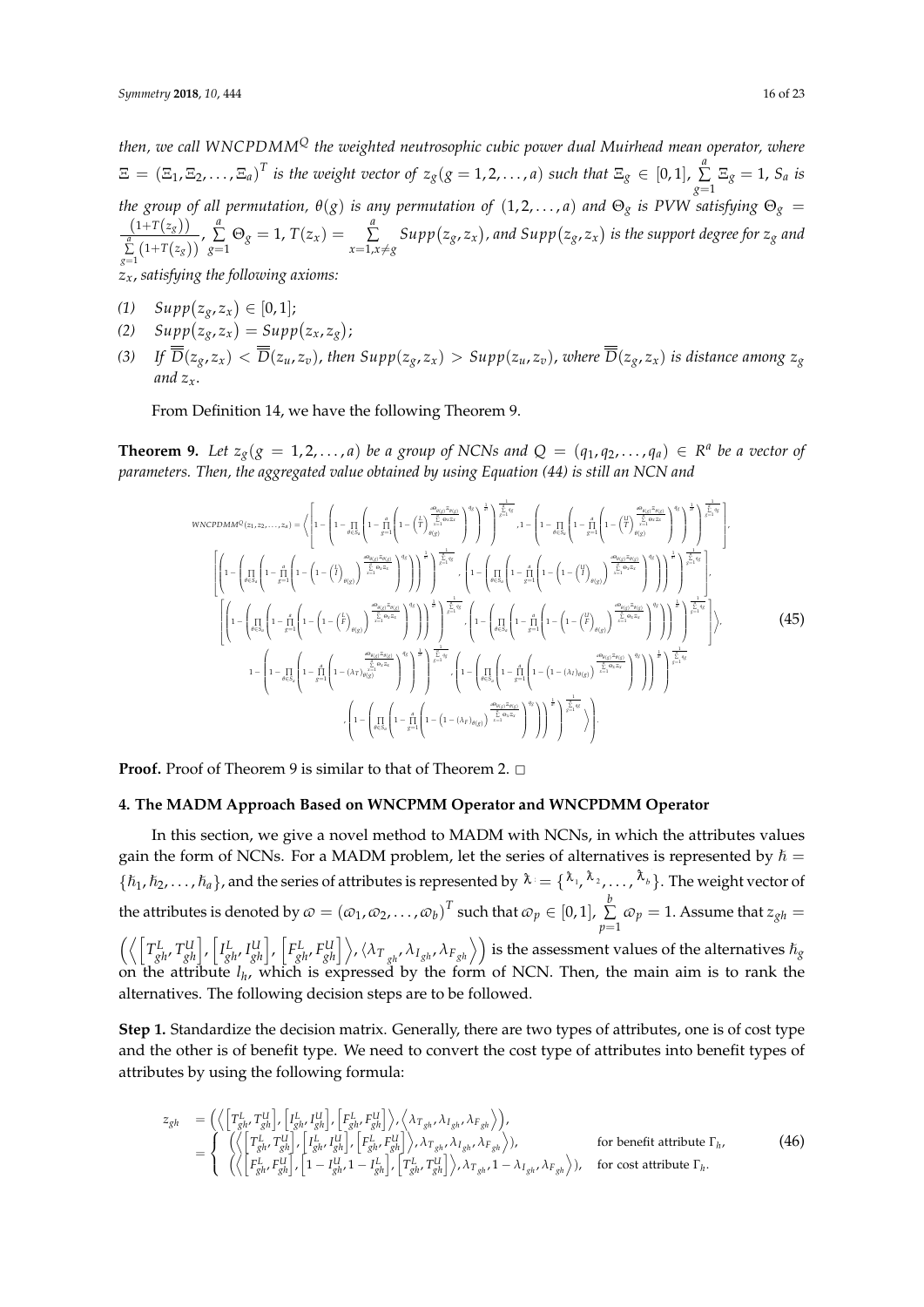Hence, the decision matrix  $M = \left[z_{gh}\right]_{a \times b}$  can be transformed into normalized decision matrix  $N = \left[\delta_{gh}\right]_{a\times b}$ .  $\mathcal{L}$ <br>the decision matrix  $M = \begin{bmatrix} z_{\alpha b} \end{bmatrix}$  can be transformed into normalized decision Hence, the decision matrix *gh a b M z* <sup>×</sup> <sup>=</sup> can be transformed into normalized decision matrix  $\mathbb{R}h$   $\left| \right|$   $\mathbb{R}$   $\mathbb{R}$   $\mathbb{R}$   $\mathbb{R}$   $\mathbb{R}$   $\mathbb{R}$   $\mathbb{R}$   $\mathbb{R}$   $\mathbb{R}$   $\mathbb{R}$   $\mathbb{R}$   $\mathbb{R}$   $\mathbb{R}$   $\mathbb{R}$   $\mathbb{R}$   $\mathbb{R}$   $\mathbb{R}$   $\mathbb{R}$   $\mathbb{R}$   $\mathbb{R}$   $\mathbb{R}$   $\mathbb{R}$   $\mathbb$  $\frac{1}{2}$ Hence, the decision matrix *gh a b M z* <sup>×</sup> <sup>=</sup> can be transformed into normalized decision matrix  $\left|\delta_{gh}\right|$  *a* b  $\left|\delta_{gh}\right|$  *a*  $\left|\delta_{gh}\right|$  *a*  $\left|\delta_{gh}\right|$  *a*  $\left|\delta_{gh}\right|$  *a*  $\left|\delta_{gh}\right|$  *a*  $\left|\delta_{gh}\right|$  *a*  $\left|\delta_{gh}\right|$  *a*  $\left|\delta_{gh}\right|$  *a*  $\left|\delta_{gh}\right|$  *a*  $\left|\delta_{gh}\right|$  *a*  $\left|\delta_{gh}\right|$  *a*  $\left|\delta_{gh}\right|$  *a*  $\left|\delta_{gh}\right|$ 

**Step 2.** Determine the supports  $Supp(\delta_{gh}, \delta_{gl})$   $(g = 1, 2, ..., a; h, l = 1, 2, ..., b)$  by,

$$
Supp\left(\delta_{gh}, \delta_{gl}\right) = 1 - \overline{\overline{D}}\left(\delta_{gh}, \delta_{gh}\right) \tag{47}
$$

where,  $\overline{\overline{D}}\big(\delta_{gh},\delta_{gh}\big)$  is the distance measure among two NCNs  $\delta_{gh}$  and  $\delta_{gl}$  defined in Equation (25). **Step 3.** Determine  $T(\delta_{gh})$  by,

$$
T\left(\delta_{gh}\right) = \sum_{\substack{l=1\\l \neq h}}^{b} Supp\left(\delta_{gh}, \delta_{gl}\right)(g = 1, 2, \dots, a; h, l = 1, 2, \dots, b)
$$
\n(48)

**Step 4.** Determine the weights related with the NCN  $\delta_{gh}(g = 1, 2, ..., a; h = 1, 2, ..., b)$  with the formula

$$
\Psi_{gh} = \frac{b\omega_h \left(1 + T\left(\delta_{gh}\right)\right)}{\sum\limits_{d=1}^b \omega_d \left(1 + T\left(\delta_{gh}\right)\right)} (g = 1, 2, \dots, a; h, d = 1, 2, \dots, b), \tag{49}
$$

where,  $T\left(\delta_{gh}\right) = \sum_{i=1}^{b}$ *l*=1<br>*l≠h*  $Supp\left(\delta_{gh}, \delta_{gl}\right)(g=1, 2, \ldots, a; h, l=1, 2, \ldots, b)$  is weighted support of NCN 1 *l l h* = ≠  $(\cos A) = \sum \sup p(\cos A)$  $(\text{area} \in \mathcal{L} \setminus \mathcal{L}_{gh}) = \sum \ \text{Supp}(\mathcal{L})$  $(\log h) = \sum \sup p$ 1, 1, 2,..., ; , 1, 2,..., *l l h* = ≠  $\text{where, } I\left( \rho_{gh} \right) = 2 \text{ and }$ 

 $\delta_{gh}$  by the other NCN  $\delta_{gl}(g=1,2,\ldots,a;h,l=1,2,\ldots,b)$ . Step 5. Use the WNCPMM or WNCPDMM operators  $\frac{1}{t+h}$  $\frac{1}{\sqrt{2}}$ **Step 5.** Use the WNCPMM or WNCPDMM operators

$$
\delta_g = \left\langle \left[T_g^L, T_g^U\right], \left[I_g^L, I_g^U\right], \left[F_g^L, F_g^U\right], \lambda_{Tg}, \lambda_{Ig}, \lambda_{Fg} \right\rangle = WNCPMM^Q\left(\delta_{g1}, \delta_{g2}, \dots, \delta_{gb}\right) \tag{50}
$$

or

$$
\delta_g = \left\langle \left[T_g^L, T_g^U\right], \left[I_g^L, I_g^U\right], \left[F_g^L, F_g^U\right], \lambda_{Tg}, \lambda_{Ig}, \lambda_{Fg} \right\rangle = WNCPDMM^Q\left(\delta_{g1}, \delta_{g2}, \dots, \delta_{gb}\right) \tag{51}
$$

to calculate the overall NCNs,  $\delta_g(g=1,2,\ldots,a)$ .

**Step 6.** Determine the score values of the collective NCNs  $\delta_g$ ( $g = 1, 2, ..., a$ ), using Definition 6. **Step 7.** Rank all the alternatives according to their score values, and the select the best one using Theorem 1. Theorem 1. Theorem 1.  $\sum_{n=1}^{\infty}$  $\mathbf{F}$  **Step 7. Rank alternatives according to the alternatives**  $\mathbf{g}(\mathbf{o} - \mathbf{v})$  **and the select the best one using the select the select the select the best one using the select the select the select the select th**  $T$ .  $\frac{1}{1}$ **Step 7.** Rank all the alternatives according to their score values, and the select the best one using **Step 7.** Rank all the alternatives according to their score values, and the select the best one using

## <span id="page-16-0"></span>**5. An Illustrative Example 5. An Illustrative Example 5. An Illustrative Example 5. An Illustrative Example 5. An Illustrative Example**

To show the application of the developed MADM method, an illustrative example is embraced from  $[19,21]$  $[19,21]$  with NC information.

**Example 1.** A passenger wants to travel and select the best vans (alternatives)  $\hbar_g(g = 1, 2, 3, 4)$  among the possible four vans. The customer takes the following four attributes into account to evaluate the possible four alternatives: (1) the facility  $^a$ 1; (2) saving rent  $^a$ 2; (3) comfort  $^a$ 3; (4) safety  $^a$ 4. The importance degree of the attributes is expressed by  $\varpi = (0.5, 0.25, 0.125, 0.125)^{\text{T}}$ . Therefore, the following decision matrix  $M = \left[ z_{gh} \right]_{4 \times 4}$  can be obtained in the form of NCNs shown in Table [1.](#page-17-0)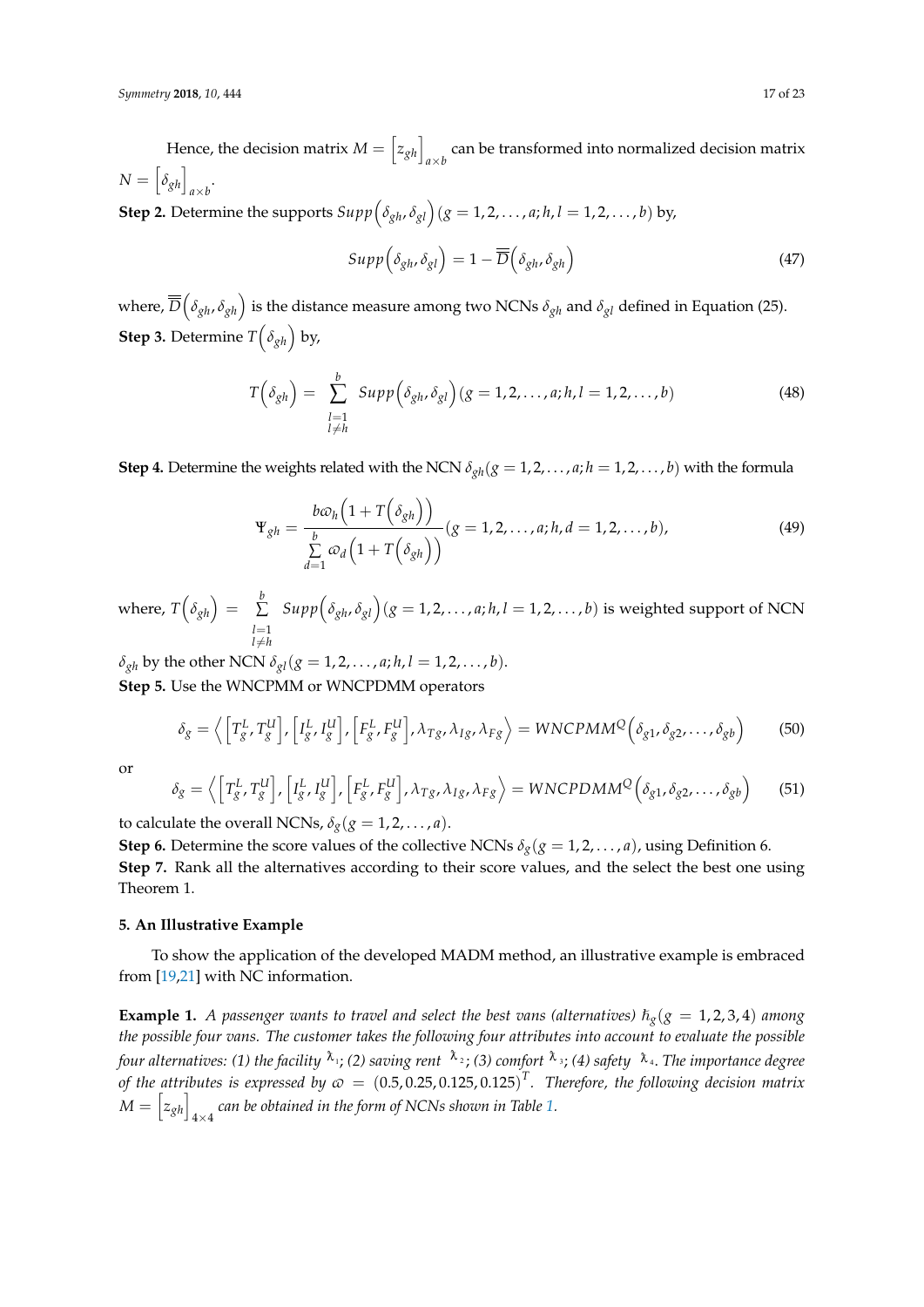<span id="page-17-0"></span>

|             | λ,                                       | λ,                                       | λ,                                                       | $\pmb{\chi}_{_4}$                                 |
|-------------|------------------------------------------|------------------------------------------|----------------------------------------------------------|---------------------------------------------------|
| $\hbar_1$   | $(\langle [0.2, 0.5], [0.3, 0.7],$       | $(\langle [0.2, 0.4], [0.4, 0.5],$       | $({\langle [0.2, 0.7], [0.4, 0.9],$                      | $(\langle [0.1, 0.6], [0.3, 0.4],$                |
|             | $[0.1, 0.2] \rangle$ , $(0.9, 0.7, 0.2)$ | $[0.2, 0.5] \rangle$ , $(0.7, 0.4, 0.5)$ | $[0.5, 0.7] \rangle$ , $(0.7, 0.7, 0.5)$                 | $[0.5, 0.8] \rangle$ , $(0.5, 0.5, 0.7)$          |
| $\hslash_2$ | $(\langle [0.3, 0.9], [0.2, 0.7],$       | $({\langle [0.3, 0.7], [0.6, 0.8],$      | $(\langle [0.3, 0.9], [0.4, 0.6], \rangle)$              | $(\langle [0.2, 0.5], [0.4, 0.9],$                |
|             | $[0.3, 0.5] \rangle$ , $(0.5, 0.7, 0.5)$ | $[0.2, 0.4] \rangle$ , $(0.7, 0.6, 0.8)$ | $[0.6, 0.8] \rangle$ , $\langle 0.9, 0.4, 0.6 \rangle$   | $ 0.5, 0.8\rangle, \langle 0.5, 0.2, 0.7\rangle)$ |
| $\hslash_3$ | $(\langle [0.3, 0.4], [0.4, 0.8],$       | $({\langle [0.2, 0.4], [0.2, 0.3],$      | $(\langle [0.4, 0.7], [0.1, 0.2],$                       | $(\langle [0.6, 0.7], [0.3, 0.6],$                |
|             | $[0.2, 0.6]$ , $(0.1, 0.4, 0.2)$         | $[0.2, 0.5] \rangle$ , $(0.2, 0.2, 0.2)$ | $[0.4, 0.5] \rangle$ , $(0.9, 0.5, 0.5)$                 | $[0.3, 0.7] \rangle$ , $(0.7, 0.5, 0.3)$          |
| $\hslash_4$ | $(\langle [0.5, 0.9], [0.1, 0.8],$       | $(\langle [0.4, 0.6], [0.5, 0.7],$       | $(\langle 0.5, 0.6], [0.2, 0.4],$                        | $(\langle [0.3, 0.7], [0.7, 0.8],$                |
|             | $[0.2, 0.6]$ , $(0.4, 0.6, 0.2)$         | $[0.1, 0.2] \rangle$ , $(0.5, 0.3, 0.2)$ | $[0.3, 0.5] \rangle$ , $\langle 0.5, 0.4, 0.5 \rangle$ ) | $[0.6, 0.7] \rangle$ , $(0.4, 0.2, 0.8)$          |
|             |                                          |                                          |                                                          |                                                   |

**Table 1.** The decision matrix  $M = \begin{bmatrix} CN_{gh} \end{bmatrix}_{4 \times 4}$ .

Then, we apply the WNCPMM operator or WNCPDMM operator to solve the MADM problem. Now, we use the WNCPMM operator for this decision-making problem as follows:

**Step 1.** Since all the attributes are the same, hence there is no need for conversion. **Step 2.** Use Equation (47), to calculate the support degrees  $Supp(z_{gh}, z_{gl})(1, 2, \ldots, 4; h, l = 1, 2, \ldots, 4)$ . We denote  $Supp\big(z_{gh},z_{gl}\big)$  by  $Supp_{gh,gl}.$ *Supply Supply Supply Supply Supply Supply Supply Supply Supply Supply Supply Supply Supply Supply Supply Supply Supply Supply Supply Supply Supply Supply Supply Supply Supply Supply Supply Supply Supply Supply Supply Supp* 

 $Supp_{11,12} = Supp_{12,11} = 0.79452$ ,  $Supp_{11,13} = Supp_{13,11} = 0.735425$ ,  $Supp_{11,14} = Supp_{14,11} = 0.65359$ ,  $2771470$   $0.000767$   $0.000767$   $0.000767$  $Supp_{21,22} = Supp_{22,21} = 0.7972, Supp_{21,23} = Supp_{23,21} = 0.7667, Supp_{21,24} = Supp_{24,21} = 0.727155,$  $\mu_{PP12,14} - \sigma_{\mu_{P14,12}} - \sigma_{\sigma_{\sigma_{\sigma_{\sigma}}} \sigma_{\sigma_{\sigma_{\sigma}}} \sigma_{\mu_{P13,14}} - \sigma_{\mu_{\sigma_{\sigma}}}$ *Supp Supp Supp Supp Supp Supp Supp Supp Supp Supp Supp Supp* == == ==  $= 0.771478, Supp_{12,14} = Supp_{14,12} = 0.805635, Supp_{13,14} = S$  $\frac{3}{3}$  31,332  $\frac{3}{3}$ 1,332  $\frac{3}{3}$ 1,334  $\frac{3}{3}$ 32,33 33,32 32,34 34,32 33,34 33,34  $\omega$ upp $\gamma$ 22,24 –  $\omega$ upp $\gamma$ 24,22 –  $\omega$ .790990, 0upp $\gamma$ 23,24 – 9u *Suppl* Supply Supply Supply Supply Supply Supply Supply Supply Supply Supply Supply Supply Supply Supply Supply Supply Supply Supply Supply Supply Supply Supply Supply Supply Supply Supply Supply Supply Supply Supply Supp *Supp Supp Supp Supp Supp Supp*  $\frac{1}{2}$  ==  $\frac{1}{2}$  ==  $\frac{1}{2}$  ==  $\frac{1}{2}$  ==  $\frac{1}{2}$  ==  $\frac{1}{2}$  ==  $\frac{1}{2}$  ==  $\frac{1}{2}$  ==  $\frac{1}{2}$  ==  $\frac{1}{2}$  ==  $\frac{1}{2}$  ==  $\frac{1}{2}$  ==  $\frac{1}{2}$  ==  $\frac{1}{2}$  ==  $\frac{1}{2}$  ==  $\frac{1}{2}$  ==  $\frac{1}{2}$  == 0.750556,  $Supp_{22,24} = Supp_{24,22} = 0.750556$ ,  $Supp_{23,24} =$  $\frac{1}{4}$ ,42  $\frac{1}{4}$ ,42,41  $\frac{1}{4}$ ,411,495, 0.64566  $Supp_{41,42} = Supp_{42,41} = 0.7551$ ,  $Supp_{41,43} = Supp_{43,41} = 0.783975$ ,  $Supp_{41,44} = Supp_{44,41} = 0.645662$ ,  $W''$   $P'$   $S^2$ ,  $S^4$   $S^4$ ,  $S^2$   $S^3$ ,  $S^4$   $S^4$   $S^4$ *Supp Supp Supp Supp Supp Supp* Suppose System Supp Supp Suppose Suppose Suppose Suppose Suppose Supplies  $\overline{a}$   $\overline{a}$   $\overline{a}$   $\overline{a}$   $\overline{a}$   $\overline{a}$   $\overline{a}$   $\overline{a}$   $\overline{a}$   $\overline{a}$   $\overline{a}$   $\overline{a}$   $\overline{a}$   $\overline{a}$   $\overline{a}$   $\overline{a}$   $\overline{a}$   $\overline{a}$   $\overline{a}$   $\overline{a}$   $\overline{a}$   $\overline{a}$   $\overline{a}$   $\overline{a}$   $\overline{$ .690879,  $Supp_{32,34} = Supp_{34,32} = 0.711325$ ,  $Supp_{33,34} = Supp_{34}$  $Supp_{42,43} = Supp_{43,42} = 0.783975, Supp_{42,44} = Supp_{44,42} = 0.675107, Supp_{43,44} = Supp_{44,43} = 0.7152.$  $\gamma_{12,14} - \sigma_{\mu} \gamma_{14,12} - \sigma_{000000}, \sigma_{\mu} \gamma_{13,14} - \sigma_{\mu} \gamma_{14}$ *Supp Supp Supp Supp Supp Supp*  $= 0.771170, 640012, 14 = 640014, 12 = 0.000000, 640001$ == == == 771478,  $Supp_{12,14} = Supp_{14,12} = 0.805635$ ,  $Supp_{13,14} = Su$ 32,33 33,32 32,34 34,32 33,34 33,34  $\mu$ pp22,24 – э $\mu$ pp24,22 – 0.7 э $0$ ээд, э $\mu$ pp23,24 – э $\mu$ p *Supply Supply Supply Supply Supply Supply Supply Supply Supply*  $S = 0.750550, 500p_{22,24} = 50p_{24,22} = 0.750550, 500p_{24}$  $\frac{1}{2}$  ==  $\frac{1}{2}$  ==  $\frac{1}{2}$  ==  $\frac{1}{2}$  ==  $\frac{1}{2}$  ==  $\frac{1}{2}$  ==  $\frac{1}{2}$  ==  $\frac{1}{2}$  ==  $\frac{1}{2}$  ==  $\frac{1}{2}$  ==  $\frac{1}{2}$  ==  $\frac{1}{2}$  ==  $\frac{1}{2}$  ==  $\frac{1}{2}$  ==  $\frac{1}{2}$  ==  $\frac{1}{2}$  ==  $\frac{1}{2}$  == == == == 31,32 32,31 31,33 33,31 31,34 34,31 0.8, 0.614139, 0.735425,  $0.752,34$   $0.71020,0.7707,3.34$   $0.75$ *Supp Supp Supp Supp Supp Supp* Suppose Supp S<sub>4,34</sub> Supp Suppose Suppose Suppose Suppose Suppose Suppose Suppose Suppose Suppose Suppose Suppose Suppose Suppose Suppose Suppose Suppose Suppose Suppose Suppose Suppose Suppose Suppose Suppose Suppose Supp  $\overline{a}$  =  $\overline{a}$  =  $\overline{a}$  =  $\overline{a}$  =  $\overline{a}$  =  $\overline{a}$  =  $\overline{a}$  =  $\overline{a}$  =  $\overline{a}$  =  $\overline{a}$  =  $\overline{a}$  =  $\overline{a}$  =  $\overline{a}$  =  $\overline{a}$  =  $\overline{a}$  =  $\overline{a}$  =  $\overline{a}$  =  $\overline{a}$  =  $\overline{a}$  =  $\overline{a}$  =  $=$  590879,  $Supp_{32,34} = Supp_{34,32} = 0.711325, Supp_{33,34} = Supp_{34,34}$  $W_{12,14} - \sigma_{\mu} W_{14,12} - \sigma_{\sigma} \sigma_{\sigma} \sigma_{\sigma} W_{13,14} - \sigma_{\mu} W_{14}$ **Supplies Supplies Suppliers** Suppliers Suppliers Suppliers Suppliers Suppliers Suppliers Suppliers Suppliers Suppliers Suppliers Suppliers Suppliers Suppliers Suppliers Suppliers Suppliers Suppliers Suppliers Suppliers Su  $S = 0.71110, \text{supp } p_{12,14} = 0.000000, \text{supp } p_{13,14}$  $\frac{1}{2}$  =  $\frac{1}{2}$  =  $\frac{1}{2}$  =  $\frac{1}{2}$  =  $\frac{1}{2}$  =  $\frac{1}{2}$  =  $\frac{1}{2}$  $1478, Supp_{12,14} = Supp_{14,12} = 0.805635, Supp_{13,14} = Supp_{14,15}$ 32,33 33,32 32,34 34,32 33,34 33,34  $pp$ 22,24 – 5upp $p$ 24,22 – 0.750550, 5upp $p$ 23,24 – 5upp *Supply Supply Supply Supply Supply Supply Supply Supply Supply Supply Supply Supply Supp Supp Supp Supp Supp Supp*  $\frac{1}{2}$  ==  $\frac{1}{2}$  ==  $\frac{1}{2}$  ==  $\frac{1}{2}$  ==  $\frac{1}{2}$  ==  $\frac{1}{2}$  ==  $\frac{1}{2}$  ==  $\frac{1}{2}$  ==  $\frac{1}{2}$  ==  $\frac{1}{2}$  ==  $\frac{1}{2}$  ==  $\frac{1}{2}$  ==  $\frac{1}{2}$  ==  $\frac{1}{2}$  ==  $\frac{1}{2}$  ==  $\frac{1}{2}$  ==  $\frac{1}{2}$  ==  $= 3.50556, Supp_{22,24} = Supp_{24,22} = 0.750556, Supp_{23,24} = Supp_{24,25}$  $P_{0.5,94}$   $\sigma_{\mu}P_{0.4,32}$   $\sigma_{\mu}P_{1.5,32}$   $\sigma_{\mu}P_{1.5,33}$   $\sigma_{\mu}P_{1.5}$ *Supp Supp Supp Supp Supp Supp Supp Supp Supp Supp Supp Supp*  $\overline{a}$  =  $\overline{a}$  =  $\overline{a}$  =  $\overline{a}$  =  $\overline{a}$  =  $\overline{a}$  =  $\overline{a}$  =  $\overline{a}$  =  $\overline{a}$  =  $\overline{a}$  =  $\overline{a}$  =  $\overline{a}$  =  $\overline{a}$  =  $\overline{a}$  =  $\overline{a}$  =  $\overline{a}$  =  $\overline{a}$  =  $\overline{a}$  =  $\overline{a}$  =  $\overline{a}$  =  $=$  879,  $Supp_{32,34} = Supp_{34,32} = 0.711325, Supp_{33,34} = Supp_{33,34}$  $\mu_{1,14} = 0.000056$   $\mu_{1,14} = 0.00000$   $\mu_{1,14} = 0.0000$   $\mu_{1,14} = 0.0000$ *Supp Supp Supp Supp Supp Supp*  $S_{I}$  supp  $S_{I}$  supp  $S_{I}$  supp  $S_{I}$  supply  $S_{I}$  supply  $S_{I}$  supply  $S_{I}$  supply  $S_{I}$  supply  $S_{I}$  supply  $S_{I}$  supply  $S_{I}$  supply  $S_{I}$  supply  $S_{I}$  supply  $S_{I}$  supply  $S_{I}$  supply  $S_{I}$  supply  $S_{$ == == == == == == *Supp*12,13 = *Supp*13,12 = 0.771478, *Supp*12,14 = *Supp*14,12 = 0.805635, *Supp*13,14 = *Supp*14,13 = 0.786563; 32,33 33,32 32,34 34,32 33,34 33,34  $0.750556$ ,  $Supp_{22,24} = Supp_{24,22} = 0.750556$ ,  $Supp_{23,24} = Supp_{23,24}$ == == == *Supp*22,23 = *Supp*23,22 = 0.750556, *Supp*22,24 = *Supp*24,22 = 0.750556, *Supp*23,24 = *Supp*23,24 = 0.76906,  $34$   $0.71020$ ,  $0.71020$ ,  $0.7107$ ,  $0.794$   $0.797$ ,  $0.799$  $Supp_{32,33} = Supp_{33,32} = 0.690879, Supp_{32,34} = Supp_{34,32} = 0.711325, Supp_{33,34} = Supp_{33,34} = 0.797241,$ *Supp*31,32 = *Supp*32,31 = 0.8, *Supp*31,33 = *Supp*33,31 = 0.614139, *Supp*31,34 = *Supp*34,31 = 0.735425,

 $\left( \begin{array}{c} x \\ y \end{array} \right)$   $\left( \begin{array}{c} a \\ b \end{array} \right) = 1$  to 1) We denote T  $\lambda$ ,  $(a \mid b = 1 \text{ to } 4)$  We denote  $T$  $T_{\rm c}$   $(c \; h = 1 \; \mu \; d)$  We denote  $T_{\rm c}$  $I(a \mid b = 1 \text{ to } A)$  We denote  $T(\lambda)$ **Step 3.** Use Equation (48), to get  $T\left(\delta_{gh}\right)(g,h=1 \text{ to } 4)$ . We denote  $T\left(\delta_{gh}\right)$  by  $T_{gh}$ .

> $T_{11} = 2.183534, T_{12} = 2.371633, T_{13} = 2.293466, T_{14} = 2.245787;$  $T_{21} = 2.291063, T_{22} = 2.298354, T_{23} = 2.286283, T_{24} = 2.246771$  $T_{31} = 2.149564, T_{32} = 2.202204, T_{33} = 2.102259, T_{34} = 2.243991,$  $T_{41} = 2.184688, T_{42} = 2.214133, T_{43} = 2.28315, T_{44} = 2.035969.$

 $T = 7.149591, T = 2.02591, T = 2.02591, T = 2.24391, T = 2.24391, T = 2.24391, T = 2.24391, T = 2.24391, T = 2.24391, T = 2.24391, T = 2.24391, T = 2.24391, T = 2.24391, T = 2.24391, T = 2.24391, T = 2.24391, T = 2.24391, T = 2.24391, T = 2.24391, T = 2.24391$ 

 $T$  =2.149564, T  $\sim$ 

 $T$  =2.149564, T  $\sim$ 

 $\sqrt{2}$ 

**Step 4.** Use Equation (49), to obtain  $\Psi_{gh}(g, h = 1, 2, 3, 4)$ .

 $\Psi_{11} = 1.957844, \Psi_{12} = 1.036761, \Psi_{13} = 0.506363, \Psi_{14} = 0.499032,$  $\Psi_{31} = 1.987975, \Psi_{32} = 1.010601, \Psi_{33} = 0.489529, \Psi_{34} = 0.511894,$ *z*<sub>2</sub>  $\frac{1}{2}$  , 0.5236,0.6163,0.5236,0.715 , 0.5236,0.715 , 0.52 *z*<sub>2</sub> → (*0.*⊆338,0.602) , 0.5236,0.5236,0.52 *z*  $\frac{1}{2}$  , 0.5236,0.616,0.5236,0.715 , 0.52 *z*<sub>2</sub> → ( ) <sub>2.52</sub>36,0.6021 , 0.5236,0.715 , 0.5236,0.715 , 0.52  $\Psi_{21} = 2.002623, \Psi_{22} = 1.00353, \Psi_{23} = 0.499929, \Psi_{24} = 0.493918,$ 

**Step 5.** Use the WNCPMM given in Equation (50),

$$
z_g = \left( \left\langle \left[ T_g^L, T_g^U \right], \left[ I_g^L, I_g^U \right], \left[ F_g^L, F_g^U \right] \right\rangle, \left\langle \lambda_{Tg}, \lambda_{Ig}, \lambda_{Fg} \right\rangle \right) = WCNPMM^Q(z_{g1}, z_{g2}, \dots, z_{g4})(g = 1, 2, \dots, 4).
$$

To get the overall NCNs  $z_g$  ( $g = 1, 2, ..., 4$ ). Assume that  $Q = (1, 1, 1, 1)$ .

 $z_1 = (\langle [0.1399, 0.4650], [0.4421, 0.7027], [0.4691, 0.6847] \rangle, \langle 0.5483, 0.6368, 0.6029 \rangle);$  $z_2 = (\langle [0.2238, 0.6021], [0.5236, 0.8162], [0.5122, 0.715] \rangle, \langle 0.5617, 0.5505, 0.7294 \rangle);$  $z_3 = \langle [0.3002, 0.4736], [0.3232, 0.5782], [0.3881, 0.6445] \rangle$ ,  $\langle 0.3255, 0.4952, 0.415668 \rangle$ ;  $z_4 = \langle 0.3413, 0.5540, 0.5437, 0.7485, 0.4487, 0.5965, 0.3762, 0.4451, 0.5976 \rangle.$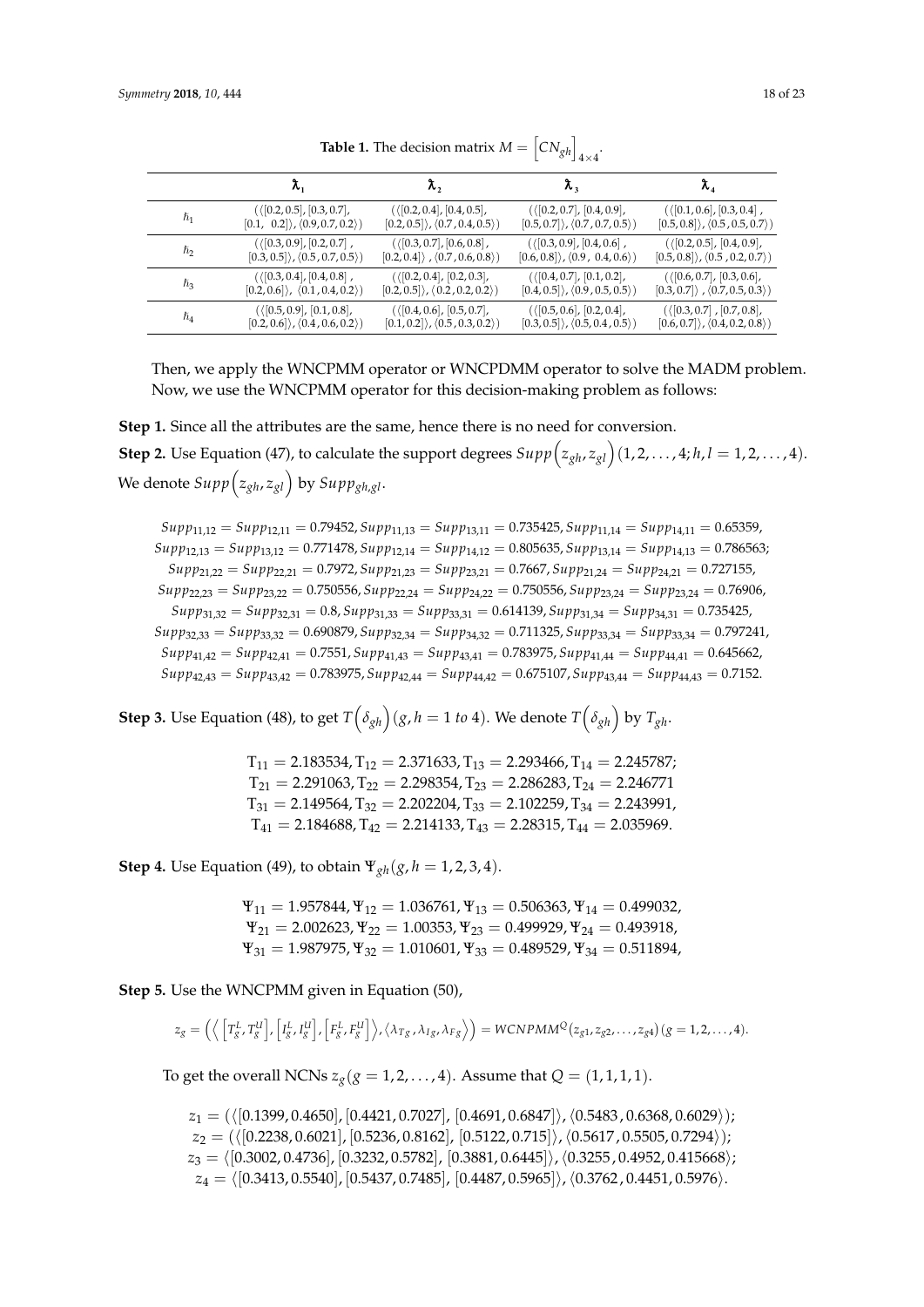$\sim$   $\sim$ 

**Step 6.** Using Definition 6, we calculate the score values of the collective NCNs  $z_g$  ( $g = 1, 2, ..., a$ ).

$$
\widetilde{SC}(z_1)=0.4022, \widetilde{SC}(z_2)=0.393352, \widetilde{SC}(z_3)=0.472717, \widetilde{SC}(z_4)=0.4324.
$$

**Step 7.** According to the score values, ranking order of the alternative is  $\hbar_3 > \hbar_4 > \hbar_1 > \hbar_2$ .

Hence using Theorem 1, the best alternative is  $\hbar_3$  and the worst is  $\hbar_2$ .

Similarly, by using WNCPDMM operator for this decision-making problem, we will have, the Steps 1 to 4 are similar to that of weighted neutrosophic cubic power Muirhead mean operator.

**Step 5.** Use the WNCPDMM given in Equation (51),

$$
z_g = \left\langle \left[T_g^L, T_g^U\right], \left[T_g^L, I_g^U\right], \left[F_g^L, F_g^U\right]\right\rangle, \left\langle \lambda_{Tg}, \lambda_{Ig}, \lambda_{Fg} \right\rangle = WNCPDMM^Q(z_{g1}, z_{g2}, \dots, z_{g4})(g = 1, 2, \dots, 4).
$$

To get the overall NCNs  $z_g$  ( $g = 1, 2, ..., 4$ ). Assume that,  $Q = (1, 1, 1, 1)$ .

 $z_1 = \langle [0.2569, 0.6239], [0.2929, 0.5112], [0.2375, 0.4571] \rangle$ ,  $\langle 0.7682, 0.4666, 0.3905 \rangle$ ;  $z_2 = \langle [0.3642, 0.8179], [0.3110, 0.6479], [0.3194, 0.5430] \rangle$ ,  $\langle 0.7416, 0.3336, 0.5561 \rangle$ ; *z*<sub>3</sub> =  $\langle$ [0.4935, 0.6438], [0.1794, 0.3224], [0.2248, 0.4812] $\rangle$ ,  $\langle$ 0.6502, 0.3206, 0.2330 $\rangle$ ; *z*<sub>4</sub> =  $\langle$ [0.4995, 0.7691], [0.2570, 0.5332], [0.2130, 0.3815]),  $\langle$ 0.5355, 0.2744, 0.3248 $\rangle$ .

**Step 6.** Using Definition 6, we calculate the score values of the collective NCNs  $z_g$  ( $g = 1, 2, ..., a$ ).

$$
\widetilde{SC}(z_1) = 0.5881, \widetilde{SC}(z_2) = 0.5782, \widetilde{SC}(z_3) = 0.6688, \widetilde{SC}(z_4) = 0.6467.
$$

**Step 7.** According to the score values, ranking order of the alternative is  $\hbar_3 > \hbar_4 > \hbar_1 > \hbar_2$ .

Hence using Theorem 1, the best alternatives is  $\hbar_3$ , while the worst is  $\hbar_2$ .

From the above obtained results, we can see that by using WNCPMM operator or WNCPDMM operator, the best alternative obtained is  $\hbar_3$ , while the worst is  $\hbar_2$ .

## *Effect of the Parameter Q on the Decision Result*

In this subsection, different values to the parameter vector and the results obtained from these values are shown in Tables [2](#page-19-1) and [3.](#page-19-2) From Tables [2](#page-19-1) and [3,](#page-19-2) it can be seen that, when the value of the parameter vector  $Q$  is  $(1, 0, 0, 0)$ , that is, when the interrelationship among the attributes is not considered, then according to the score values the best alternative is  $\hbar_4$  while the worst is  $\hbar_2$ . Similarly, when the value of the parameter vector *Q* is (1, 1, 0, 0), that is, when WCNPMM operator and WNCPDMM operator degenerate into neutrosophic cubic power Bonferroni mean operator and neutrosophic cubic power geometric Bonferroni mean operator respectively, the best alternative is  $h_3$ and  $\hbar_4$  while the worst for both cases is  $\hbar_2$ . When the value of the parameter vector *Q* is (1, 1, 1, 0), the best alternative is  $h_3$  and the worst is  $h_2$ . When the value of the parameter vector *Q* is (1, 1, 1, 1), the best alternative is  $\hbar_3$  and the worst is  $\hbar_2$ . Similarly, for other values of the parameter vector the score values and ranking order vary. Thus, one can select the value of the parameter vector according to the needs of the situations.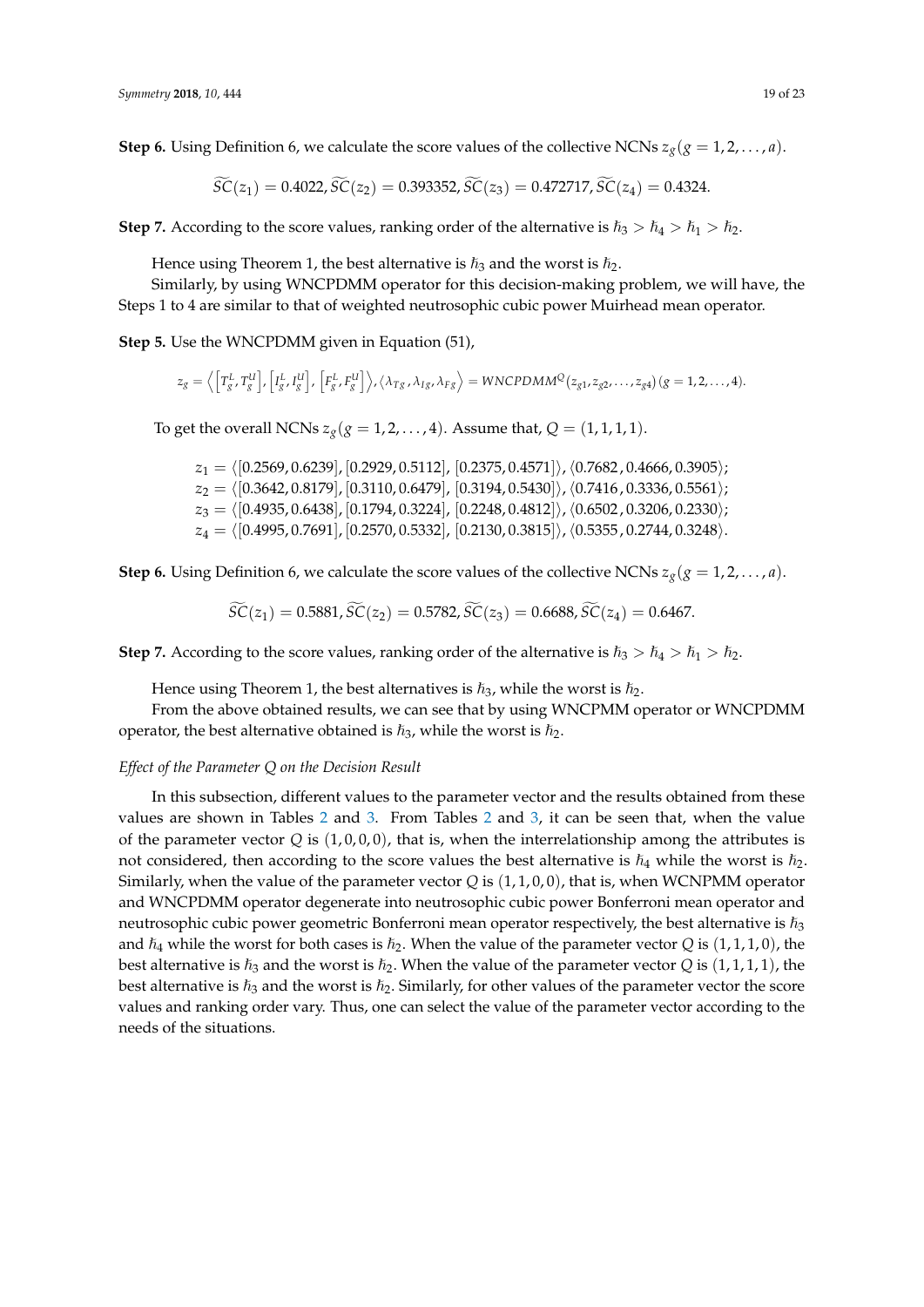<span id="page-19-1"></span>

| Parameter Vector O    | <b>Score Values</b>                                                                                                                    | <b>Ranking Orders</b>                             |
|-----------------------|----------------------------------------------------------------------------------------------------------------------------------------|---------------------------------------------------|
| Q(1,0,0,0)            | $\widetilde{SC}(CN_1) = 0.5671, \widetilde{SC}(CN_2) = 0.5230,$<br>$\widetilde{SC}(CN_3) = 0.5593, \widetilde{SC}(CN_4) = 0.6031.$     | $\hslash_4 > \hslash_1 > \hslash_3 > \hslash_2$ . |
| Q(1,1,0,0)            | $\widetilde{SC}(CN_1) = 0.4579, \widetilde{SC}(CN_2) = 0.4468,$<br>$\widetilde{SC}(CN_3) = 0.5092, \widetilde{SC}(CN_4) = 0.5027.$     | $\hbar_3 > \hbar_4 > \hbar_1 > \hbar_2$ .         |
| Q(1,1,1,0)            | $\widetilde{SC}(CN_1) = 0.4227, \widetilde{SC}(CN_2) = 0.4133,$<br>$\widetilde{SC}(CN_3) = 0.4866$ , $\widetilde{SC}(CN_4) = 0.4607$ . | $\hbar_3 > \hbar_4 > \hbar_1 > \hbar_2$ .         |
| Q(1,1,1,1)            | $\widetilde{SC}(CN_1) = 0.5881, \widetilde{SC}(CN_2) = 0.5782,$<br>$\widetilde{SC}(CN_3) = 0.6688, \widetilde{SC}(CN_4) = 0.6467.$     | $\hslash_3 > \hslash_4 > \hslash_1 > \hslash_2$ . |
| Q(0.5, 0.5, 0.5, 0.5) | $\widetilde{SC}(CN_1) = 0.3988, \widetilde{SC}(CN_2) = 0.3910,$<br>$\widetilde{SC}(CN_3) = 0.4708, \widetilde{SC}(CN_4) = 0.4306.$     | $\hbar_3 > \hbar_4 > \hbar_1 > \hbar_2$ .         |
| Q(5,0,0,0)            | $\widetilde{SC}(CN_1) = 0.6608, \widetilde{SC}(CN_2) = 0.6235,$<br>$\widetilde{SC}(CN_3) = 0.6313, \widetilde{SC}(CN_4) = 0.6854.$     | $\hslash_4 > \hslash_1 > \hslash_3 > \hslash_2.$  |

**Table 2.** Score values and ranking orders for different parameter values in WCNPMM operator.

<span id="page-19-2"></span>**Table 3.** Score values and ranking orders for different parameter values in weighted neutrosophic cubic power dual Muirhead mean operator.

| Parameter Vector Q    | <b>Score Values</b>                                                                                                                | <b>Ranking Orders</b>                             |
|-----------------------|------------------------------------------------------------------------------------------------------------------------------------|---------------------------------------------------|
| Q(1,0,0,0)            | $\widetilde{SC}(CN_1) = 0.5588, \widetilde{SC}(CN_2) = 0.5346,$<br>$SC(CN_3) = 0.6040, SC(CN_4) = 0.6081.$                         | $\hslash_4 > \hslash_1 > \hslash_3 > \hslash_2$ . |
| Q(1,1,0,0)            | $\widetilde{SC}(CN_1) = 0.5881, \widetilde{SC}(CN_2) = 0.5782,$<br>$\widetilde{SC}(CN_3) = 0.6688, \widetilde{SC}(CN_4) = 0.6467.$ | $\hbar_4 > \hbar_3 > \hbar_1 > \hbar_2$ .         |
| Q(1,1,1,0)            | $\widetilde{SC}(CN_1) = 0.5760, \widetilde{SC}(CN_2) = 0.5582,$<br>$\widetilde{SC}(CN_3) = 0.6478, \widetilde{SC}(CN_4) = 0.6276.$ | $\hbar_3 > \hbar_4 > \hbar_1 > \hbar_2$ .         |
| Q(1,1,1,1)            | $\widetilde{SC}(CN_1) = 0.5881, \widetilde{SC}(CN_2) = 0.5782,$<br>$\widetilde{SC}(CN_3) = 0.6688, \widetilde{SC}(CN_4) = 0.6467.$ | $\hbar_3 > \hbar_4 > \hbar_1 > \hbar_2$ .         |
| Q(0.5, 0.5, 0.5, 0.5) | $\widetilde{SC}(CN_1) = 0.5909, \widetilde{SC}(CN_2) = 0.5817,$<br>$\widetilde{SC}(CN_3) = 0.6741, \widetilde{SC}(CN_4) = 0.6488.$ | $\hbar_3 > \hbar_4 > \hbar_1 > \hbar_2$ .         |
| Q(5,0,0,0)            | $\widetilde{SC}(CN_1) = 0.4671, \widetilde{SC}(CN_2) = 0.4073,$<br>$\widetilde{SC}(CN_3) = 0.4022, \widetilde{SC}(CN_4) = 0.4559.$ | $\hbar_1 > \hbar_4 > \hbar_2 > \hbar_3$ .         |

#### <span id="page-19-0"></span>**6. Comparison with Existing Methods**

To show the efficiency and advantages of the proposed method, we give a comparative analysis. We exploit some existing methods to solve the same example and examine the final results. We compare our method in this paper with the methods developed by Qin et al. [\[30\]](#page-22-14) based on weighted IFMSM operator, and the one developed by Liu et al. [\[32\]](#page-22-16)-based generalized INPWA operator. We extend the IFMSM operator method [\[30\]](#page-22-14) for intuitionistic fuzzy information to neutrosophic cubic Maclaurin symmetric mean operator. We also extend the GINPWA operator [\[32\]](#page-22-16) for interval neutrosophic information to generalized neutrosophic cubic power average operator.

The method developed by Qin et al. [\[30\]](#page-22-14), is based on MSM operator, which can consider the interrelationship among the attribute values, but unable to remove the effect of awkward data. The MSM operator is a special case of the proposed aggregation operator. Also, the ranking result obtained using the method of Qin et al. [\[30\]](#page-22-14), is different from the one obtained using the proposed method.

Similarly, the method developed by Liu et al. [\[32\]](#page-22-16), is based on power weighted averaging operator, which can remove the effect of awkward data but cannot consider the interrelationship among the attributes values. From Table [4,](#page-20-0) it can be seen that the ranking result obtained using Liu et al. [\[32\]](#page-22-16) is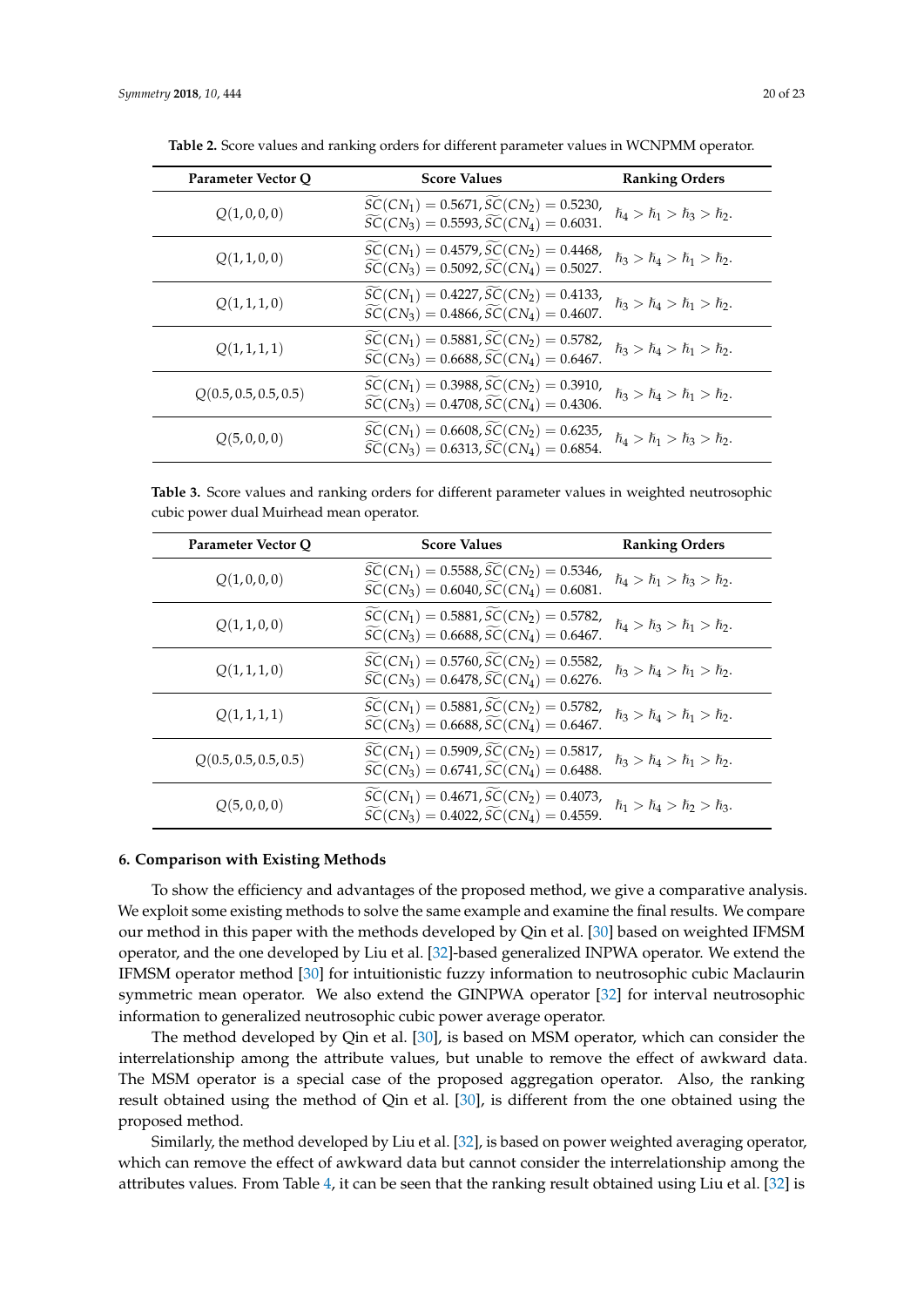the same as the ranking order obtained from the proposed method, when *Q*(1, 0, 0, 0). That is, when the interrelationship between NCNs are not considered. This shows the validity of the proposed approach. The ranking order is different when  $Q(1, 1, 1, 1)$ . That is, when the interrelationship among four attributes are considered, then the ranking order is different. The main reason behind the different ranking results is due to the existing aggregation operators, can only consider a single characteristic at a time while aggregating the NCNs, meaning that they can only either consider interrelationship among attributes or remove the effect of awkward data. Our proposed aggregation operator, however, can consider two characteristics at a time. It can consider the interrelationship among the attributes and remove the effect of awkward data. In fact, these existing aggregation operators can be regarded as special cases to our proposed aggregation operator. Hence, our proposed aggregation operator is more practical and flexible to be used in decision-making problems.

| <b>Aggregation Operator</b>            | <b>Score Values</b>                                                                                                                | <b>Ranking Orders</b>                             |
|----------------------------------------|------------------------------------------------------------------------------------------------------------------------------------|---------------------------------------------------|
| NCMSM operator [30]                    | $SC(CN_1) = 0.6263, SC(CN_2) = 0.6153,$<br>$SC(CN_3) = 0.6355, SC(CN_4) = 0.6373.$                                                 | $\hslash_4 > \hslash_3 > \hslash_1 > \hslash_2$ . |
| GNCPWA operator [32]                   | $\widetilde{SC}(CN_1) = 0.5694, \widetilde{SC}(CN_2) = 0.5266,$<br>$\widetilde{SC}(CN_3) = 0.5646, \widetilde{SC}(CN_4) = 0.6054.$ | $\hslash_4 > \hslash_1 > \hslash_3 > \hslash_2$ . |
| Proposed WNCPMM operator $Q(1,0,0,0)$  | $\widetilde{SC}(CN_1) = 0.5671, \widetilde{SC}(CN_2) = 0.5230,$<br>$SC(CN_3) = 0.5593, SC(CN_4) = 0.6031.$                         | $\hslash_4 > \hslash_1 > \hslash_3 > \hslash_2$ . |
| Proposed WNCPDMM operator $Q(1,0,0,0)$ | $\widetilde{SC}(CN_1) = 0.5588, \widetilde{SC}(CN_2) = 0.5346,$<br>$SC(CN_3) = 0.6040, SC(CN_4) = 0.6081.$                         | $\hslash_4 > \hslash_1 > \hslash_3 > \hslash_2$ . |
| Proposed WNCPMM operator $Q(1,1,1,1)$  | $\widetilde{SC}(CN_1) = 0.5881, \widetilde{SC}(CN_2) = 0.5782,$<br>$SC(CN_3) = 0.6688, SC(CN_4) = 0.6467.$                         | $\hbar_3 > \hbar_4 > \hbar_1 > \hbar_2$ .         |
| Proposed WNCPDMM operator $Q(1,1,1,1)$ | $\widetilde{SC}(CN_1) = 0.5881, \widetilde{SC}(CN_2) = 0.5782,$<br>$\widetilde{SC}(CN_3) = 0.6688, \widetilde{SC}(CN_4) = 0.6467.$ | $\hbar_3 > \hbar_4 > \hbar_1 > \hbar_2$ .         |

<span id="page-20-0"></span>**Table 4.** Score values and ranking orders for different parameter values in WCNPDMM operator.

## **7. Conclusions**

In this article, we incorporate both the PA operator and MM operator to form a few new aggregation operators to aggregate CNNs, such as the cubic neutrosophic power Muirhead mean (CNPMM) operator, WCNPMM operator, CNPDMM operator and WCNPDMM operator. We discussed several basic results and properties, along with a few special cases of the proposed aggregation operators. In other words, the developed aggregation operators do not only consider the interrelationship among the NCNs, but also remove the influence of too high or too low arguments in the final results. Based on these aggregation operators, a novel approach to MADM problem is developed. Finally, a numerical example is illustrated to show the effectiveness and practicality of the proposed approach.

Our main contribution is enhancing the neutrosophic cubic aggregation operator and its MADM method under neutrosophic cubic environment. In future, we will incorporate the PA operator with the MM operator under the intuitionistic fuzzy environment [\[3\]](#page-21-2), interval neutrosophic environment [\[6\]](#page-21-5) and multi-valued neutrosophic environment [\[10\]](#page-21-9), to develop new operators such as IFPMM, IFPDMM, INPMM, INPDMM, multi-valued neutrosophic power Muirhead mean (NPMM) and multi-valued neutrosophic power dual Muirhead mean (NPDMM) operators along with their weighted forms. We will apply these to MAGDM, data mining, decision support, recommender system and pattern recognition.

**Author Contributions:** Q.K. drafted the initial manuscript, T.M. supervised, N.H. corrected the draft and sourced the funding. All authors approved the publication work.

**Funding:** The APC is funded by Universiti Kebangsaan Malaysia under the grant GUP-2017-105.

**Acknowledgments:** We, the authors of this project are deeply grateful for the valuable suggestions and comments provided by the respected reviewers to improve the quality and worth of this research. We are also indebted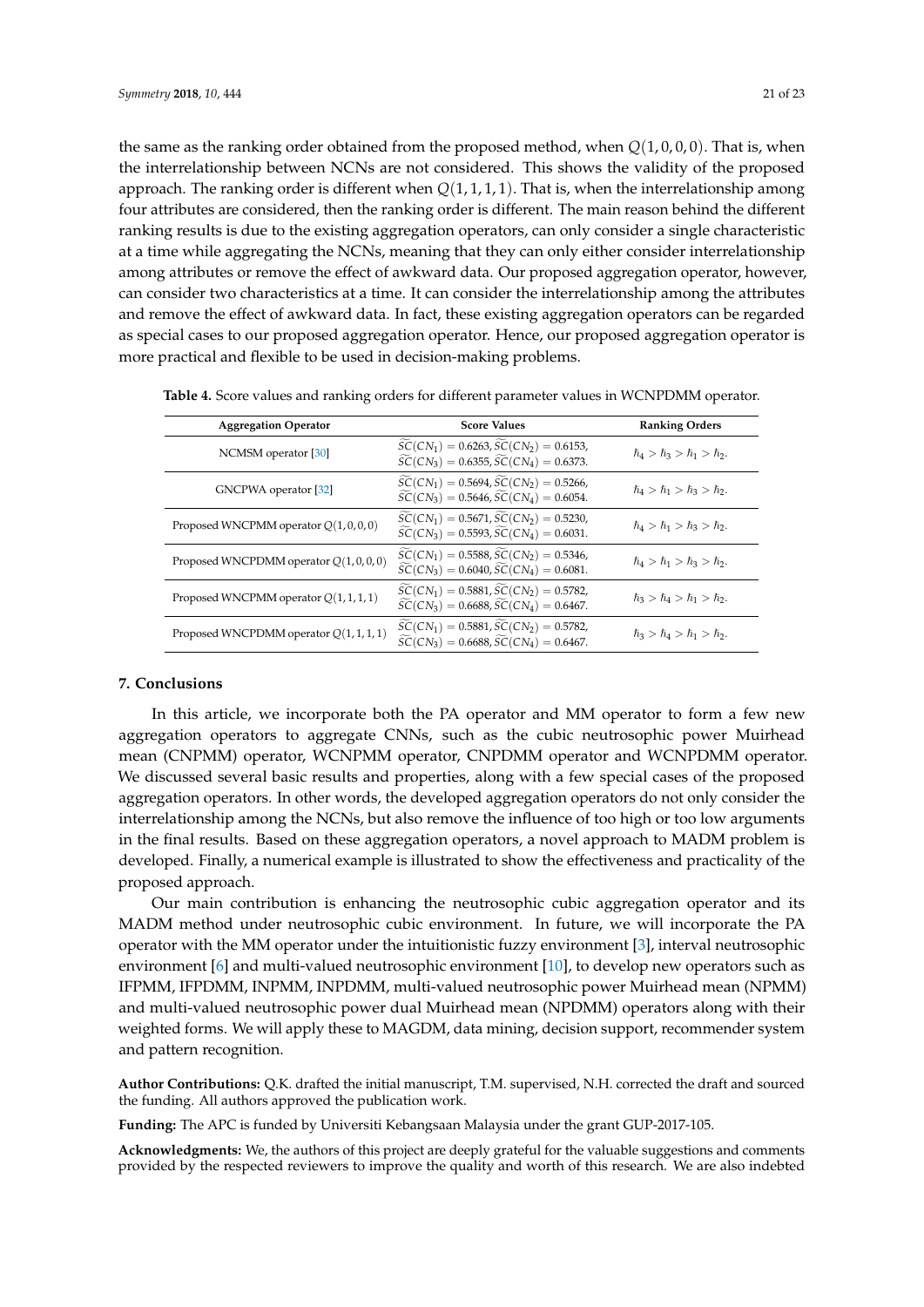to Universiti Kebangsaan Malaysia for providing financial support and facilities for this research under the grant GUP-2017-105.

**Conflicts of Interest:** The authors declare no conflict of interest.

## **Abbreviations**

| FS             | Fuzzy set                                                     |
|----------------|---------------------------------------------------------------|
| IFS            | Intuitionistic fuzzy set                                      |
| <b>INS</b>     | Interval neutrosophic set                                     |
| <b>INN</b>     | Interval neutrosophic number                                  |
| <b>MADM</b>    | Multiple-attribute decision-making                            |
| <b>MAGDM</b>   | Multiple-attribute group decision-making                      |
| MМ             | Muirhead Mean                                                 |
| NS.            | Neutrosophic set                                              |
| NC             | Neutrosophic cubic                                            |
| <b>NCN</b>     | Neutrosophic cubic number                                     |
| <b>NCPMM</b>   | Neutrosophic cubic power Muirhead mean operator               |
| <b>NCPDMM</b>  | Neutrosophic cubic power dual Muirhead mean operator          |
| PA             | Power average operator                                        |
| PWV            | Power weight vector                                           |
| <b>SVNS</b>    | Single-valued neutrosophic set                                |
| <b>SVNN</b>    | Single-valued neutrosophic number                             |
| <b>WNCPMM</b>  | Weighted neutrosophic cubic power Muirhead mean               |
| <b>WNCPDMM</b> | Weighted neutrosophic cubic power dual Muirhead mean operator |

## **References**

- <span id="page-21-0"></span>1. Zadeh, L.A. Fuzzy sets. *Inf. Control* **1965**, *8*, 338–353. [\[CrossRef\]](http://dx.doi.org/10.1016/S0019-9958(65)90241-X)
- <span id="page-21-1"></span>2. Turksen, I.B. Interval valued fuzzy sets based on normal forms. *Fuzzy Sets Syst.* **1986**, *20*, 191–210. [\[CrossRef\]](http://dx.doi.org/10.1016/0165-0114(86)90077-1)
- <span id="page-21-2"></span>3. Atanassov, K.T. Intuitionistic fuzzy sets. *Fuzzy Sets Syst.* **1986**, *20*, 87–96. [\[CrossRef\]](http://dx.doi.org/10.1016/S0165-0114(86)80034-3)
- <span id="page-21-3"></span>4. Smarandache, F. *Neutrosophy: Neutrosophic Probability, Set, and Logic*; American Research Press: Rehoboth, IL, USA, 1998.
- <span id="page-21-4"></span>5. Wang, H.; Smarandache, F.; Zhang, Y.; Sunderraman, R. Single valued neutrosophic sets. In Proceedings of the 8th Joint Conference on Information Sciences, Salt Lake, UT, USA, 21–26 July 2005; pp. 94–97.
- <span id="page-21-5"></span>6. Wang, H.; Smarandache, F.; Zhang, Y.Q.; Sunderraman, R. *Interval Neutrosophic Sets and Logic: Theory and Applications in Computing*; Hexis: Phoenix, AZ, USA, 2005.
- <span id="page-21-6"></span>7. Zhang, H.Y.; Wang, J.Q.; Chen, X.H. Interval neutrosophic sets and their application in multicriteria decision making problems. *Sci. World J.* **2014**. [\[CrossRef\]](http://dx.doi.org/10.1155/2014/645953) [\[PubMed\]](http://www.ncbi.nlm.nih.gov/pubmed/24695916)
- <span id="page-21-7"></span>8. Ye, J. A multicriteria decision-making method using aggregation operators for simplified neutrosophic sets. *J. Intell. Fuzzy Syst.* **2014**, *26*, 2459–2466. [\[CrossRef\]](http://dx.doi.org/10.3233/IFS-130916)
- <span id="page-21-8"></span>9. Peng, J.J.; Wang, J.Q.; Wang, J.; Zhang, H.Y.; Chen, X.H. Simplified neutrosophic sets and their applications in multi-criteria group decision-making problems. *Int. J. Syst. Sci.* **2016**, *47*, 2342–2358. [\[CrossRef\]](http://dx.doi.org/10.1080/00207721.2014.994050)
- <span id="page-21-9"></span>10. Peng, J.J.; Wang, J.Q.; Wu, X.H.; Wang, J.; Chen, X.H. Multi-valued neutrosophic sets and power aggregation operators with their applications in multi-criteria group decision-making problems. *Int. J. Comput. Intell. Syst.* **2015**, *8*, 345–363. [\[CrossRef\]](http://dx.doi.org/10.1080/18756891.2015.1001957)
- <span id="page-21-10"></span>11. Abu Qamar, M.; Hassan, N. Q-Neutrosophic Soft Relation and Its Application in Decision Making. *Entropy* **2018**, *20*, 172. [\[CrossRef\]](http://dx.doi.org/10.3390/e20030172)
- <span id="page-21-11"></span>12. Al-Quran, A.; Hassan, N. The complex neutrosophic soft expert relation and its multiple attribute decision-making method. *Entropy* **2018**, *20*, 101. [\[CrossRef\]](http://dx.doi.org/10.3390/e20020101)
- <span id="page-21-12"></span>13. Jun, Y.B.; Kim, C.S.; Yang, K.O. Cubic sets. *Ann. Fuzzy Math. Inform.* **2012**, *4*, 83–98.
- <span id="page-21-13"></span>14. Kaur, G.; Garg, H. Multi-attribute decision-making based on Bonferroni mean operators under cubic intuitionistic fuzzy set environment. *Entropy* **2018**, *20*, 65. [\[CrossRef\]](http://dx.doi.org/10.3390/e20010065)
- <span id="page-21-14"></span>15. Kaur, G.; Harish, G. Cubic intuitionistic fuzzy aggregation operators. *Int. J. Uncertain. Quantif.* **2018**, *8*, 405–427. [\[CrossRef\]](http://dx.doi.org/10.1615/Int.J.UncertaintyQuantification.2018020471)